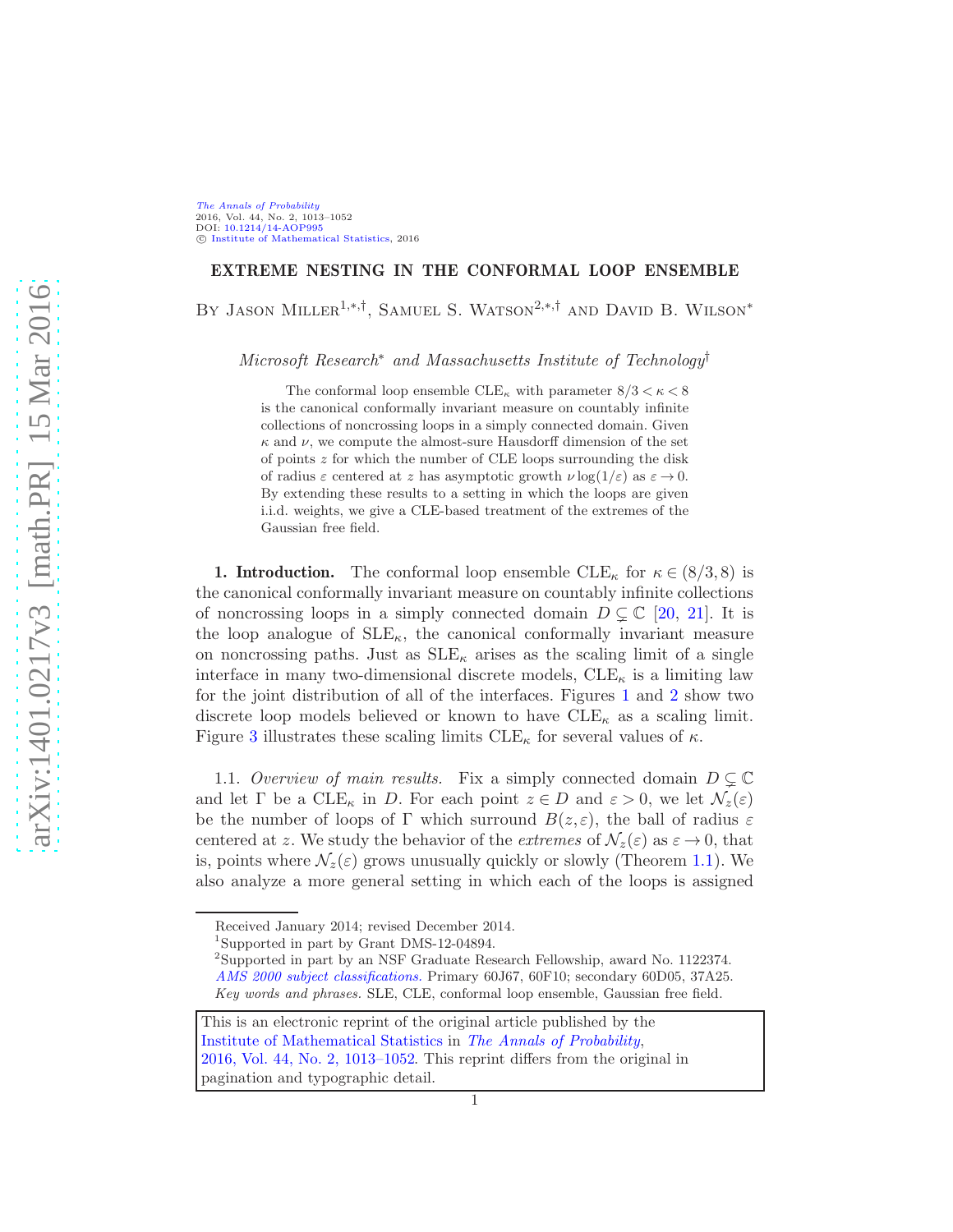

<span id="page-1-0"></span>FIG. 1. Nesting of loops in the  $O(n)$  loop model. Each  $O(n)$  loop configuration has probability proportional to  $x^{\text{total length of loops}} \times n^{\# \text{ loops}}$ . For a certain critical value of x, the  $O(n)$  model for  $0 \le n \le 2$  has a "dilute phase," which is believed to converge  $CLE_{\kappa}$  for  $8/3 < \kappa \leq 4$  with  $n = -2\cos(4\pi/\kappa)$ . For x above this critical value, the  $O(n)$  loop model is in a "dense phase," which is believed to converge to  $CLE_{\kappa}$  for  $4 \leq \kappa \leq 8$ , again with  $n = -2\cos(4\pi/\kappa)$ . See [\[11\]](#page-40-2) for further background. (a) Site percolation. (b)  $O(n)$  loop model. Percolation corresponds to  $n = 1$  and  $x = 1$ , which is in the dense phase. (c) Area shaded by nesting of loops.

an i.i.d. weight sampled from a given law  $\mu$ . This in turn is connected with the extremes of the continuum Gaussian free field (GFF) [\[10](#page-40-3)] when  $\kappa = 4$ and  $\mu({\lbrace -\sigma \rbrace}) = \mu({\lbrace \sigma \rbrace}) = \frac{1}{2}$  for a particular value of  $\sigma > 0$  (Theorems [1.2](#page-6-0)) and [1.3\)](#page-6-1).



<span id="page-1-1"></span>Fig. 2. Nesting of loops separating critical Fortuin–Kasteleyn (FK) clusters from dual clusters. Each FK bond configuration has probability proportional to  $(p/(1-p))^{\# \text{ edges}} \times q^{\# \text{ clusters}}$  [\[8\]](#page-40-4), where there is believed to be a critical point at  $p = 1/(1+1/\sqrt{q})$  (proved for  $q \ge 1$  [\[1\]](#page-39-0)). For  $0 \le q \le 4$ , these loops are believed to have the same large-scale behavior as the  $O(n)$  model loops for  $n = \sqrt{q}$  in the dense phase, that is, to converge to  $CLE_{\kappa}$  for  $4 \leq \kappa \leq 8$  (see [\[11,](#page-40-2) [17\]](#page-40-5)). (a) Critical FK bond configuration. Here  $q = 2$ . (b) Loops separating FK clusters from dual clusters. (c) Area shaded by nesting of loops.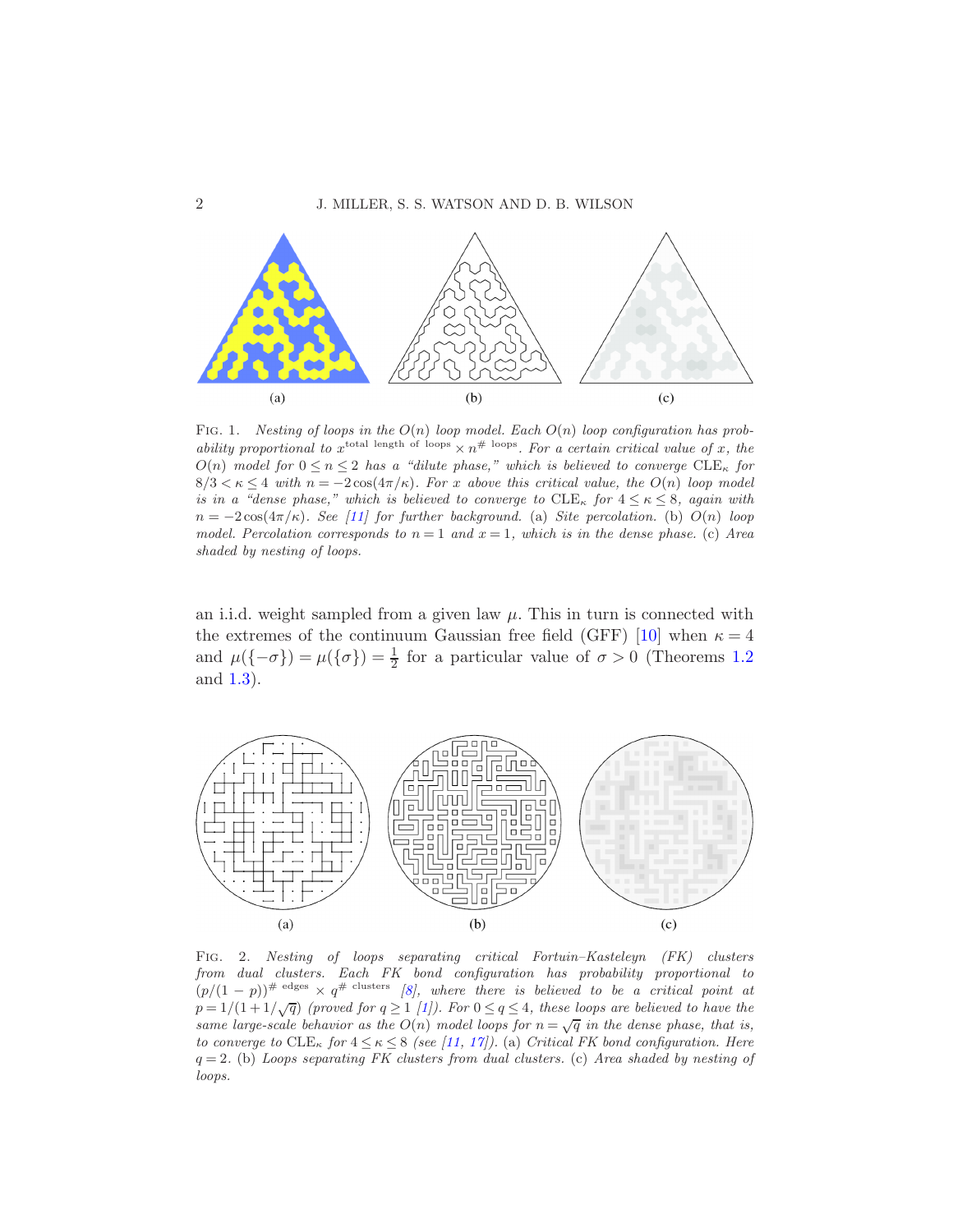## $\,$  EXTREME NESTING IN CLE  $3$



<span id="page-2-0"></span>Fig. 3. Simulations of discrete loop models which converge to (or are believed to converge to, indicated with  $\star$ ) CLE<sub>K</sub> in the fine mesh limit. For each of the CLE<sub>K</sub>'s, one particular nested sequence of loops is outlined. For  $_{CE\kappa}$ , almost all of the points in the domain are surrounded by an infinite nested sequence of loops, though the discrete samples shown here display only a few orders of nesting. (a)  $CLE_3$  (from critical Ising model). (b)  $CLE_4$  (from the FK model with  $q = 4$ )  $\star$ . (c) CLE<sub>16/3</sub> (from the FK model with  $q = 2$ ). (d) CLE<sub>6</sub> (from critical bond percolation)  $\star$ .

1.2. Extremes. Fix  $\alpha \geq 0$ . The Hausdorff  $\alpha$ -measure  $\mathcal{H}_{\alpha}$  of a set  $E \subset \mathbb{C}$ is defined to be

$$
\mathcal{H}_{\alpha}(E) = \lim_{\delta \to 0} \left( \inf \left\{ \sum_{i} (\text{diam}(F_i))^{\alpha} : \bigcup_{i} F_i \supseteq E, \text{diam}(F_i) < \delta \right\} \right),
$$

where the infimum is over all countable collections  ${F_i}$  of sets. The Hausdorff dimension of  $E$  is defined to be

$$
\dim_{\mathcal{H}}(E) := \inf \{ \alpha \ge 0 : \mathcal{H}_{\alpha}(E) = 0 \}.
$$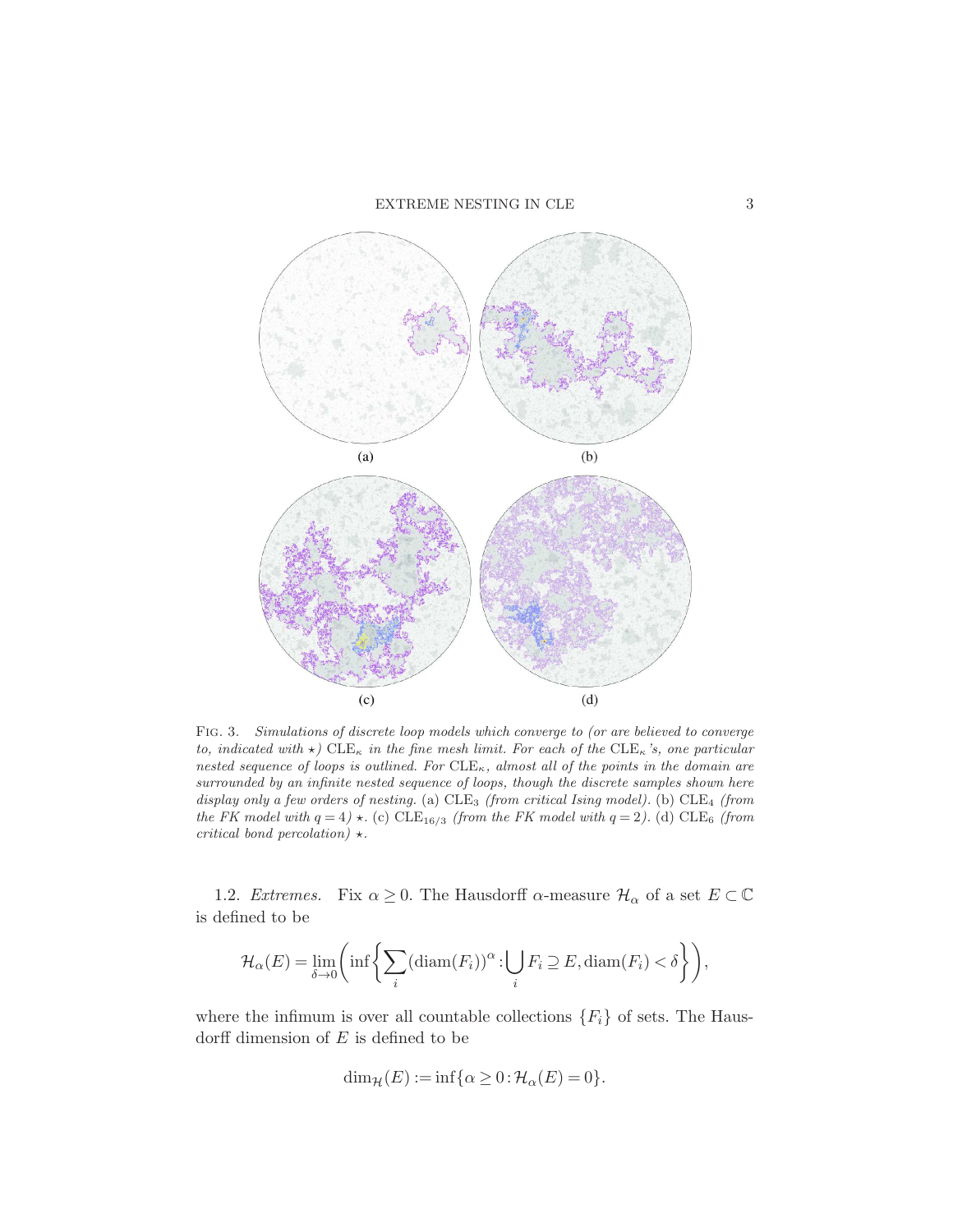For each  $z \in D$  and  $\varepsilon > 0$ , let

<span id="page-3-4"></span>(1.1) 
$$
\widetilde{\mathcal{N}}_z(\varepsilon) := \frac{\mathcal{N}_z(\varepsilon)}{\log(1/\varepsilon)}.
$$

For  $\nu \geq 0$ , we define

<span id="page-3-3"></span>(1.2) 
$$
\Phi_{\nu}(\text{CLE}_{\kappa}) := \Phi_{\nu}(\Gamma) := \left\{ z \in D : \lim_{\varepsilon \to 0} \widetilde{\mathcal{N}}_{z}(\varepsilon) = \nu \right\}.
$$

Our first result gives the almost-sure Hausdorff dimension of  $\Phi_{\nu}(\text{CLE}_\kappa)$ . The dimension is given in terms of the distribution of the conformal radius of the connected component of the outermost loop surrounding the origin in a  $CLE_{\kappa}$  in the unit disk. More precisely, the *conformal radius*  $CR(z, U)$  of a simply connected proper domain  $U \subset \mathbb{C}$  with respect to a point  $z \in U$  is defined to be  $|\varphi'(0)|$  where  $\varphi: \mathbb{D} \to U$  is a conformal map which sends 0 to z. For each  $z \in D$ , let  $\mathcal{L}_z^k$  be the k<sup>th</sup> largest loop of  $\Gamma$  which surrounds z, and let  $U_z^k$  be the connected component of the open set  $D \setminus \mathcal{L}_z^k$  which contains z. Take  $D = \mathbb{D}$  and let  $T = -\log(\text{CR}(0, U_0^1))$ . The log moment generating function of  $T$  was computed in [\[19\]](#page-40-6) and is given by

<span id="page-3-2"></span>(1.3) 
$$
\Lambda_{\kappa}(\lambda) := \log \mathbb{E}[e^{\lambda T}] = \log \left( \frac{-\cos(4\pi/\kappa)}{\cos(\pi\sqrt{(1-4/\kappa)^2 + 8\lambda/\kappa})} \right),
$$

for  $-\infty < \lambda < 1 - \frac{2}{\kappa} - \frac{3\kappa}{32}$ . The almost-sure value of  $\dim_{\mathcal{H}} \Phi_{\nu}(\Gamma)$  is given in terms of the Fenchel–Legendre transform  $\Lambda_{\kappa}^* : \mathbb{R} \to [0, \infty]$  of  $\Lambda_{\kappa}$ , which is defined by

<span id="page-3-1"></span>
$$
\Lambda_{\kappa}^{\star}(x) := \sup_{\lambda \in \mathbb{R}} (\lambda x - \Lambda_{\kappa}(\lambda)).
$$

We also define

(1.4) 
$$
\gamma_{\kappa}(\nu) = \begin{cases} \nu \Lambda_{\kappa}^{\star}(1/\nu), & \text{if } \nu > 0, \\ 1 - \frac{2}{\kappa} - \frac{3\kappa}{32}, & \text{if } \nu = 0. \end{cases}
$$

<span id="page-3-0"></span>See Corollary [2.3](#page-10-0) for discussion of the formula in [\(1.4\)](#page-3-1).

THEOREM 1.1. Let  $\kappa \in (8/3, 8)$ , and let  $\nu_{\text{max}}$  be the unique value of  $\nu \geq 0$ such that  $\gamma_{\kappa}(\nu) = 2$ . If  $0 \leq \nu \leq \nu_{\max}$ , then almost surely

(1.5) 
$$
\dim_{\mathcal{H}} \Phi_{\nu}(\text{CLE}_{\kappa}) = 2 - \gamma_{\kappa}(\nu)
$$

and  $\Phi_{\nu}(\text{CLE}_{\kappa})$  is dense in D. If  $\nu_{\text{max}} < \nu$ , then  $\Phi_{\nu}(\text{CLE}_{\kappa})$  is almost surely empty. (See Figures [4](#page-4-0) and [5.](#page-4-1))

Moreover, if  $\Gamma$  is a  $\text{CLE}_{\kappa}$  in  $D$ ,  $\varphi: D \to \hat{D}$  is a conformal transformation,  $\acute{\Gamma} := \varphi(\Gamma)$ , and  $\Phi_{\nu}(\acute{\Gamma})$  is defined to be the corresponding set of extremes of  $\hat{\Gamma}$ , then  $\Phi_{\nu}(\hat{\Gamma}) = \varphi(\Phi_{\nu}(\Gamma))$  almost surely.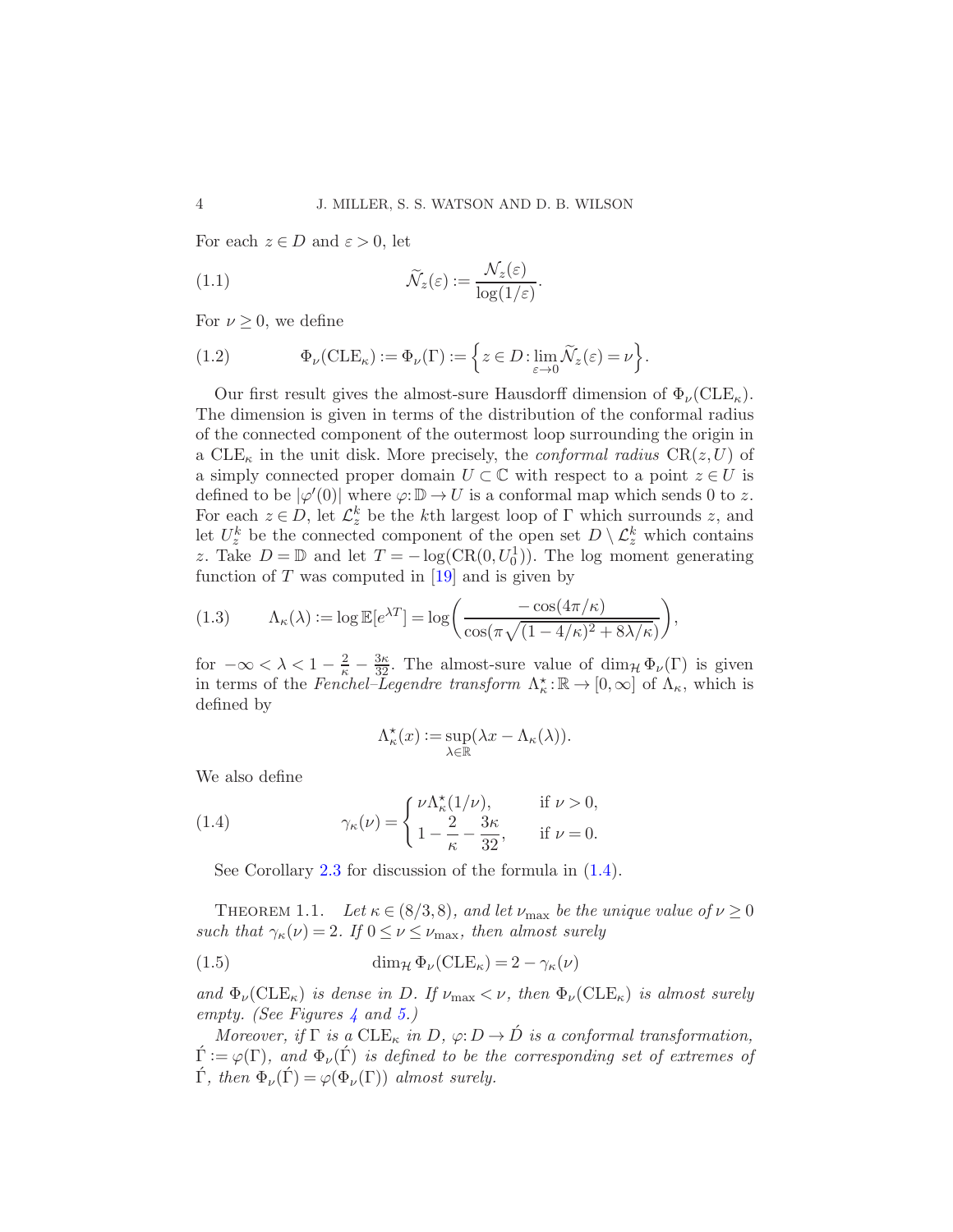

<span id="page-4-0"></span>FIG. 4. Suppose that  $D \subsetneq \mathbb{C}$  is a simply connected domain and let  $\Gamma$  be a  $CLE_{\kappa}$  in  $D$ . For  $\kappa \in (8/3, 8)$  and  $\nu > 0$ , we let  $\Phi_{\nu}(\Gamma)$  be the set of points z for which the number of loops  $\mathcal{N}_z(\varepsilon)$  of  $\Gamma$  surrounding  $B(z,\varepsilon)$  is  $(\nu+o(1))\log(1/\varepsilon)$  as  $\varepsilon\to 0$ . The plot above shows how the almost-sure Hausdorff dimension of  $\Phi_{\nu}(\text{CLE}_{\kappa})$  established in Theorem [1.1](#page-3-0) depends on ν (the figure is for κ = 6, but the behavior is similar for other values of κ). The value  $1+\frac{2}{\kappa}+\frac{3\kappa}{32}=\dim_{\mathcal{H}}\Phi_{\nu}(\text{CLE}_{\kappa})$  is the almost-sure Hausdorff dimension of the CLE<sub> $\kappa$ </sub> gasket [\[14](#page-40-7), [15](#page-40-8), [19](#page-40-6)], which is the set of points in D which are not surrounded by any loop of  $\Gamma$ .

We also show in Theorem [4.9](#page-27-0) that  $\Phi_{\nu_{\text{max}}}(\Gamma)$  is almost surely uncountably infinite for all  $\kappa \in (8/3, 8)$ . This contrasts with the critical case for thick points of the Gaussian free field: it has only been proved that the set of critical thick points is infinite (not necessarily uncountably infinite); see Theorem 1.1 of [\[10\]](#page-40-3).

See Figure [4](#page-4-0) for a plot of the Hausdorff dimension of  $\Phi_{\nu}(\text{CLE}_6)$  as a function of  $\nu$ . The discrete analog of Theorem [1.1](#page-3-0) would be to give the growth exponent of the set of points which are surrounded by unusually few or many loops for a given model as the size of the mesh tends to zero. Theorem [1.1](#page-3-0) gives predictions for these exponents. Since  $CLE<sub>6</sub>$  is the scaling limit of the interfaces of critical percolation on the triangular lattice  $[3, 4, 4]$  $[3, 4, 4]$  $[3, 4, 4]$ 



<span id="page-4-1"></span>FIG. 5. The typical nesting and maximal nesting constants  $(\nu_{\text{typical}}$  and  $\nu_{\text{max}})$  plotted versus κ. For example, when  $\kappa = 6$ , Lebesgue almost all points are surrounded by  $(0.091888149...+o(1))\log(1/\varepsilon)$  loops with inradius at least  $\varepsilon$ , while some points are surrounded by as many as  $(0.79577041...+o(1))\log(1/\varepsilon)$  loops.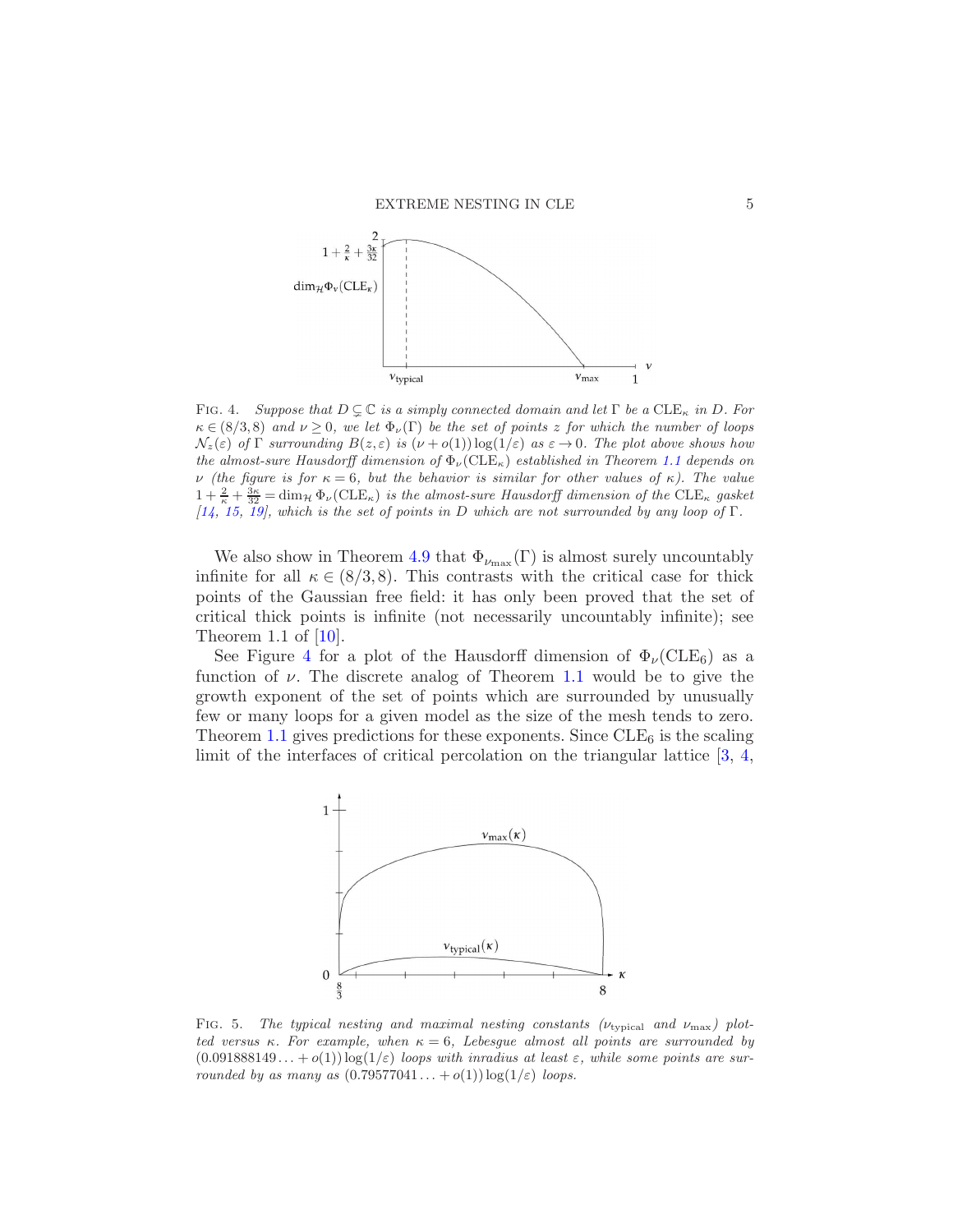[22\]](#page-40-10), Theorem [1.1](#page-3-0) predicts that the typical point in critical percolation is surrounded by  $(0.09189...+o(1))\log(1/\varepsilon)$  loops as  $\varepsilon \to 0$ , where  $\varepsilon > 0$  is the lattice spacing.

We give a brief explanation of the proof for the case  $\nu = 1/\mathbb{E}T$ : by the renewal property of  $\text{CLE}_{\kappa}$ , the random variables  $\log \text{CR}(z, U_z^k) - \log \text{CR}(z, U_z^{k+1})$ are i.i.d. and equal in distribution to  $T$ . It follows from the law of large numbers (and basic distortion estimates for conformal maps) that, for  $z \in D$ fixed,  $\mathcal{N}_z(\varepsilon) \to 1/\mathbb{E}T$  as  $\varepsilon \to 0$ , almost surely. By the Fubini–Tonelli theorem, we conclude that the expected Lebesgue measure of the set of points for which  $\mathcal{N}_z(\varepsilon) \to 1/\mathbb{E}T$  is 0. It follows that almost surely, there is a fullmeasure set of points z for which  $\mathcal{N}_z(\varepsilon) \to 1/\mathbb{E}T$ . In other words,  $\nu =$  $\nu_{\text{tvoical}} := 1/\mathbb{E}T$  corresponds to typical behavior, while points in  $\Phi_{\nu}(\text{CLE}_{\kappa})$ for  $\nu \neq 1/\mathbb{E}T$  have exceptional loop-count growth.

The idea to prove Theorem [1.1](#page-3-0) for other values of  $\nu$  is to use a multiscale refinement of the second moment method [\[5](#page-40-11), [10](#page-40-3)]. The main challenge in applying the second moment method to obtain the lower bound of the dimension of the set  $\Phi_{\nu}(\text{CLE}_\kappa)$  in Theorem [1.1](#page-3-0) is to deal with the complicated geometry of CLE loops. In particular, for any pair of points  $z, w \in D$ and  $\varepsilon > 0$ , there is a positive probability that single loop will come within distance  $\varepsilon$  of both z and w. To circumvent this difficulty, we restrict our attention to a special class of points  $z \in \Phi_{\nu}(\text{CLE}_\kappa)$  in which we have precise control of the geometry of the loops which surround z at every length scale.

The CLE gasket is defined to be the set of points  $z \in D$  which are not surrounded by any loop of Γ. Equivalently, the gasket is the closure of the union of the set of outermost loops of  $\Gamma$ . Its expectation dimension, the growth exponent of the expected minimum number of balls of radius  $\varepsilon > 0$ necessary to cover the gasket as  $\varepsilon \to 0$ , is given by  $1 + \frac{2}{\kappa} + \frac{3\kappa}{32}$  [\[19\]](#page-40-6). It is proved in [\[15](#page-40-8)] using Brownian loop soups that the almost-sure Hausdorff dimension of the gasket when  $\kappa \in (8/3, 4]$  is  $1 + \frac{2}{\kappa} + \frac{3\kappa}{32}$ , and it is shown in [\[14](#page-40-7)] that this result holds for  $\kappa \in (4, 8)$  as well. We show in Proposition [3.1](#page-14-0) that the limit as  $\nu \to 0$  of dim<sub> $\mathcal{H} \Phi_{\nu}(\Gamma)$  is  $1 + \frac{2}{\kappa} + \frac{3\kappa}{32}$  (equivalently,  $\gamma_{\kappa}$  is right continuous</sub> at 0). Consequently, from the perspective of Hausdorff dimension, there is no nontrivial intermediate scale of loop count growth which lies between logarithmic growth and the gasket.

Theorem [1.1](#page-3-0) is a special case of a more general result, stated as Theo-rem [5.3](#page-34-0) in Section [5,](#page-29-0) in which we associate with each loop  $\mathcal L$  of  $\Gamma$  an i.i.d. weight  $\xi_{\mathcal{L}}$  distributed according to some probability measure  $\mu$ . For each  $\alpha > 0$ , we give the almost-sure Hausdorff dimension of the set

$$
\Phi^\mu_\alpha(\Gamma) := \left\{ z \in D \colon \lim_{\varepsilon \to 0^+} \widetilde{\mathcal{S}}_\varepsilon(z) = \alpha \right\}
$$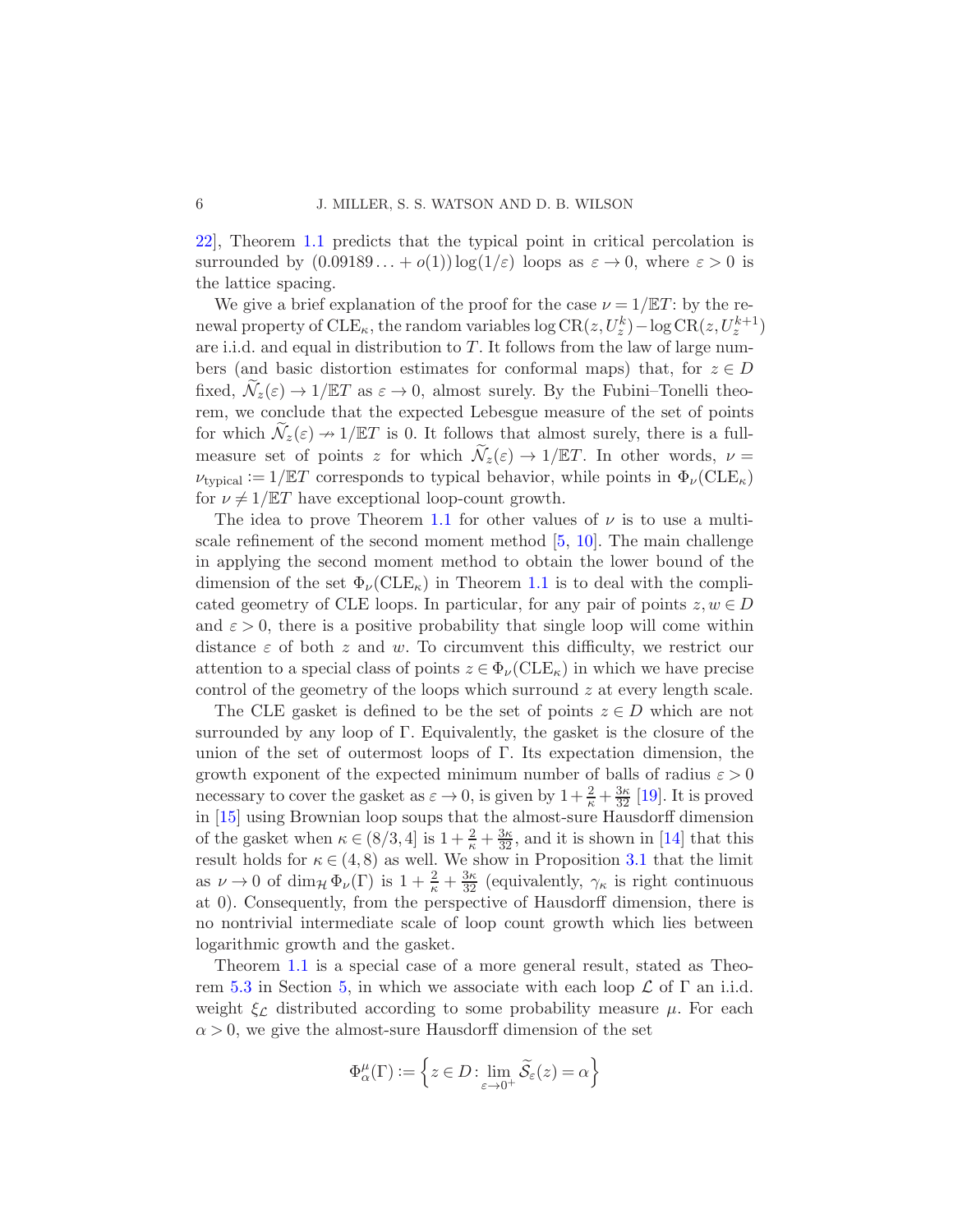of extremes of the normalized weighted loop counts a graph

<span id="page-6-3"></span>(1.6) 
$$
\widetilde{S}_z(\varepsilon) = \frac{1}{\log(1/\varepsilon)} S_z(\varepsilon) \quad \text{where } S_z(\varepsilon) = \sum_{\mathcal{L} \in \Gamma_z(\varepsilon)} \xi_{\mathcal{L}},
$$

and  $\Gamma_z(\varepsilon)$  is the set of loops of Γ which surround  $B(z,\varepsilon)$ . This dimension is given in terms of  $\Lambda_{\kappa}^*$  and the Fenchel–Legendre transform  $\Lambda_{\mu}^*$  of  $\mu$ . Although the dimension for general weight measures  $\mu$  and  $\kappa \in (8/3, 8)$  is given by a complicated optimization problem, when  $\kappa = 4$  and  $\mu$  is a signed Bernoulli distribution, this dimension takes a particularly nice form. We state this result as our second theorem.

<span id="page-6-0"></span>THEOREM 1.2. Fix  $\sigma > 0$ , and define  $\mu_{\text{B}}(\{\sigma\}) = \mu_{\text{B}}(\{-\sigma\}) = \frac{1}{2}$ . In the special case  $\kappa = 4$  and  $\mu = \mu_B$ , almost surely

<span id="page-6-2"></span>(1.7) 
$$
\dim_{\mathcal{H}} \Phi^{\mu}_{\alpha}(\Gamma) = \max\left(0, 2 - \frac{\pi^2}{2\sigma^2} \alpha^2\right).
$$

This case has a special interpretation which explains the formula [\(1.7\)](#page-6-2) for the dimension. It is proved in [\[13\]](#page-40-12) that for  $\sigma = \sqrt{\pi/2}$ , the random height field  $\mathcal{S}_z(\varepsilon)$  converges in the space of distributions as  $\varepsilon \to 0$  to a two-dimensional Gaussian free field h, and the loops  $\Gamma$  can be thought of as the level sets of h. Since h is distribution-valued, h does not have a well-defined value at any given point, nor does  $h$  have level sets strictly speaking, but there is a way to make this precise. This GFF interpretation suggests a correspondence between the extremes of  $\mathcal{S}_z(\varepsilon)$  and the extremes of h. The extreme values of h (also called thick points) can be defined by considering the average  $h_{\varepsilon}(z)$ of h on  $\partial B(z,\varepsilon)$  and defining  $T(\alpha)$  to be the set of points z for which  $h_{\varepsilon}(z)$ grows like  $\alpha \log(1/\varepsilon)$  as  $\varepsilon \to 0$ . Thick points were introduced by Kahane in the context of Gaussian multiplicative chaos (see [\[18](#page-40-13)], Section 4, for further background). It is shown in [\[10\]](#page-40-3) that  $\dim_{\mathcal{H}} T(\alpha) = 2 - \pi \alpha^2$ , which equals  $\dim_{\mathcal{H}} \Phi^{\mu}$  when  $\sigma = \sqrt{\pi/2}$  and  $\kappa = 4$ . The following theorem relates exceptional loop count growth with the extremes of the GFF. Loosely speaking, it says that for each  $\alpha$  there is a unique value of  $\nu$  for which "most" of the  $\alpha$ -thick points have loop counts  $\mathcal{N} \approx \nu$ .

<span id="page-6-1"></span>THEOREM 1.3. Let  $\kappa = 4$  and  $\mu_B(\{\sqrt{\pi/2}\}) = \mu_B(\{-\sqrt{\pi/2}\}) = \frac{1}{2}$ . For every  $\alpha \in [-\sqrt{2/\pi}, \sqrt{2/\pi}]$ , there exists a unique  $\nu = \nu(\alpha) \geq 0$  such that the Hausdorff dimension of the set of points with  $\widetilde{S}_z(\varepsilon) \to \alpha$  as  $\varepsilon \to 0$  is equal to the Hausdorff dimension of the set of points with  $\widetilde{S}_z(\varepsilon) \to \alpha$  and  $\widetilde{\mathcal{N}}_z(\varepsilon) \to \nu$ as  $\varepsilon \to 0$ . Moreover,

$$
\nu(\alpha) = \frac{\alpha}{\sqrt{\pi/2}} \coth\left(\frac{\pi^2 \alpha}{\sqrt{\pi/2}}\right),\,
$$

see Figure [6.](#page-7-0)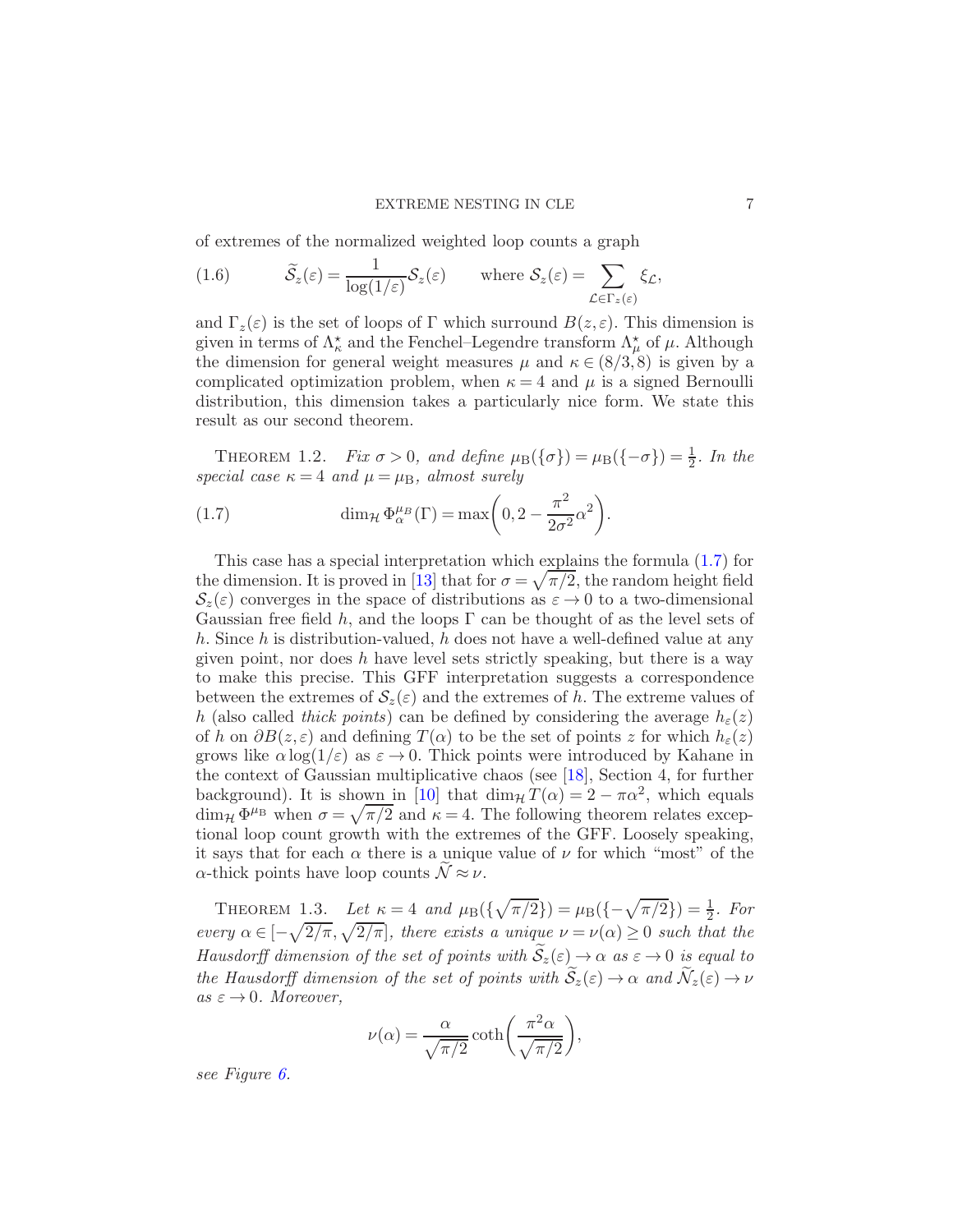

<span id="page-7-0"></span>FIG. 6. A graph of  $\nu(\alpha)$  versus  $\alpha$ , which gives the typical loop growth  $\nu \log(1/\varepsilon)$  corresponding to each point with signed loop growth  $\alpha \log(1/\varepsilon)$ , for  $\alpha \in [-\sqrt{2/\pi},\sqrt{2/\pi}]$ . Also shown is the value  $\nu_{\text{max}}$  beyond which there are no points having growth  $\nu \log(1/\varepsilon)$ .

Outline. We review large deviation estimates and give some basic overshoot estimates for random walks in Section [2.](#page-7-1) In Section [3,](#page-13-0) we give large deviation estimates on the nesting of CLE loops, and show the CLE loops are well behaved in certain senses that are useful when we prove the Hausdorff dimension in Theorem [1.1.](#page-3-0) It suffices to describe the CLE nesting behavior at single points to give the upper bound (Section [4.1\)](#page-19-0). For the lower bound (Section [4.2\)](#page-20-0), we follow the strategy of studying a subset of special points that have full dimension and are only weakly correlated. We give a Hausdorff dimension lower bound proposition that is cleaner than ones that have appeared earlier, and which allowed for simplifications in the CLE calculations. In this section, we also show that the points of maximal nesting are equinumerous with  $\mathbb R$ . In Section [5,](#page-29-0) we explain the proof of Theorem [5.3,](#page-34-0) the extension of Theorem [1.1](#page-3-0) to the setting of weighted CLE loops. We also deduce Theorems [1.2](#page-6-0) and [1.3](#page-6-1) as corollaries of this result.

<span id="page-7-1"></span>2. Preliminaries. In Section [2.1,](#page-7-2) we review some facts from large deviations, and then in Section [2.2](#page-12-0) we collect several estimates for random walks.

<span id="page-7-2"></span>2.1. Large deviations. We review some basic results from the theory of large deviations, including the Fenchel–Legendre transform and Cramér's theorem. Let  $\mu$  be a probability measure on R. The logarithmic moment generating function, also known as the cumulant generating function, of  $\mu$  is defined by

$$
\Lambda(\lambda) = \Lambda_{\mu}(\lambda) = \log \mathbb{E}[e^{\lambda X}],
$$

where X is a random variable with law  $\mu$ . The Fenchel–Legendre transform  $\Lambda^{\star}:\mathbb{R}\to[0,\infty]$  of  $\Lambda$  is given by [\[6](#page-40-14)], Section 2.2

$$
\Lambda^\star(x) := \sup_{\lambda \in \mathbb{R}} (\lambda x - \Lambda(\lambda)).
$$

<span id="page-7-3"></span>We now recall Cramér's theorem in  $\mathbb{R}$ , as stated in [\[6](#page-40-14)], Theorem 2.2.3.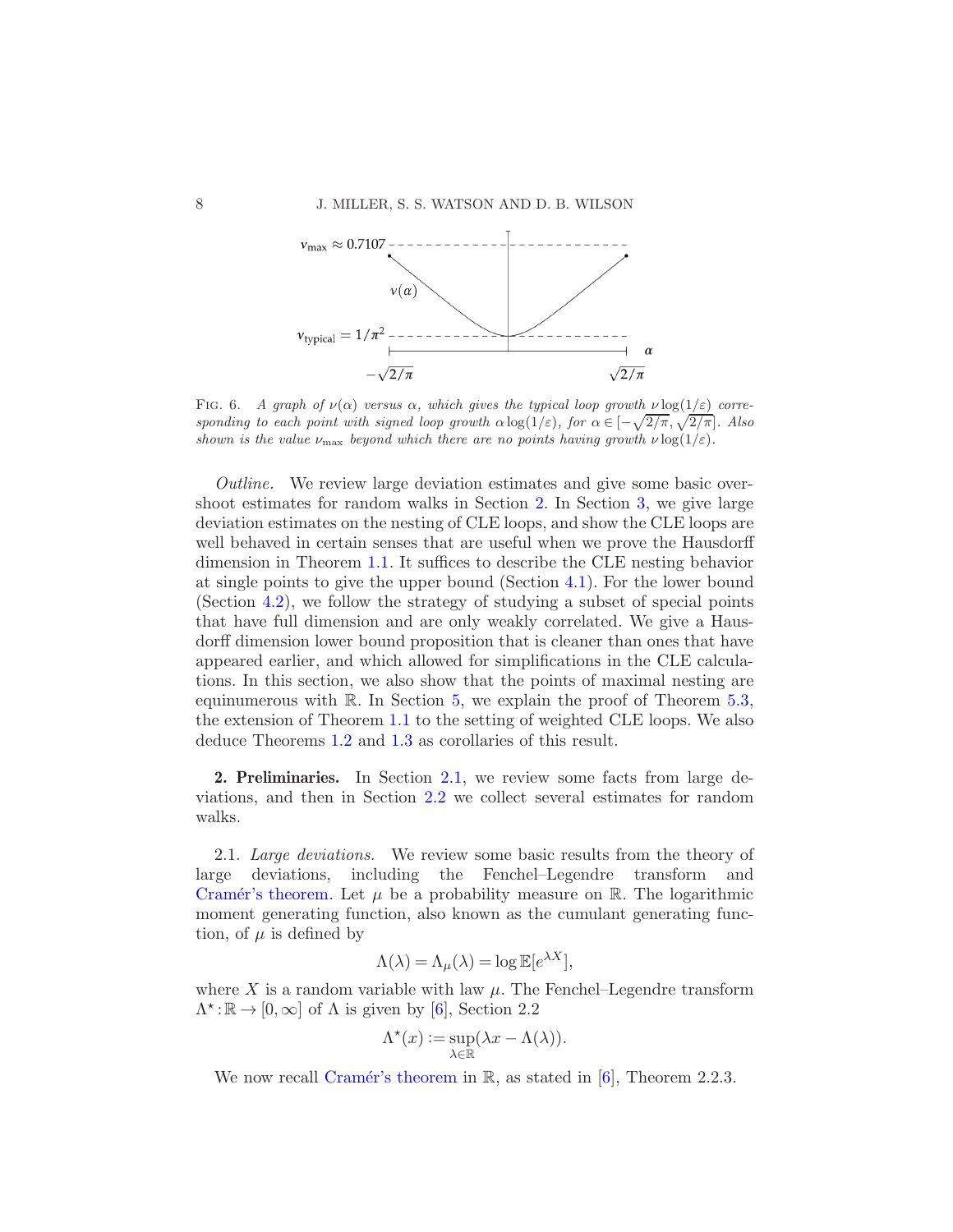THEOREM 2.1 (Cramér's theorem). Let X be a real-valued random variable and let  $\Lambda$  be the logarithmic moment generating function of the distribution of X. Let  $S_n = \sum_{i=1}^n X_i$  be a sum of i.i.d. copies of X. For every closed set  $F \subset \mathbb{R}$  and open set  $G \subset \mathbb{R}$ , we have

<span id="page-8-1"></span>
$$
\limsup_{n \to \infty} \frac{1}{n} \log \mathbb{P} \left[ \frac{1}{n} S_n \in F \right] \le - \inf_{y \in F} \Lambda^*(y) \quad and
$$
  

$$
\liminf_{n \to \infty} \frac{1}{n} \log \mathbb{P} \left[ \frac{1}{n} S_n \in G \right] \ge - \inf_{y \in G} \Lambda^*(y).
$$

Moreover,

(2.1) 
$$
\mathbb{P}\left[\frac{1}{n}S_n \in F\right] \leq 2\exp\left(-n\inf_{y \in F}\Lambda^*(y)\right).
$$

Following [\[6\]](#page-40-14), Section 2.2.1, we let  $\mathcal{D}_{\Lambda} := {\lambda : \Lambda(\lambda) < \infty}$  and  $\mathcal{D}_{\Lambda^*} = \{x : \Lambda(\lambda) < \infty\}$  $\Lambda^*(x) < \infty$  be the sets where  $\Lambda$  and  $\Lambda^*$  are finite, respectively, and let  $\mathcal{F}_{\Lambda} = {\Lambda'(\lambda) : \lambda \in \mathcal{D}_{\Lambda}^{\circ}}$ , where  $A^{\circ}$  denotes the interior of a set  $A \subset \mathbb{R}$ . The following proposition summarizes some basic properties of  $\Lambda$  and  $\Lambda^*$ .

<span id="page-8-0"></span>PROPOSITION 2.2. Suppose that  $\mu$  is a probability measure on  $\mathbb{R}$ , let  $\Lambda$  be its log moment generating function, and assume that  $\mathcal{D}_{\Lambda} \neq \{0\}$ . Let a and b denote the essential infimum and supremum of a  $\mu$ -distributed random variable X (with  $a = -\infty$  and/or  $b = \infty$  allowed). Then  $\Lambda$  and its Fenchel– Legendre transform  $\Lambda^*$  have the following properties:

- (i)  $\Lambda$  and  $\Lambda^*$  are convex;
- (ii)  $\Lambda^*$  is nonnegative;
- (iii)  $\mathcal{F}_{\Lambda} \subset \mathcal{D}_{\Lambda^{\star}};$
- (iv)  $\Lambda$  is smooth on  $\mathcal{D}_{\Lambda}^{\circ}$  and  $\Lambda^*$  is smooth on  $\mathcal{F}_{\Lambda}^{\circ}$ ;
- (v) If  $\mathcal{D}_{\Lambda} = \mathbb{R}$ , then  $\tilde{\mathcal{F}}_{\Lambda}^{\circ} = (a, b)$ ;
- (vi) If  $(-\infty,0] \subset \mathcal{D}_\Lambda$ , then  $(a, a + \delta) \subset \mathcal{F}_\Lambda^{\circ}$  for some  $\delta > 0$ ;
- (vii) If  $[0, \infty) \subset \mathcal{D}_{\Lambda}$ , then  $(b \delta, b) \subset \mathcal{F}_{\Lambda}^{\circ}$  for some  $\delta > 0$ ;
- (viii)  $\Lambda^*$  is continuously differentiable on  $(a, b)$ ;
- (ix) If  $-\infty < a$ , then  $(\Lambda^*)'(x) \to -\infty$  as  $x \downarrow a$ ;
- (x) If  $b < \infty$ , then  $(\Lambda^*)'(x) \to +\infty$  as  $x \uparrow b$ .

PROOF. For  $(i)$ – $(iv)$ , we refer the reader to  $[6]$ , Section 2.2.1. To prove (v), note that

$$
\Lambda'(\lambda) = \frac{\mathbb{E}[Xe^{\lambda X}]}{\mathbb{E}[e^{\lambda X}]}.
$$

Therefore,

$$
a = \frac{\mathbb{E}[ae^{\lambda X}]}{\mathbb{E}[e^{\lambda X}]} \le \Lambda'(\lambda) \le \frac{\mathbb{E}[be^{\lambda X}]}{\mathbb{E}[e^{\lambda X}]} = b.
$$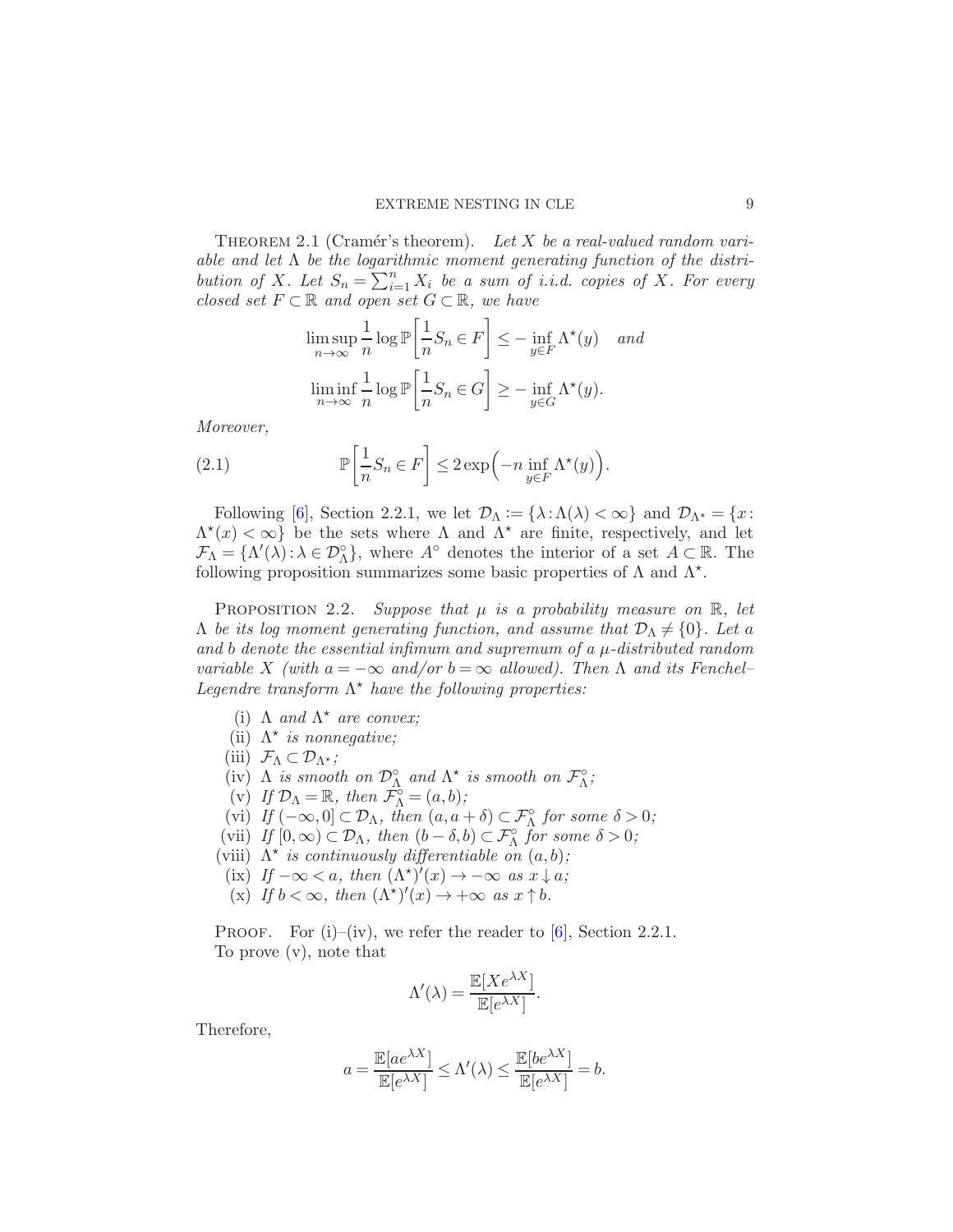Thus,  $\mathcal{F}_{\Lambda} \subseteq [a, b]$ , which gives  $\mathcal{F}_{\Lambda}^{\circ} \subseteq (a, b)$ .

This leaves us to prove the reverse inclusion. Suppose  $c \in (a, b)$ , and let  $Y = X - c$ .

Then

$$
\Lambda'(\lambda)=\frac{\mathbb{E}[Xe^{\lambda X}]}{\mathbb{E}[e^{\lambda X}]}=c+\frac{\mathbb{E}[Ye^{\lambda Y}]}{\mathbb{E}[e^{\lambda Y}]}=c+\frac{\mathbb{E}[\mathbf{1}_{\{Y\geq 0\}}Ye^{\lambda Y}]+\mathbb{E}[\mathbf{1}_{\{Y<0\}}Ye^{\lambda Y}]}{\mathbb{E}[e^{\lambda Y}]}.
$$

Since  $\mathcal{D}_{\Lambda} = \mathbb{R}$ , the tails of X and Y decay rapidly enough for each of the above expected values to be finite. Since  $\mathbb{P}[Y > 0] > 0$ , the first term in the numerator diverges as  $\lambda \to \infty$ , while the second term decreases monotonically in absolute value. So for sufficiently large  $\lambda$ , we have  $\Lambda'(\lambda) > c$ . Similarly, for sufficiently large negative  $\lambda$  we have  $\Lambda'(\lambda) \leq c$ . Since  $\Lambda$  is smooth,  $Λ'$  is continuous, so  $c \in \mathcal{F}_Λ$ . The proofs of (vi) and (vii) are analogous.

To prove (viii), note that  $\mathcal{F}_{\Lambda}^{\circ} = (\tilde{a}, \tilde{b})$  for some  $a \leq \tilde{a} < \tilde{b} \leq b$ . By (iv),  $\Lambda^*$  is smooth on  $(\tilde{a}, \tilde{b})$ . Therefore, it suffices to consider the possibility that  $a < \tilde{a}$  or  $b < b$ . Suppose first that  $b < b$ . By the proof of (v),  $b < b$  implies that  $\mathcal{D}_{\Lambda} = (\lambda_1, \lambda_2)$  for some  $\lambda_2 < \infty$ . Furthermore, observe that  $\Lambda'(\lambda) \to \tilde{b}$ as  $\lambda \nearrow \lambda_2$ . It follows that  $\Lambda(\lambda_2) < \infty$ , and by convexity of  $\Lambda$  we have for all  $b \leq x < b$ ,

$$
\Lambda^*(x) = \sup_{\lambda} [x\lambda - \Lambda(\lambda)] = x\lambda_2 - \Lambda(\lambda_2).
$$

In other words,  $\Lambda^*$  is smooth on  $(\tilde{a}, \tilde{b})$  and is affine on  $(\tilde{b}, b)$  with slope matching the left-hand derivative at  $\tilde{b}$ . Similarly, if  $a < \tilde{a}$ , then  $\Lambda^*$  is affine on  $(a, \tilde{a})$  with slope matching the right-hand derivative of  $\Lambda^*$  at  $\tilde{a}$ . Therefore,  $\Lambda^*$  is continuously differentiable on  $(a, b)$ .

To prove (ix), we note that since X is bounded below,  $D_{\Lambda}^{\circ} = (-\infty, \xi)$ for some  $0 \leq \xi \leq +\infty$ . Moreover, there exists  $\varepsilon > 0$  so that  $(a, a + \varepsilon) \subset \mathcal{F}_{\Lambda}^{\circ}$ , by essentially the same argument we used to prove (v) above. Let  $\hat{\mathcal{D}} =$  $\{\lambda : \Lambda'(\lambda) \in (a, a + \varepsilon)\}\$ , and note that the left endpoint of  $\widehat{\mathcal{D}}$  is  $-\infty$ . Since  $\Lambda'$ is smooth and strictly increasing on  $\hat{\mathcal{D}}$  (see [\[6\]](#page-40-14), Exercise 2.2.24), there exists a monotone bijective function  $\lambda$ :  $(a, a + \varepsilon) \to \hat{\mathcal{D}}$  for which  $\Lambda'(\lambda(x)) = x$ . In the definition of  $\Lambda^*(x)$ , the supremum is achieved at  $\lambda = \lambda(x)$ . Differentiating, we obtain

(2.2)  
\n
$$
(\Lambda^{\star})'(x) = \frac{d}{dx} [x\lambda(x) - \Lambda(\lambda(x))]
$$
\n
$$
= \lambda(x) + x\lambda'(x) - \lambda'(x)\Lambda'(\lambda(x))
$$
\n
$$
= \lambda(x).
$$

Since the monotonicity of  $\lambda$  implies that  $\lambda(x) \to -\infty$  as  $x \to a$ , this completes the proof.

The proof of  $(x)$  is similar.  $\square$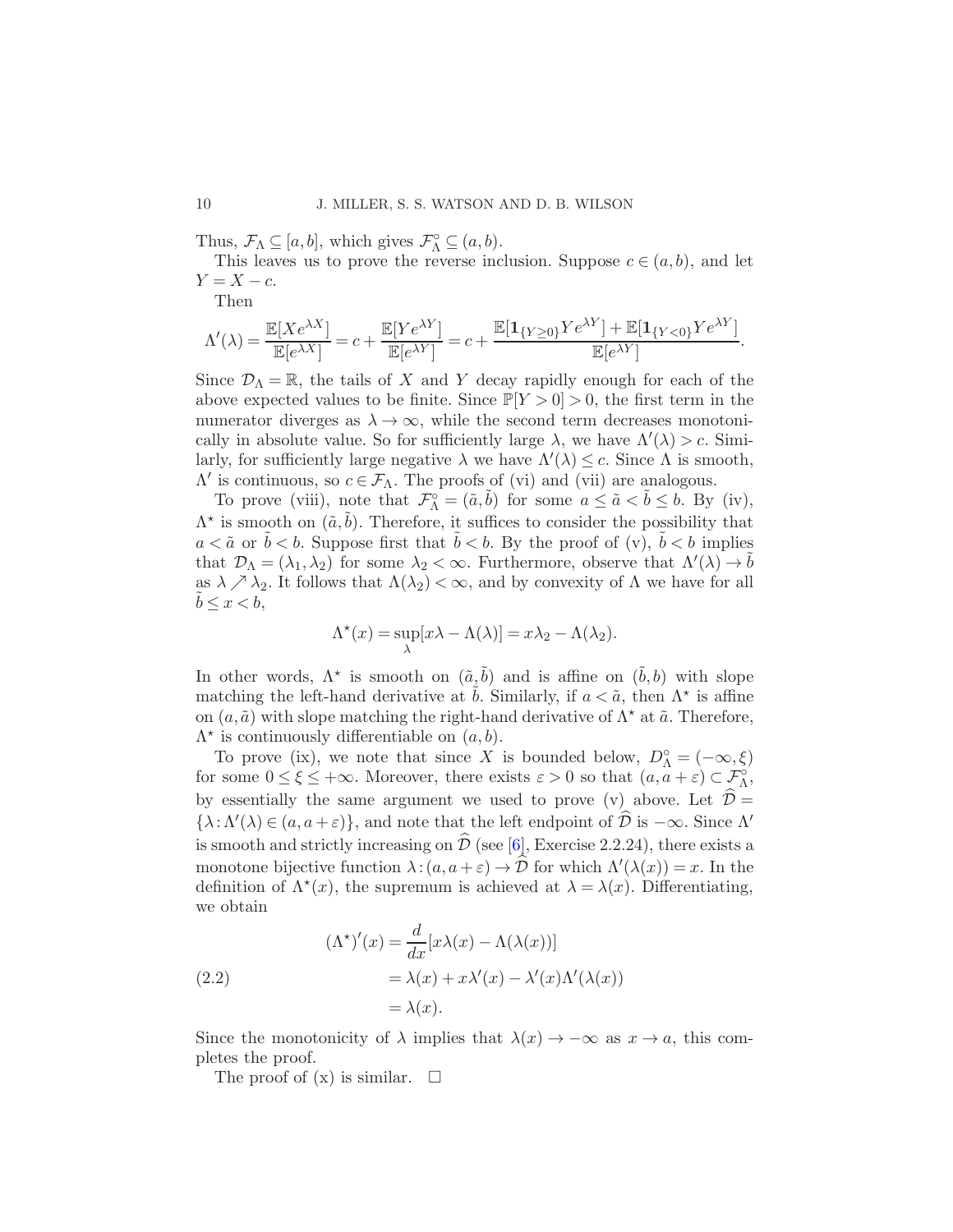<span id="page-10-0"></span>We also have the following adaptation of Cramér's theorem for which the number of i.i.d. summands is not fixed.

COROLLARY 2.3. Let  $X$  be a positive real-valued random variable with exponential tails (i.e.,  $\mathbb{E}[e^{\lambda_0 X}] < \infty$  for some  $\lambda_0 > 0$ ), and let  $\Lambda(\lambda) =$  $\log \mathbb{E}[e^{\lambda X}]$ . Let  $S_n = \sum_{i=1}^n X_i$  be a sum of i.i.d. copies of X, and let  $N_r =$  $\min\{n: S_n \geq r\}$ . If  $0 < \nu_1 < \nu_2$ , then

(2.3) 
$$
\lim_{r \to \infty} \frac{1}{r} \log \mathbb{P}[\nu_1 r \le N_r \le \nu_2 r] = - \inf_{\nu \in [\nu_1, \nu_2]} \nu \Lambda^*(1/\nu).
$$

<span id="page-10-2"></span>This is the origin of the expression  $\nu \Lambda^*(1/\nu)$  in [\(1.4\)](#page-3-1).

PROOF. Note that in the formula

$$
\Lambda^\star(x) = \sup_{\lambda} [\lambda x - \Lambda(\lambda)],
$$

the bracketed expression is 0 when  $\lambda = 0$ . Because X has exponential tails,  $\Lambda'(0) = \mathbb{E}[X]$  exists. If  $x < \mathbb{E}[X]$ , then for some sufficiently small negative λ, the bracketed expression is positive, so  $Λ<sup>*</sup>(x) > 0$ . Likewise, if  $x > \mathbb{E}[X]$ then  $\Lambda^*(x) > 0$ . We also have  $\Lambda^*(\mathbb{E}[X]) = 0$ .

Let  $a = \operatorname{ess inf} X \in [0, \infty)$  be the essential infimum of X and  $b = \operatorname{ess sup} X \in$  $(0, \infty]$  be the essential supremum of X.

Because  $\Lambda^*$  is convex on [a, b], by Lemma [2.4](#page-10-1) proved below,  $\nu \Lambda^*(1/\nu)$  is convex on [1/b, 1/a]. The expression  $\nu \Lambda^*(1/\nu)$  is 0 when  $\nu = 1/\mathbb{E}[X]$  and is positive elsewhere on  $[1/b, 1/a]$ , so it is strictly decreasing for  $\nu \leq 1/\mathbb{E}[X]$ and strictly increasing for  $\nu \geq 1/\mathbb{E}[X]$ .

There are three possible cases for the relative order of  $1/\mathbb{E}[X]$ ,  $\nu_1$ , and  $\nu_2$ . For example, suppose  $\nu_1 < \nu_2 < 1/\mathbb{E}[X]$ . We write

$$
\{\nu_1 r \leq N_r \leq \nu_2 r\} = \left\{ \sum_{1 \leq i \leq \lceil \nu_1 r \rceil - 1} X_i < r \right\} \cap \left\{ \sum_{1 \leq i \leq \lfloor \nu_2 r \rfloor} X_i \geq r \right\} =: E_r \cap F_r.
$$

Since  $\nu \Lambda^*(1/\nu)$  is continuous on  $(1/b, 1/a)$ , by Cramér's theorem,

$$
\mathbb{P}[E_r^c] = e^{-\nu_1 r \Lambda^{\star}(1/\nu_1)(1+o(1))} \quad \text{and} \quad \mathbb{P}[F_r] = e^{-\nu_2 r \Lambda^{\star}(1/\nu_2)(1+o(1))},
$$

except when  $1/\nu_1 = 1/b$ , in which case the expression for  $\mathbb{P}[E_r^c]$  becomes an upper bound. Therefore,

$$
\mathbb{P}[E_r \cap F_r] = P[F_r] - \mathbb{P}[F_r \cap E_r^c] = e^{-\nu_2 r \Lambda^*(1/\nu_2)(1 + o(1))},
$$

which gives [\(2.3\)](#page-10-2). The proof for the case  $1/\mathbb{E}[X] < \nu_1 < \nu_2$  is analogous, and in the case  $\nu_1 < 1/\mathbb{E}[X] < \nu_2$ , both sides of  $(2.3)$  are 0.  $\Box$ 

<span id="page-10-1"></span>LEMMA 2.4. Suppose that f is a convex function on  $[a, b] \subseteq [0, \infty]$ . Then  $x \mapsto xf(1/x)$  is a convex function on  $[1/b, 1/a]$ .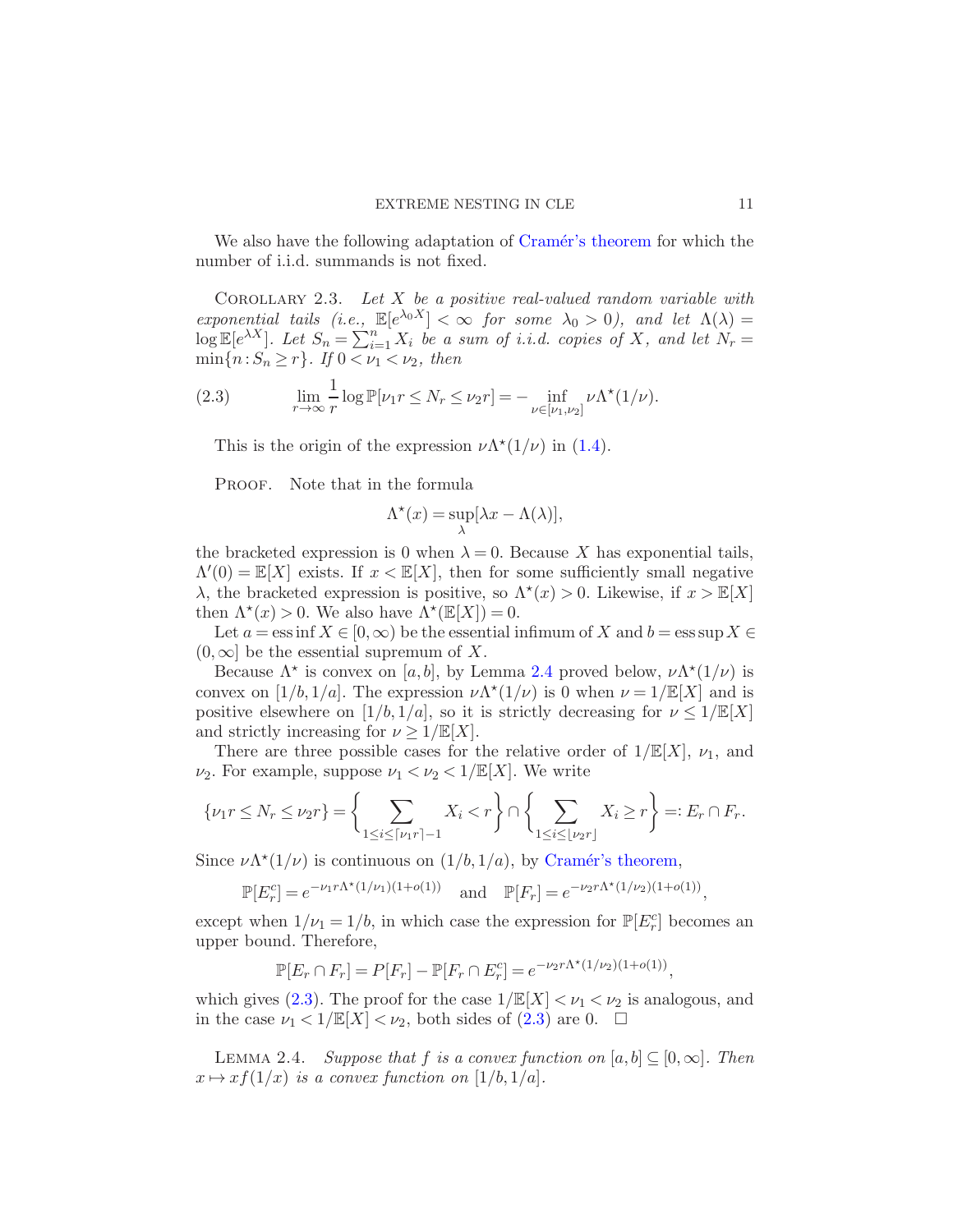PROOF. Since f is convex, it can be expressed as  $f(x) = \sup_i(\alpha_i + \beta_i x)$ for some pair of sequences of reals  $\{\alpha_i\}_{i\in\mathbb{N}}$  and  $\{\beta_i\}_{i\in\mathbb{N}}$ . For  $x\in[0,\infty]$  we can write  $xf(1/x) = \sup_i(\alpha_i x + \beta_i)$ , so it too is convex.  $\square$ 

<span id="page-11-3"></span>PROPOSITION 2.5. Let  $X$  be a nonnegative real-valued random variable, and let  $\Lambda(\lambda) = \log \mathbb{E}[e^{\lambda X}]$ . Then

(2.4) 
$$
\lim_{\nu \downarrow 0} \nu \Lambda^*(1/\nu) = \sup \{ \lambda : \Lambda(\lambda) < \infty \}.
$$

PROOF. Let  $\lambda_0 = \sup\{\lambda : \Lambda(\lambda) < \infty\}$ , and note that  $0 \leq \lambda_0 \leq \infty$ . Recall that  $\Lambda^*(x) := \sup_{\lambda} (\lambda x - \Lambda(\lambda)),$  so

$$
\nu \Lambda^*(1/\nu) = \sup_{\lambda} (\lambda - \nu \Lambda(\lambda)).
$$

The supremum is not achieved for any  $\lambda > \lambda_0$ . If  $\lambda_0 > 0$ , then  $\mathbb{E}[X] <$  $\infty$ and for  $\nu \leq 1/\mathbb{E}[X]$  the supremum is achieved over the set  $\lambda \geq 0$  ([\[6](#page-40-14)], Lemma 2.2.5(b)). For any  $\lambda \geq 0$  we have  $\Lambda(\lambda) \geq 0$ , so  $\nu \Lambda^*(1/\nu) \leq \lambda_0$  for  $0 < \nu \leq 1/\mathbb{E}[X]$ . On the other hand, for any  $\lambda < \lambda_0$  we have  $\Lambda(\lambda) < \infty$ , so  $\liminf_{\nu \downarrow 0} \nu \Lambda^*(1/\nu) \ge \lambda$ . Thus,  $\lim_{\nu \downarrow 0} \nu \Lambda^*(1/\nu) = \lambda_0$  when  $\lambda_0 > 0$ .

Next, suppose  $\lambda_0 = 0$ . Then the supremum is achieved over the set  $\lambda \leq 0$ , for which  $\Lambda(\lambda) \leq 0$ . For any  $\varepsilon > 0$ , there is a  $\delta > 0$  for which  $-\varepsilon \leq \Lambda(\lambda) \leq 0$ whenever  $-\delta \leq \lambda \leq 0$ . Since  $\lambda_0 = 0$ ,  $Pr[X = 0] < 1$ , so  $\Lambda(-\delta) < 0$ . Let  $\nu_0 =$  $-\delta/\Lambda(-\delta)$ . By the convexity of  $\Lambda$ , for  $0 \leq \nu \leq \nu_0$ , the supremum is achieved for  $\lambda \in [-\delta, 0]$ . For  $\lambda$  in this range,  $\lambda - \nu \Lambda(\lambda) \leq \varepsilon \nu$ , so  $0 \leq \nu \Lambda^*(1/\nu) \leq \varepsilon \nu$ when  $0 < \nu \leq \nu_0$ . Hence,  $\lim_{\nu \downarrow 0} \nu \Lambda^*(1/\nu) = 0$  when  $\lambda_0 = 0$ .  $\Box$ 

<span id="page-11-2"></span>We conclude by giving a parametrization of the graph of the function  $\gamma_{\kappa}$ over the interval  $(0, \infty)$ .

PROPOSITION 2.6. Recall the definition of  $\Lambda_{\kappa}$  in [\(1.3\)](#page-3-2). The graph of  $\gamma_{\kappa}$ over the interval  $(0, \infty)$  is equal to the set

<span id="page-11-1"></span>(2.5) 
$$
\left\{ \left( \frac{1}{\Lambda'_{\kappa}(\lambda)}, \lambda - \frac{\Lambda_{\kappa}(\lambda)}{\Lambda'_{\kappa}(\lambda)} \right) : -\infty < \lambda < 1 - \frac{2}{\kappa} - \frac{3\kappa}{32} \right\}.
$$

PROOF. Recall that  $\Lambda_{\kappa}^{\star}(x) = \sup_{\lambda \in \mathbb{R}} [\lambda x - \Lambda_{\kappa}(\lambda)]$ . Since  $\Lambda_{\kappa}'$  is continuous and strictly increasing, the maximizing value of  $\lambda$  for a given value of x is the unique  $\lambda \in \mathbb{R}$  such that  $\Lambda'_{\kappa}(\lambda) = x$ . If we let  $\lambda$  be this maximizing value, then we have

(2.6) 
$$
\Lambda_{\kappa}^{\star}(x) = \lambda x - \Lambda_{\kappa}(\lambda).
$$

Differentiating [\(1.3\)](#page-3-2) shows that as  $\lambda$  ranges from  $-\infty$  to  $1 - 2/\kappa - 3\kappa/32$ ,  $\Lambda'_{\kappa}(\lambda)$  ranges from 0 to  $\infty$ . Using [\(2.6\)](#page-11-0) and writing  $\nu = 1/x$ , we obtain

<span id="page-11-0"></span>
$$
\nu = \frac{1}{x} = \frac{1}{\Lambda'_{\kappa}(\lambda)}
$$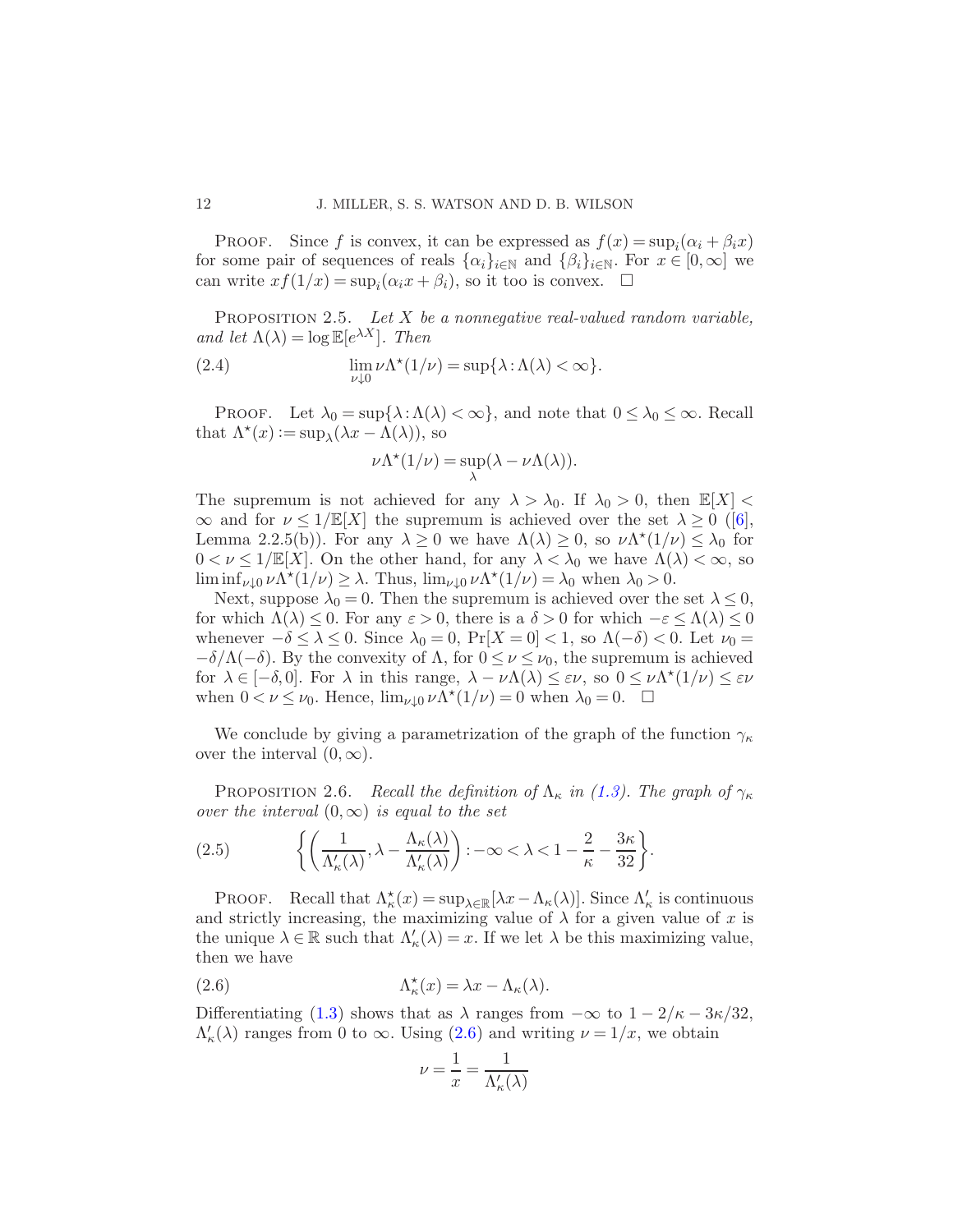and

$$
\nu \Lambda_{\kappa}^{\star}(1/\nu) = \frac{1}{\Lambda_{\kappa}'(\lambda)} (\lambda \Lambda_{\kappa}'(\lambda) - \Lambda_{\kappa}(\lambda)) = \lambda - \frac{\Lambda_{\kappa}(\lambda)}{\Lambda_{\kappa}'(\lambda)}.
$$

<span id="page-12-2"></span>Therefore,  $\{(\nu, \nu \Lambda_{\kappa}^*(1/\nu)) : 0 < \nu < \infty\}$  is equal to [\(2.5\)](#page-11-1).  $\Box$ 

PROPOSITION 2.7. The function  $\gamma_{\kappa}$  is strictly convex over  $[0,\infty)$ .

PROOF. Define  $x(\lambda) = 1/\Lambda'_{\kappa}(\lambda)$  and  $y(\lambda) = \lambda - \Lambda_{\kappa}(\lambda)/\Lambda'_{\kappa}(\lambda)$ . By Propo-sition [2.6,](#page-11-2) the second derivative of  $\gamma_{\kappa}$  is given by

$$
\left(\frac{d}{d\lambda}\left[\frac{y'(\lambda)}{x'(\lambda)}\right]\right)/(x'(\lambda))
$$
\n
$$
(2.7) \qquad = \left(8\pi^2 \sin^2\left(\frac{\pi}{\kappa}\sqrt{8\kappa\lambda + (\kappa - 4)^2}\right)\tan\left(\frac{\pi}{\kappa}\sqrt{8\kappa\lambda + (\kappa - 4)^2}\right)\right)
$$
\n
$$
\left/\left(2\pi\sqrt{8\kappa\lambda + (\kappa - 4)^2} - \kappa\sin\left(\frac{2\pi}{\kappa}\sqrt{8\kappa\lambda + (\kappa - 4)^2}\right)\right).
$$

It is straightforward to confirm that  $\sin^2 t \tan t/(2t - \sin(2t)) > 0$  for all  $t \in$  $[0, \pi/2)$  (where we extend the definition to  $t = 0$  by taking the limit of the expression as  $t \searrow 0$ ). Similarly,  $\sinh^2(2t) \tanh(t)/(\sinh(2t)-2t) > 0$  for all  $t \leq 0$ (again extending to  $t = 0$  by taking a limit). Setting  $t = \frac{\pi}{6}$  $\frac{\pi}{\kappa}\sqrt{8\kappa\lambda+(\kappa-4)^2},$ these observations imply that the second derivative of  $\gamma_{\kappa}$  is positive for all  $\lambda$  less than  $1 - 2/\kappa - 3\kappa/32$ .  $\Box$ 

<span id="page-12-0"></span>2.2. Overshoot estimates. Let  $\{S_n\}_{n\in\mathbb{N}}$  be a random walk in R whose increments are nonnegative and have exponential moments. In this section, we will bound the tails of  $S_n$  stopped at:

(i) the first time that it exceeds a given threshold (Lemma [2.8\)](#page-12-1) and at (ii) a random time which is stochastically dominated by a geometric random variable (Lemma [2.9\)](#page-13-1).

<span id="page-12-1"></span>LEMMA 2.8. Suppose  $\{X_j\}_{j\in\mathbb{N}}$  are nonnegative i.i.d. random variables for which  $\mathbb{E}[X_1] > 0$  and  $\mathbb{E}[e^{\lambda_0 X_1}] < \infty$  for some  $\lambda_0 > 0$ . Let  $S_n = \sum_{j=1}^n X_j$ and  $\tau_x = \inf\{n \geq 0 : S_n \geq x\}$ . Then there exists  $C > 0$  (depending on the law of  $X_1$  and  $\lambda_0$ ) such that  $\mathbb{P}[S_{\tau_x} - x \ge \alpha] \le C \exp(-\lambda_0 \alpha)$  for all  $x \ge 0$  and  $\alpha > 0$ .

PROOF. Since  $\mathbb{E}[X_1] > 0$ , we may choose  $v > 0$  so that  $\mathbb{P}[X_1 \ge v] \ge \frac{1}{2}$  $rac{1}{2}$ . We partition  $(-\infty, x)$  into intervals of length v:

$$
(-\infty, x) = \bigcup_{k=0}^{\infty} I_k \quad \text{where } I_k = [x - (k+1)v, x - kv).
$$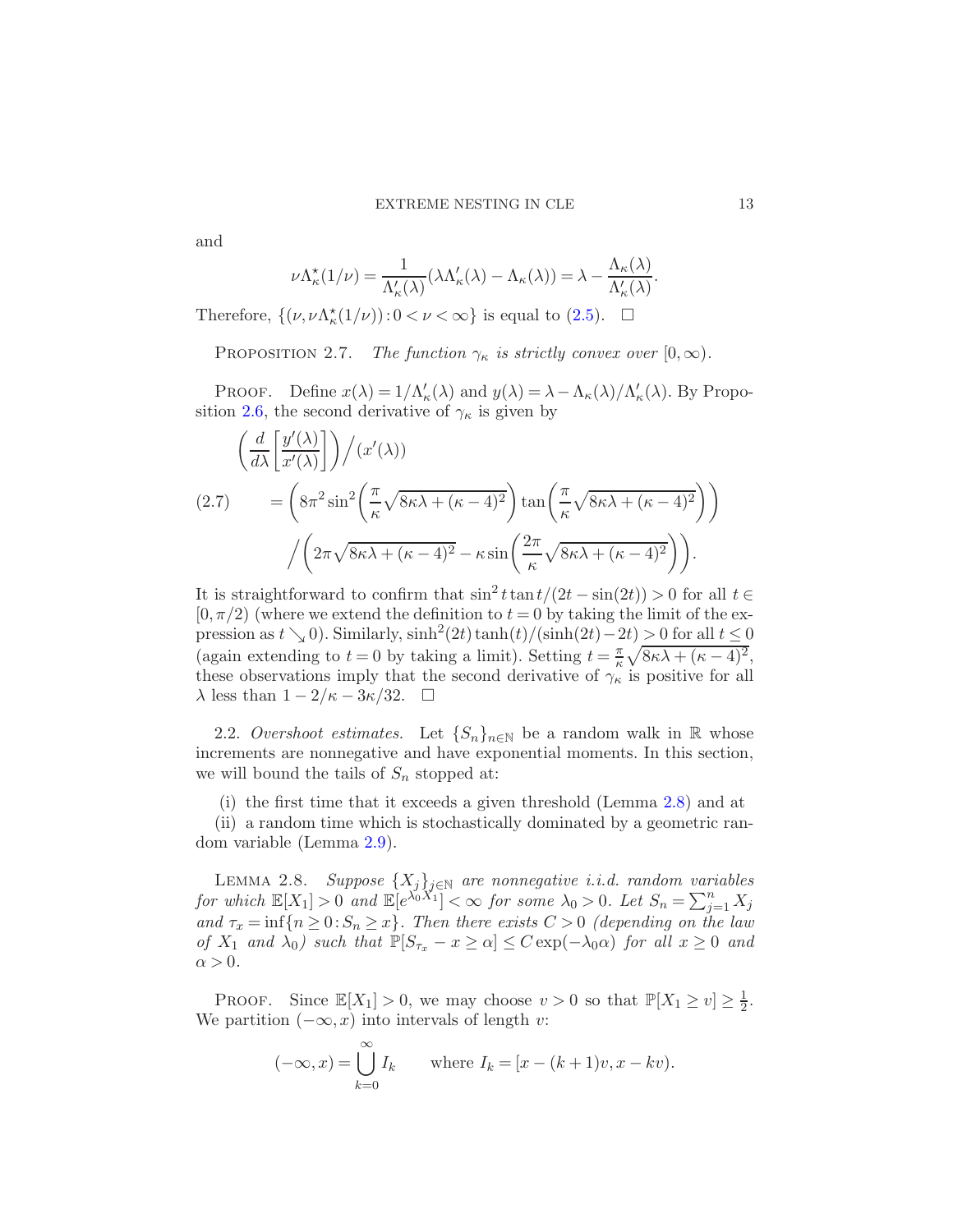Then we partition the event  $S_{\tau_x} - x \ge \alpha$  into subevents:

$$
\{S_{\tau_x} - x \ge \alpha\} = \bigcup_{n=0}^{\infty} \bigcup_{k=0}^{\infty} E_{n,k} \quad \text{where } E_{n,k} = \{S_n \in I_k, S_{n+1} \ge x + \alpha\}.
$$

The event  $E_{n,k}$  implies  $X_{n+1} \geq kv + \alpha$ , and since  $X_{n+1}$  is independent of  $S_n$ , we have

$$
\mathbb{P}[E_{n,k}] \le \mathbb{P}[S_n \in I_k] \times \frac{\mathbb{E}[e^{\lambda_0 X}]}{e^{\lambda_0(kv+\alpha)}}.
$$

On the event  $S_n \in I_k$ , since  $X_{n+1}$  is independent of what occurred earlier and is larger than v with probability at least  $\frac{1}{2}$ , we have  $\mathbb{P}[S_{n+1} \in I_k | S_n \in$  $I_k, S_{n-1}, \ldots, S_1] \leq \frac{1}{2}$  $\frac{1}{2}$ . Thus,

$$
\sum_{n=0}^{\infty} \mathbb{P}[S_n \in I_k] = \mathbb{E}[|\{n : S_n \in I_k\}|] \le 2.
$$

Thus,

$$
\mathbb{P}[S_{\tau_x} - x \ge \alpha] \le \sum_{k=0}^{\infty} \frac{2\mathbb{E}[e^{\lambda_0 X}]}{e^{\lambda_0(kv+\alpha)}} \le \frac{2\mathbb{E}[e^{\lambda_0 X}]}{1 - e^{-\lambda_0 v}} \times e^{-\lambda_0 \alpha}.
$$

<span id="page-13-1"></span>LEMMA 2.9. Let  $\{X_i\}_{i\in\mathbb{N}}$  be an i.i.d. sequence of random variables and let  $S_n = \sum_{i=1}^n X_i$ . Let N be a positive integer-valued random variable, which need not be independent of the  $X_j$ 's. Suppose that there exists  $\lambda_0 > 0$  for which  $\mathbb{E}[e^{\lambda_0 X_1}] < \infty$  and  $q \in (0,1)$  for which  $\mathbb{P}[N \ge k] \le q^{k-1}$  for every  $k \in \mathbb{N}$ . Then there exist constants  $C, c > 0$  (depending on q and the law of  $X_1$ ) for which  $\mathbb{P}[S_N > \alpha] \leq C \exp(-c\alpha)$  for every  $\alpha > 0$ .

**PROOF.** Since  $q\mathbb{E}[e^{\lambda X}]$  is a continuous function of  $\lambda$  which is finite for  $\lambda = \lambda_0 > 0$  and less than 1 for  $\lambda = 0$ , there is some  $c > 0$  for which  $q \mathbb{E}[e^{2cX}] <$ 1. The Cauchy–Schwarz inequality gives

$$
\mathbb{E}[e^{cS_N}] = \mathbb{E}\left[\sum_{k=1}^{\infty} e^{cS_k} \mathbf{1}_{\{N=k\}}\right]
$$
  

$$
\leq \sum_{k=1}^{\infty} \sqrt{\mathbb{E}[e^{2cS_k}]\mathbb{P}[N=k]} = q^{-1/2} \sum_{k=1}^{\infty} (\sqrt{\mathbb{E}[e^{2cX_1}]}q)^k < \infty.
$$

We conclude using the Markov inequality  $\mathbb{P}[S_N > \alpha] \leq e^{-c\alpha} \mathbb{E}[e^{cS_N}]$ .  $\Box$ 

<span id="page-13-0"></span>3. CLE estimates. In Section [3.1,](#page-14-1) we apply the estimates from Section [2](#page-7-1) to obtain asymptotic loop nesting probabilities for CLE. Then in Section [3.2](#page-15-0) we show that CLE loops are well behaved in a certain sense that will allow us to do the two-point estimates that we need for the Hausdorff dimension.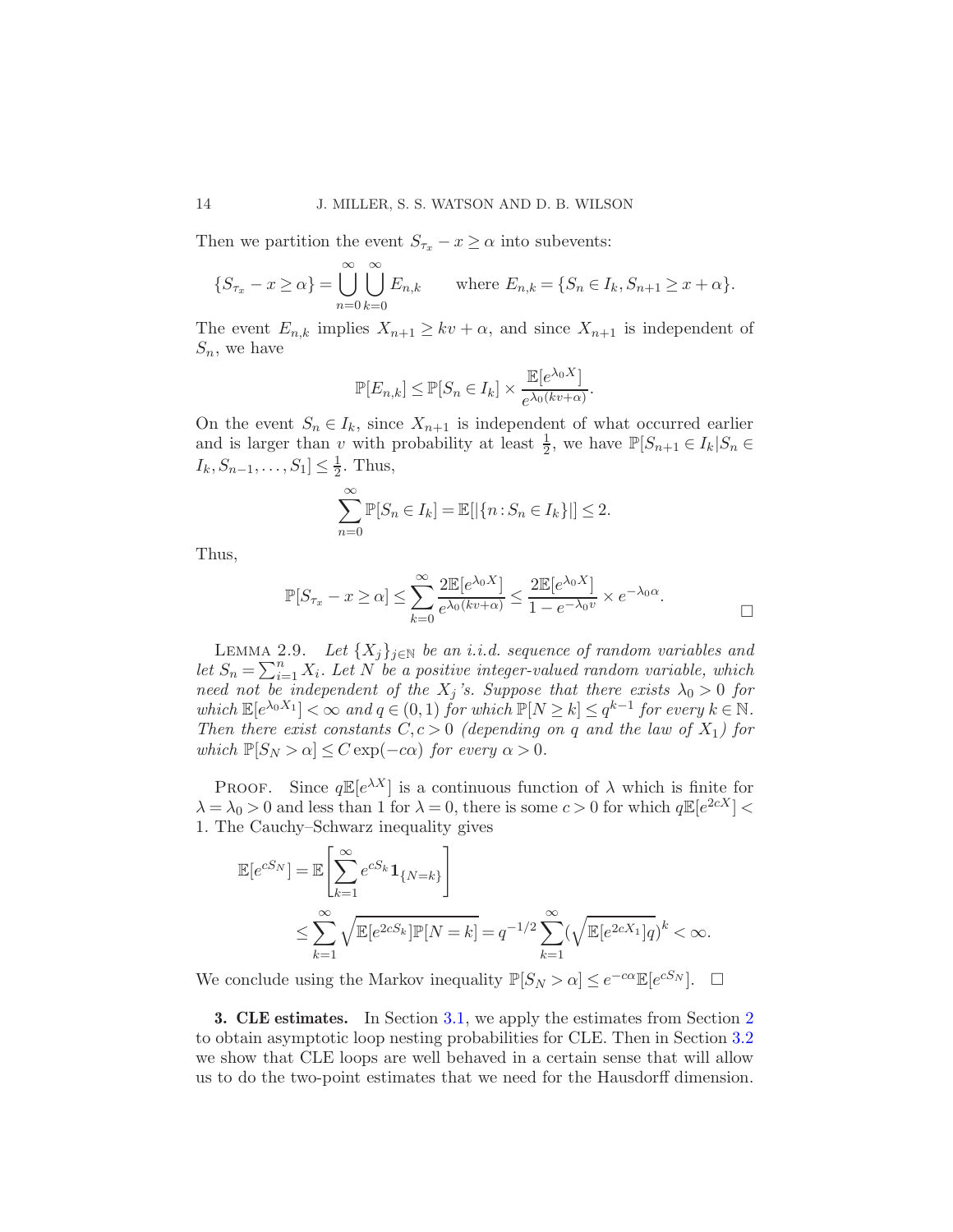<span id="page-14-1"></span>3.1. CLE nesting estimates. We establish two technical estimates in this subsection. Lemma [3.2](#page-14-2) uses Cramér's theorem to compute the asymptotics of the probability that the number  $\mathcal{N}_z(\varepsilon)$  of CLE loops surrounding  $B(z,\varepsilon)$ has a certain rate of growth as  $\varepsilon \to 0$ .

<span id="page-14-0"></span>In preparation for the proof of Lemma [3.2](#page-14-2) below, we establish the continuity of the function  $\gamma_{\kappa}$  defined in [\(1.4\)](#page-3-1). Throughout, we let  $\nu_{\text{max}}$  be the unique solution to  $\gamma_{\kappa}(\nu) = 2$ .

PROPOSITION 3.1. The function  $\gamma_{\kappa}$  is continuous. In particular,

(3.1) 
$$
\lim_{\nu \downarrow 0} \gamma_{\kappa}(\nu) = 1 - \frac{2}{\kappa} - \frac{3\kappa}{32}.
$$

The quantity on the right-hand side of  $(3.1)$  is two minus the almost-sure Hausdorff dimension of the  $CLE_{\kappa}$  gasket [\[14](#page-40-7), [15](#page-40-8), [19](#page-40-6)].

PROOF OF PROPOSITION [3.1.](#page-14-0) The continuity of  $\gamma_{\kappa}$  on  $(0,\infty)$  follows from Proposition [2.2\(](#page-8-0)iv), and the continuity at 0 follows from Proposition [2.5](#page-11-3) and the fact that [\(1.3\)](#page-3-2) blows up at  $\lambda_0 = 1 - \frac{2}{\kappa} - \frac{3\kappa}{32}$  but not for  $\lambda < \lambda_0$ .  $\Box$ 

<span id="page-14-2"></span>LEMMA 3.2. Let  $\kappa \in (8/3, 8)$ ,  $0 \le \nu \le \nu_{\text{max}}$ , and  $0 < a \le b$ . Then for all functions  $\varepsilon \mapsto \delta(\varepsilon)$  decreasing to 0 sufficiently slowly as  $\varepsilon \to 0$  and for all proper simply connected domains D and points  $z \in D$  satisfying  $a \leq$  $CR(z;D) \leq b$ , we have

<span id="page-14-4"></span>(3.2) 
$$
\begin{cases} \lim_{\varepsilon \to 0} \frac{\log \mathbb{P}[\nu \leq \widetilde{\mathcal{N}}_z(\varepsilon) \leq \nu + \delta(\varepsilon)]}{\log \varepsilon} = \gamma_{\kappa}(\nu), & \text{for } \nu > 0, \\ \lim_{\varepsilon \to 0} \frac{\log \mathbb{P}[(1/2)\delta(\varepsilon) \leq \widetilde{\mathcal{N}}_z(\varepsilon) \leq \delta(\varepsilon)]}{\log \varepsilon} = \gamma_{\kappa}(0), & \text{for } \nu = 0, \end{cases}
$$

where  $\gamma_{\kappa}$  is defined in [\(1.4\)](#page-3-1), and the convergence is uniform in the domain D.

PROOF. Let  ${T_i}_{i\in\mathbb{N}}$  be the sequence of log conformal radius increments associated with z. That is, defining  $U_z^i$  to be the connected component of  $D \setminus \mathcal{L}_z^i$  which contains z, we have  $T_i := \log \text{CR}(z; U_z^{i-1}) - \log \text{CR}(z; U_z^i)$ . Let

$$
S_n := \sum_{i=1}^n T_i = \log \text{CR}(z; D) - \log \text{CR}(z; U_z^n) \quad \text{for } n \in \mathbb{N}.
$$

As in Corollary [2.3,](#page-10-0) we let  $N_r = \min\{n : S_n \geq r\}.$ 

By the Koebe one-quarter theorem and the hypotheses of the lemma, we have

<span id="page-14-3"></span>(3.3) 
$$
\log(a/4) - \log \operatorname{inrad}(z; U_z^n) \leq S_n \leq \log b - \log \operatorname{inrad}(z; U_z^n).
$$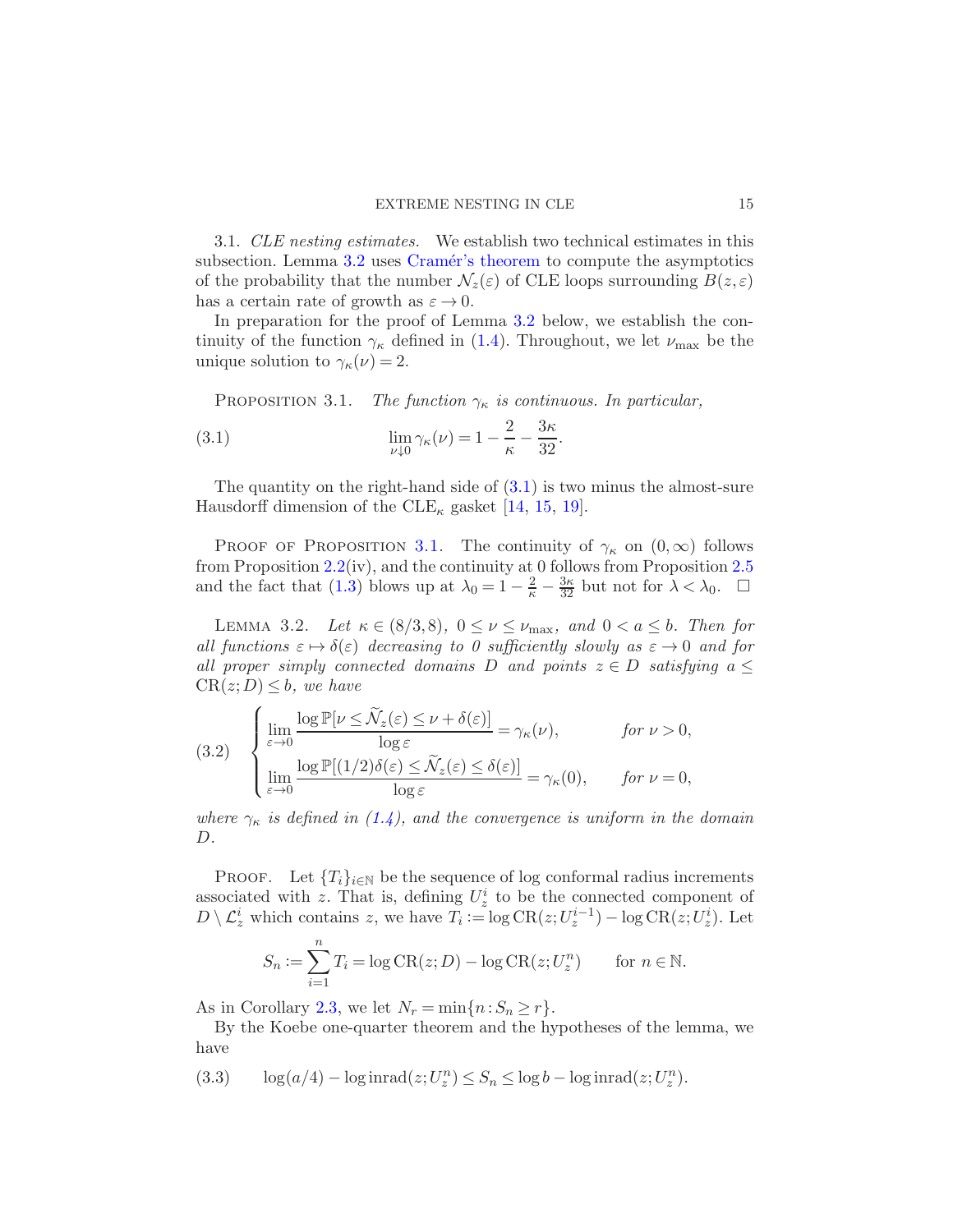Suppose first that  $\nu > 0$ . Let

$$
E := \{ (\nu + \eta) \log(1/\varepsilon) \le N_{\log(a/4) + \log(1/\varepsilon)} \} \text{ and}
$$
  

$$
F := \{ N_{\log(b) + \log(1/\varepsilon)} \le (\nu + \delta_0 - \eta) \log(1/\varepsilon) \}.
$$

It follows from [\(3.3\)](#page-14-3) that for all fixed  $\delta_0 > 0$  and  $0 < \eta < \delta_0/2$  and for all  $\varepsilon = \varepsilon(\eta) > 0$  sufficiently small, we have

$$
\{\nu \leq \widetilde{\mathcal{N}}_z(\varepsilon) \leq \nu + \delta_0\} \supset E \cap F.
$$

By Corollary [2.3,](#page-10-0)  $\log \mathbb{P}[E]/\log \varepsilon \to \inf_{\xi \in [\nu + \eta, \nu + \delta_0 - \eta]} \gamma_{\kappa}(\xi)$ . Furthermore, Cramér's theorem implies that  $\mathbb{P}[F|E] = \varepsilon^{o(1)}$ . It follows that

$$
\liminf_{\varepsilon \to 0} \frac{\log \mathbb{P}[\nu \leq \mathcal{N}_z(\varepsilon) \leq \nu + \delta_0]}{\log \varepsilon} \geq \inf_{\xi \in [\nu + \eta, \nu + \delta_0 - \eta]} \gamma_{\kappa}(\xi).
$$

Letting  $\eta \rightarrow 0$  and using an analogous argument to upper bound the limit supremum of the quotient on the left-hand side, we find that

$$
\lim_{\varepsilon \to 0} \frac{\log \mathbb{P}[\nu \le \mathcal{N}_z(\varepsilon) \le \nu + \delta_0]}{\log \varepsilon} = \inf_{\xi \in [\nu, \nu + \delta_0]} \gamma_\kappa(\xi).
$$

By the continuity of  $\gamma_{\kappa}$  on  $[0,\infty)$ , we may choose  $\delta(\varepsilon) \downarrow 0$  so that  $(3.2)$  holds. The proof for  $\nu = 0$  is similar. As above, we show that for  $\delta_0 > 0$  fixed, we have

$$
\lim_{\varepsilon \to 0} \frac{\log \mathbb{P}[\delta_0/2 \leq \widetilde{\mathcal{N}}_z(\varepsilon) \leq \delta_0]}{\log \varepsilon} = \inf_{\xi \in [\delta_0/2, \delta_0]} \gamma_{\kappa}(\xi).
$$

Again, choose  $\delta(\varepsilon) \downarrow 0$  so that  $(3.2)$  holds.  $\square$ 

<span id="page-15-0"></span>3.2. Regularity of CLE. Let  $D \subsetneq \mathbb{C}$  be a proper simply connected domain and let  $\Gamma$  be a  $CLE_{\kappa}$  in D. For each  $z \in D$ , let  $\mathcal{L}_z^j$  be the jth largest loop of  $\Gamma$  which surrounds z. In this section, we estimate the tail behavior of the number of such loops  $\mathcal{L}_z^j$  which intersect the boundary of a ball  $B(z, r)$  in D.

<span id="page-15-1"></span>LEMMA 3.3. For each  $\kappa \in (8/3, 8)$  there exists  $p_1 = p_1(\kappa) > 0$  such that for any proper simply connected domain D and  $z \in D$ ,

$$
\mathbb{P}[\mathcal{L}_z^1 \cap \partial D = \varnothing] \ge p_1 > 0.
$$

PROOF. If  $\kappa \in (8/3, 4]$ , we can take  $p_1 = 1$  since the loops of such CLEs almost surely do not intersect the boundary of D. Assume  $\kappa \in (4,8)$ . By the conformal invariance of CLE, the boundary avoidance probability is independent of the domain D and the point z, so we take  $D = \mathbb{D}$ . Let  $\eta = \eta^0$ be the branch of the exploration process of  $\Gamma$  targeted at 0 and let  $(W, V)$  be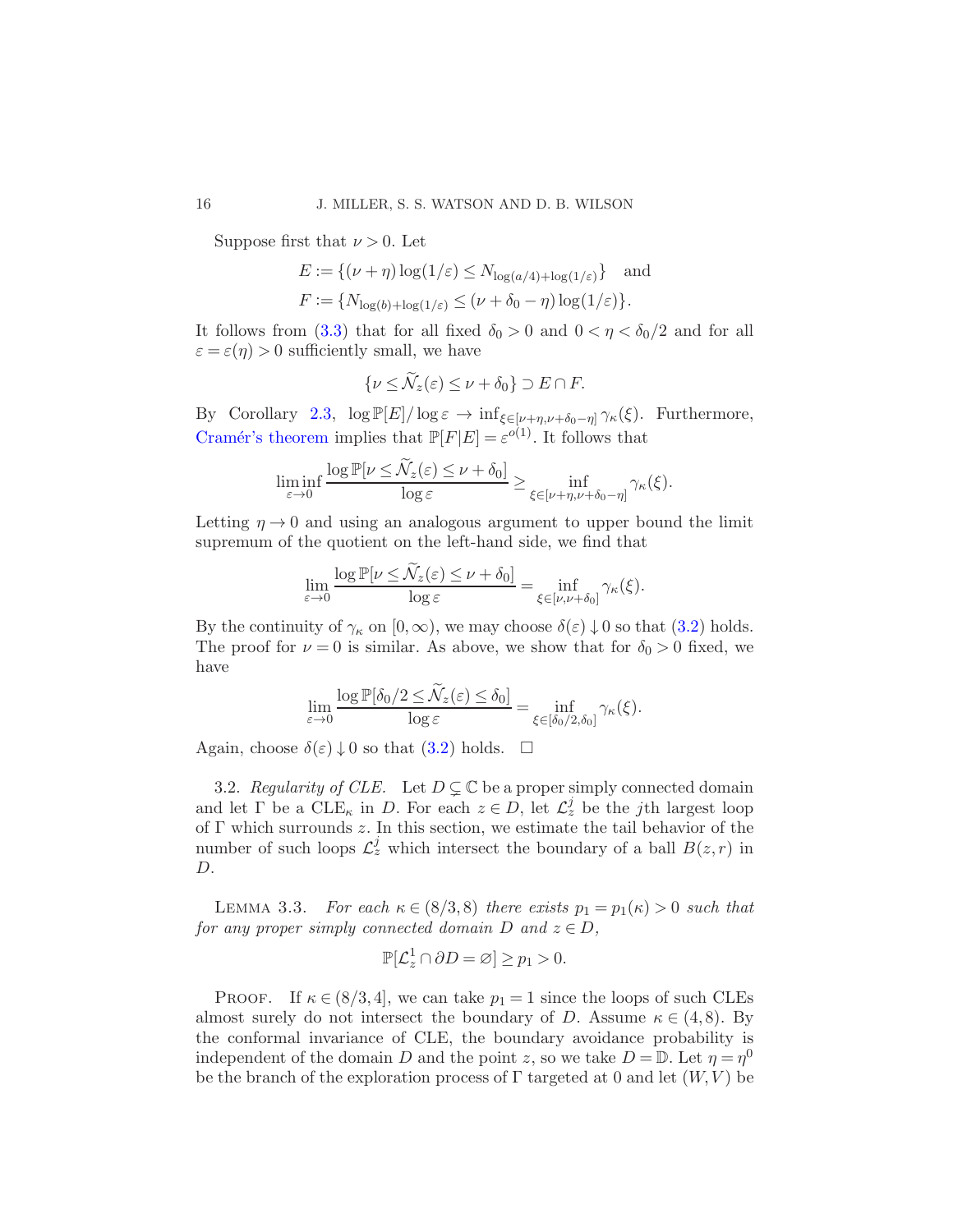the driving pair for  $\eta$ . Let  $\tau$  be an almost surely positive and finite stopping time such that  $\eta|_{[0,\tau]}$  almost surely does not surround 0 and  $\eta(\tau) \neq V_{\tau}$  almost surely. Then  $\eta|_{[\tau,\infty)}$  evolves as an ordinary chordal  $SLE_{\kappa}$  process in the connected component of  $\mathbb{D} \setminus \eta([0,\tau])$  containing 0 targeted at  $V_{\tau}$ , up until disconnecting  $V_{\tau}$  from 0. In particular,  $\eta|_{(\tau,\infty)}$  almost surely intersects the right-hand side of  $\eta|_{[0,\tau]}$  before surrounding 0. Since  $\eta$  is almost surely not space filling [\[17\]](#page-40-5) and cannot trace itself, this implies that, almost surely, there exists  $z \in \mathbb{Q}^2 \cap \mathbb{D}$  such that the probability that  $\eta$  makes a clockwise loop around  $z$  before surrounding  $\theta$  is positive. This in turn implies that with positive probability, the branch  $\eta^z$  of the exploration tree targeted at  $z$  makes a clockwise loop around  $z$  before making a counterclockwise loop around z. By [\[20](#page-40-0)], Lemma 5.2, this implies  $\mathbb{P}[\mathcal{L}_z^1 \cap \partial \mathbb{D} = \varnothing] > 0$ .  $\Box$ 

Suppose that  $D = \mathbb{D}$ . By the continuity of  $CLE_{\kappa}$  loops, Lemma [3.3](#page-15-1) implies there exists  $r_0 = r_0(\kappa) < 1$  such that

(3.4) 
$$
\mathbb{P}[\mathcal{L}_0^1 \subset B(0,r_0)] \geq \frac{p_1}{2}.
$$

<span id="page-16-2"></span>LEMMA 3.4. For each  $\kappa \in (8/3, 8)$  there exists  $p = p(\kappa) > 0$  such that for any proper simply connected domain D and  $z \in D$ ,

<span id="page-16-1"></span>
$$
\mathbb{P}[\mathcal{L}_z^2 \subseteq B(z, \text{dist}(z, \partial D))] \ge p.
$$



PROOF. Let  $D_1$  be the connected component of  $D \setminus \mathcal{L}_z^1$  which contains z and let  $X = \text{CR}(z; D_1) / \text{CR}(z; D) \leq 1$ . Let  $\varphi: \mathbb{D} \to D_1$  be a conformal map with  $\varphi(0) = z$ , and let  $r = \text{dist}(z, \partial D)$ . By the Koebe one-quarter theorem, we have  $CR(z; D) \leq 4r$ , hence

<span id="page-16-0"></span>
$$
|\varphi'(0)| = \text{CR}(z; D_1) = \text{CR}(z; D) \cdot \frac{\text{CR}(z; D_1)}{\text{CR}(z; D)} \le 4Xr.
$$

The variant of the Koebe distortion theorem which bounds  $|f(z) - z|$  (see, e.g., [\[12\]](#page-40-15), Proposition 3.26) then implies for  $|w| < r_0 < 1$ , we have

(3.5) 
$$
|\varphi(w) - z| \le 4Xr \frac{r_0}{(1 - r_0)^2}.
$$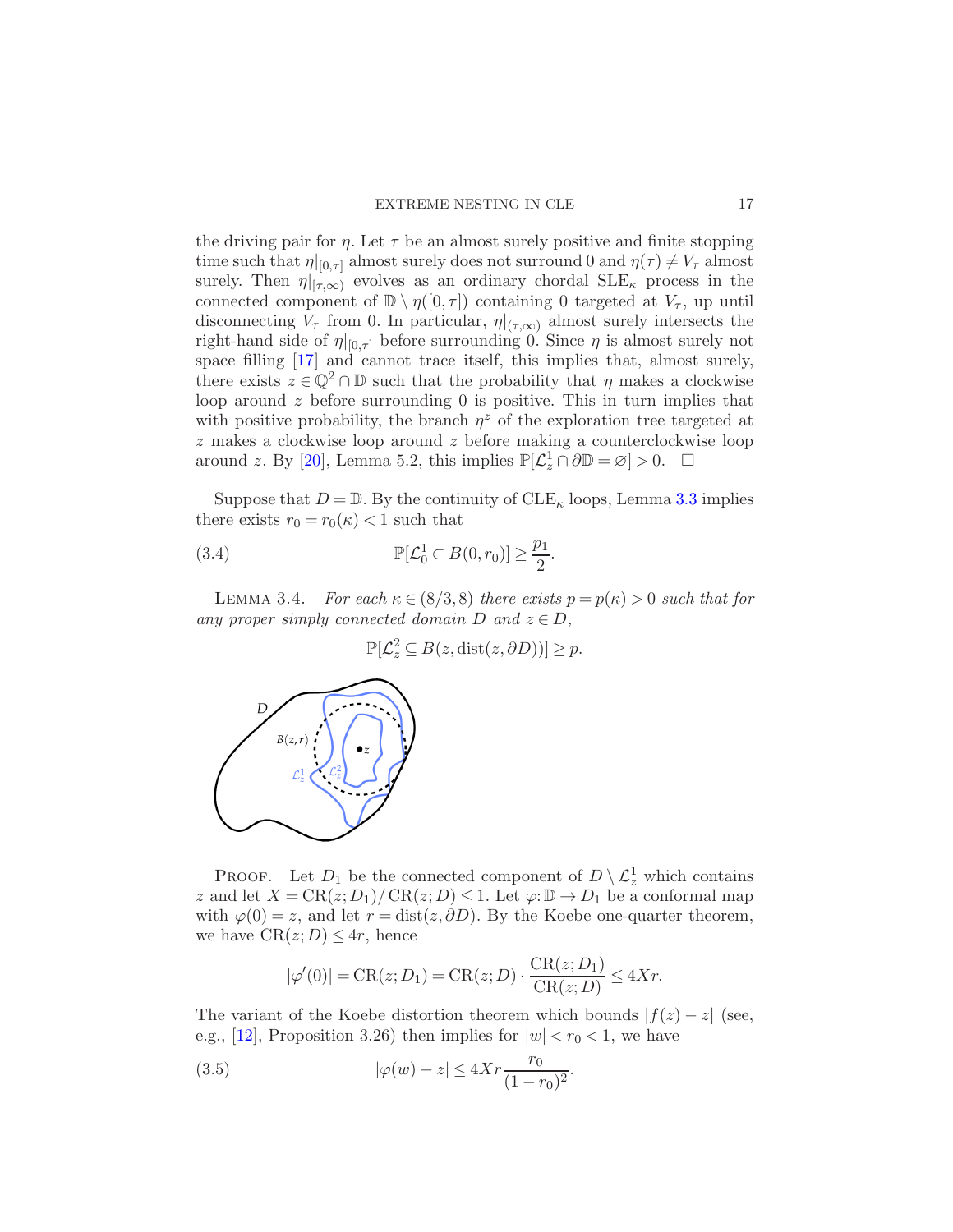Since the distribution of  $-\log X$  has a positive density on  $(0, \infty)$  [\[19](#page-40-6)], the probability of the event  $E = \{X \leq (1 - r_0)^2/(4r_0)\}\$ is bounded below by  $p_2 = p_2(\kappa) > 0$  depending only  $\kappa$ . On E, the right-hand side of [\(3.5\)](#page-16-0) is bounded above by r, that is,  $\varphi(r_0\mathbb{D}) \subset B(z,r)$ . By the conformal invariance and renewal property of CLE, the loop  $\mathcal{L}_z^2$  in D is distributed as the image under  $\varphi$  of the loop  $\mathcal{L}_0^1$  in  $\mathbb{D}$ , which is independent of X. Thus, by  $(3.4)$ ,  $\mathbb{P}[\mathcal{L}_z^2 \subseteq B(z,r)] \ge \mathbb{P}[E]\mathbb{P}[\mathcal{L}_z^2 \subseteq B(z,r)|E] \ge (p_2)(p_1/2) =: p > 0.$   $\Box$ 

<span id="page-17-4"></span><span id="page-17-0"></span>For the CLE<sub>K</sub>  $\Gamma$  in D,  $z \in D$  and  $r > 0$  we define

(3.6a) 
$$
J_{z,r}^{\cap} := \min\{j \geq 1 : \mathcal{L}_z^j \cap B(z,r) \neq \varnothing\},\,
$$

<span id="page-17-1"></span>(3.6b)  $J_{z,r}^{\subset} := \min\{j \ge 1 : L_z^j \subset B(z,r)\}.$ 

COROLLARY 3.5.  $J_{z,r}^{\mathbb{C}} - J_{z,r}^{\cap}$  is stochastically dominated by  $2\tilde{N}$  where  $\tilde{N}$ is a geometric random variable with parameter  $p = p(\kappa) > 0$  which depends only on  $\kappa \in (8/3,8)$ .

PROOF. Immediate from Lemma [3.4](#page-16-2) and the renewal property of  $CLE_{\kappa}$ .  $\Box$ 

<span id="page-17-3"></span>LEMMA 3.6. For each  $\kappa \in (8/3, 8)$  there exist  $c_1 > 0$  and  $c_2 > 0$  such that for any proper simply connected domain D and point  $z \in D$ , for any positive numbers r and R for which  $r < R$  and  $B(z, R) \subset D$ , a  $CLE_{\kappa}$  in D contains a loop  $\mathcal L$  surrounding z for which  $\mathcal L \subset B(z, R)$  and  $\mathcal L \cap B(z, r) = \emptyset$ with probability at least  $1 - (c_1 r/R)^{c_2}$ .

PROOF. For convenience, we let  $x = \log(R/r)$  and rescale so that  $R = 1$ . For the CLE<sub>κ</sub>  $\Gamma$ , let  $\lambda_j = -\log \text{CR}(\mathcal{L}_z^j(\Gamma))$ . By the renewal property of CLE<sub>κ</sub>,  $\{\lambda_{j+1} - \lambda_j\}$  form an i.i.d. sequence, and their distribution has exponential tails [\[19\]](#page-40-6). Now  $\min(\{\lambda_j\} \cap (0, \infty)) = \lambda_{J_{z,1}^{\cap}},$  which by Lemma [2.8](#page-12-1) is dominated by a distribution which has exponential tails and depends only on  $\kappa$ . By Cramér's theorem, there is a constant  $c > 0$  so that  $\lambda_{J_{z,1}^{\cap}+cx} \leq x - \log 4$ except with probability exponentially small in x. By Corollary [3.5,](#page-17-1)  $J_{z,1}^{\mathsf{C}} - J_{z,1}^{\cap}$ is stochastically dominated by twice a geometric random variable, and so  $J_{z,1}^{\mathsf{C}} \leq J_{z,1}^{\mathsf{C}} + cx$  except with probability exponentially small in x. If both of these high probability events occur, then  $\mathcal{L}_{J_{z,1}^{\subset}} \cap B(z, e^{-x}) = \varnothing$ .  $\Box$ 

<span id="page-17-2"></span>LEMMA 3.7. Let  $X$  be a random variables whose law is the difference in log conformal radii of successive CLE<sub> $\kappa$ </sub> loops. Let  $f_M$  denote the density function of  $X - M$  conditional on  $X \geq M$ . For some constant  $C_{\kappa}$  depending only on  $κ$ ,

$$
\sup_{M} f_{M} \leq C_{\kappa} \times \exp[-(1 - 2/\kappa - 3\kappa/32)x].
$$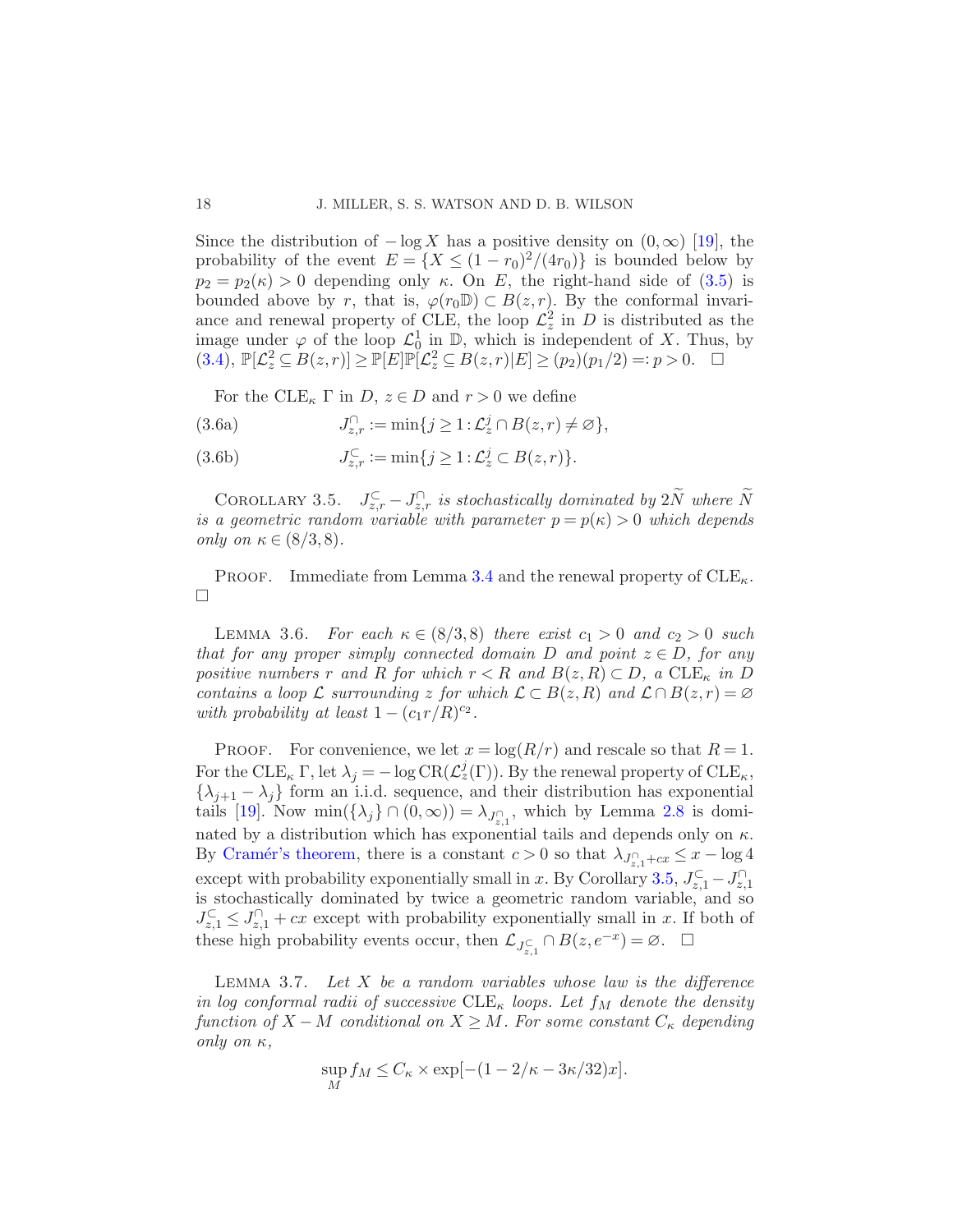For all M and all  $x > 1$ , the actual density is within a constant factor of this upper bound.

PROOF. The density function for the law of X is [\[19](#page-40-6)], equation (4)

$$
-\frac{\kappa \cos(4\pi/\kappa)}{4\pi}\sum_{j=0}^{\infty}(-1)^j\left(j+\frac{1}{2}\right)\exp\left[-\frac{(j+1/2)^2-(1-4/\kappa)^2}{8/\kappa}x\right].
$$

For large enough  $x$ , the first term dominates the sum of the other terms. Forsmall x, a different formula ([\[19\]](#page-40-6), Theorem 1), implies that the density is bounded by a constant. Integrating, we obtain  $\mathbb{P}[X \geq M]$  to within constants, and then obtain the conditional probability to within constants.  $\Box$ 

4. Nesting dimension. In this section, we prove Theorem [1.1,](#page-3-0) which gives the Hausdorff dimension of the set  $\Phi_{\nu}(\Gamma)$  for a  $CLE_{\kappa} \Gamma$  in a simply connected proper domain  $D \subsetneq \mathbb{C}$ . Define

$$
\Phi^+_{\nu}(\Gamma) := \left\{ z \in D : \liminf_{r \to 0} \widetilde{\mathcal{N}}_z(r; \Gamma) \ge \nu \right\},\
$$
  

$$
\Phi^-_{\nu}(\Gamma) := \left\{ z \in D : \limsup_{r \to 0} \widetilde{\mathcal{N}}_z(r; \Gamma) \le \nu \right\}.
$$

<span id="page-18-0"></span>Then the sets  $\Phi^{\pm}_{\nu}(\Gamma)$  are monotone in  $\nu$ , and  $\Phi_{\nu}(\Gamma) = \Phi^+_{\nu}(\Gamma) \cap \Phi^-_{\nu}(\Gamma)$ . (We suppress  $\Gamma$  from the notation when it is clear from context.)

PROPOSITION 4.1.  $\Phi^+_{\nu}(\Gamma)$  and  $\Phi^-_{\nu}(\Gamma)$  are invariant under conformal maps.

Conformal invariance of these CLE exceptional points is easier to prove thanconformal invariance of the thick points of the Gaussian free field  $([10],$  $([10],$  $([10],$ Corollary 1.4).

PROOF. Let  $\varphi: D \to D'$  be a conformal map, and let  $\Gamma$  be a  ${\rm CLE}_{\kappa}$  in  $D$ ;  $\varphi(\Gamma)$  is a CLE<sub>κ</sub> in D'. By the Koebe distortion theorem, for all  $\varepsilon > 0$  small enough

$$
\mathcal{N}_z(16\varepsilon|\varphi'(z)|^{-1};\Gamma) \leq \mathcal{N}_{\varphi(z)}(\varepsilon;\varphi(\Gamma)) \leq \mathcal{N}_z(\frac{1}{16}\varepsilon|\varphi'(z)|^{-1};\Gamma).
$$

But

$$
\liminf_{\varepsilon \to 0^+} \frac{\mathcal{N}_z(16^{\pm 1} \varepsilon |\varphi'(z)|^{-1}; \Gamma)}{\log(1/\varepsilon)} = \liminf_{\varepsilon \to 0^+} \frac{\mathcal{N}_z(\varepsilon; \Gamma)}{\log(1/(16^{\mp 1} \varepsilon |\varphi'(z)|))}
$$

$$
= \liminf_{\varepsilon \to 0^+} \frac{\mathcal{N}_z(\varepsilon; \Gamma)}{\log(1/\varepsilon)}.
$$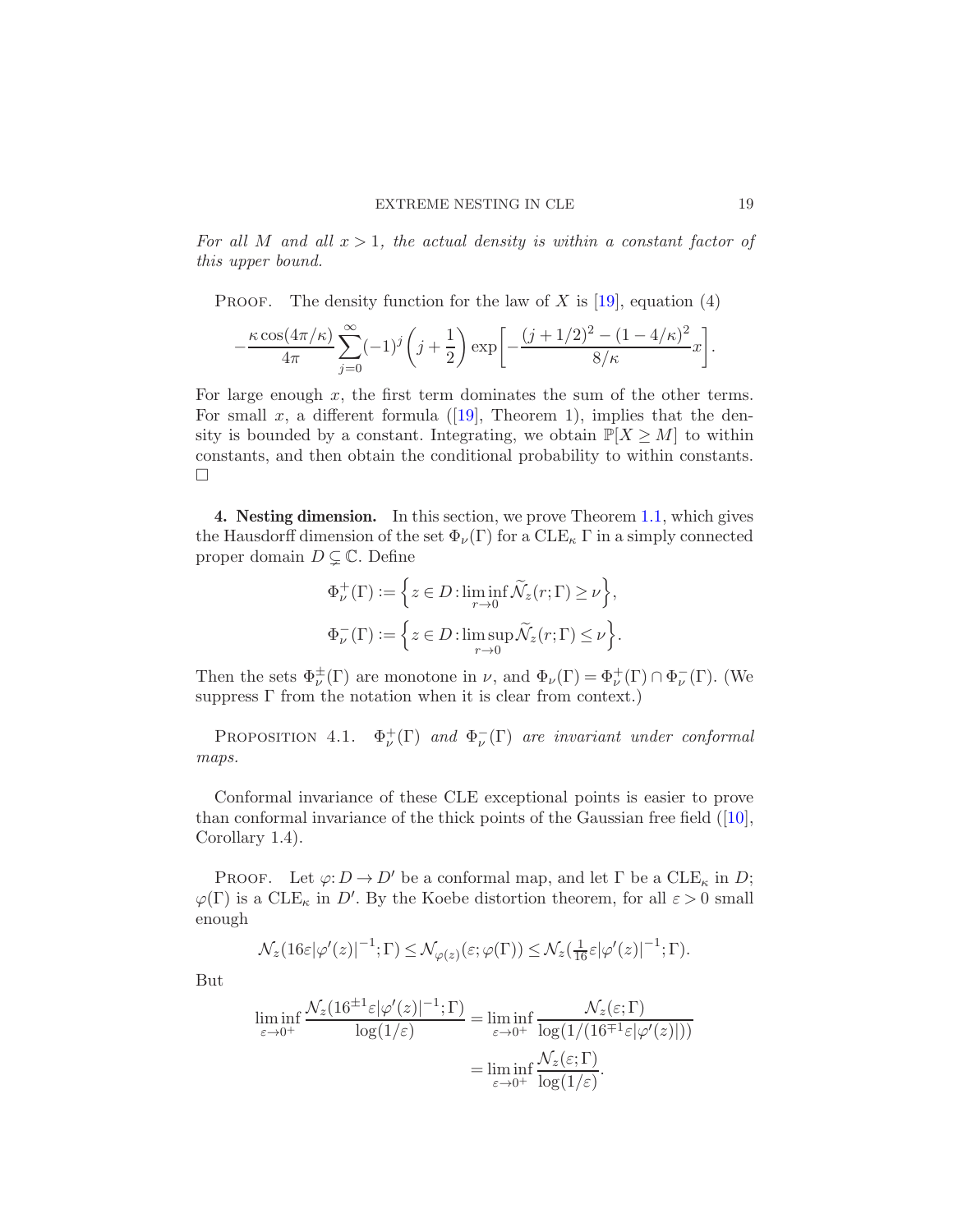Thus,

$$
\liminf_{\varepsilon \to 0^+} \widetilde{\mathcal{N}}_z(\varepsilon; \Gamma) = \liminf_{\varepsilon \to 0^+} \widetilde{\mathcal{N}}_{\varphi(z)}(\varepsilon; \varphi(\Gamma)),
$$

so  $\varphi(\Phi^+_{\nu}(\Gamma)) = \Phi^+_{\nu}(\varphi(\Gamma)).$  Similarly,  $\varphi(\Phi^-_{\nu}(\Gamma)) = \Phi^-_{\nu}(\varphi(\Gamma)).$   $\Box$ 

Observe that conformal maps preserve Hausdorff dimension: away from the boundary, conformal maps are bi-Lipschitz, and the Hausdorff dimension of a countable union of sets is the maximum of the Hausdorff dimensions. So we may restrict our attention to the case where the domain  $D$  is the unit disk D.

<span id="page-19-0"></span>4.1. Upper bound. Let  $\Gamma$  be a  $\text{CLE}_{\kappa}$  in  $\mathbb D$ . Here, we upper bound the Hausdorff dimension of  $\Phi_{\nu}^{\pm}(\Gamma)$ . Recall that  $\gamma_{\kappa}$  is defined in [\(1.4\)](#page-3-1) and that  $\nu_{\text{max}}$  is the unique value of  $\nu \geq 0$  such that  $\gamma_{\kappa}(\nu) = 2$ . Moreover,  $\gamma_{\kappa}(\nu) \in [0, 2)$ for  $0 \leq \nu < \nu_{\text{max}}$ .

<span id="page-19-1"></span>PROPOSITION 4.2. If  $0 \le \nu \le \nu_{\text{typical}}$ , then  $\dim_{\mathcal{H}} \Phi_{\nu}^-(\text{CLE}_\kappa) \le 2 - \gamma_{\kappa}(\nu)$ almost surely. If  $\nu_{\text{typical}} \leq \nu \leq \nu_{\text{max}}$ , then  $\dim_{\mathcal{H}} \Phi_{\nu}^+(\text{CLE}_\kappa) \leq 2 - \gamma_{\kappa}(\nu)$  almost surely. If  $\nu > \nu_{\text{max}}$ , then  $\Phi_{\nu}^{+}(\text{CLE}_{\kappa}) = \varnothing$  almost surely.

PROOF. Observe that the unit disk can be written as a countable union of Möbius transformations of  $B(0, 1/2)$ . For example, for  $q \in \mathbb{D} \cap \mathbb{Q}^2$ , define  $\varphi_q$  to be the Riemann map for which  $\varphi_q(0) = q$  and  $\varphi'_q(0) > 0$ . Then  $\mathbb{D} = \bigcup_{\zeta \in \mathbb{D} \cap \mathbb{D}^2} \varphi_q(B(0,1/2))$ . By Möbius invariance, therefore, it suffices to bound  $\bigcup_{q\in\mathbb{D}\cap\mathbb{Q}^2}\varphi_q(B(0,1/2)).$  By Möbius invariance, therefore, it suffices to bound the Hausdorff dimension of  $\Phi_{\nu}^{\pm} \cap B(0,1/2)$  for a  $CLE_{\kappa}$  in  $\mathbb{D}$ . We will prove the result for  $\Phi^+_\nu \cap B(0,1/2)$ , as  $\Phi^-_\nu \cap B(0,1/2)$  is similar.

To upper bound the Hausdorff dimension, it suffices to find good covering sets. Let  $r > 0$ . Let  $\mathcal{D}^r$  be the set of open balls in  $\mathbb C$  which are centered at points of  $r\mathbb{Z}^2 \cap B(0, 1/2 + r/\sqrt{2})$  and have radius  $(1 + 1/\sqrt{2})r$ . For every point  $z \in B(0,1/2)$ , the closest point in  $r\mathbb{Z}^2$  to z is the center of a ball  $U \in \mathcal{D}^r$  for which  $B(z,r) \subset U \subset B(z,(1+\sqrt{2})r)$ .

For each ball  $U \in \mathcal{D}^r$ , let  $z(U)$  be the center of U. We define

(4.1) 
$$
\mathcal{U}^{r,\nu+} := \{ U \in \mathcal{D}^r : \widetilde{\mathcal{N}}_{z(U)}(r) \geq \nu \}.
$$

The conformal radius of  $\mathbb D$  with respect to  $z \in \mathbb D$  is  $1-|z|^2$ . For  $U \in \mathcal D^r$ , we have  $|z(U)| \leq 1/2 + r/\sqrt{2}$ , so  $\frac{1}{2} \leq \text{CR}(z;\mathbb{D}) \leq 1$  provided  $r \leq 1 - 1/\sqrt{2}$ . Thus by Cramér's theorem (as in the proof of Lemma [3.2\)](#page-14-2) and the continuity of  $\gamma_{\kappa}(\nu)$ , for  $\nu > \nu_{\text{typical}}$  we have

<span id="page-19-2"></span>
$$
\mathbb{P}[U \in \mathcal{U}^{r,\nu+}] \le r^{\gamma_{\kappa}(\nu) + o(1)},
$$

where for fixed  $\nu$ , the  $o(1)$  term tends to 0 as  $r \to 0$ , uniformly in U.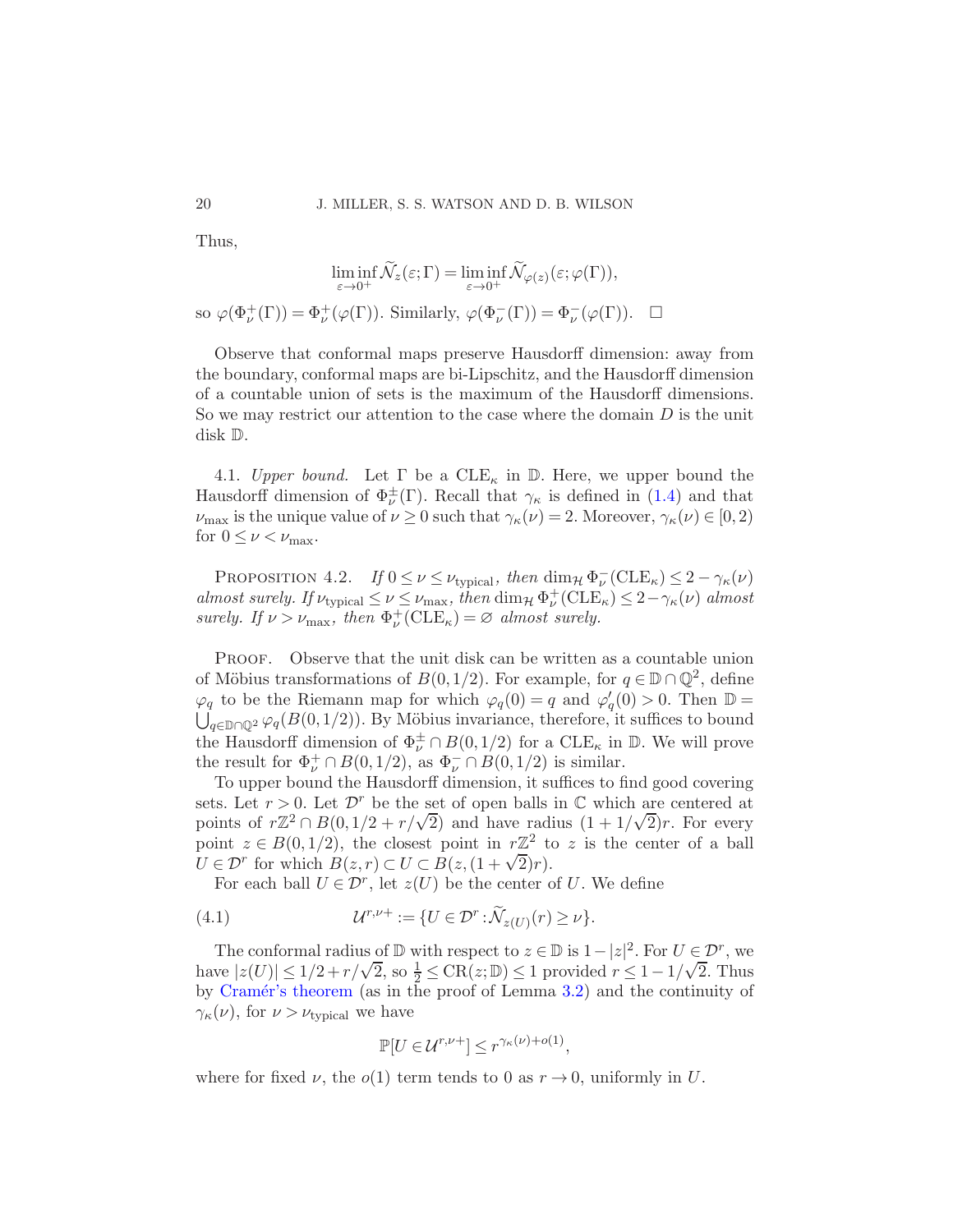<span id="page-20-3"></span>Next, we define

(4.2) 
$$
\mathcal{C}^{m,\nu+} := \bigcup_{n \geq m} \mathcal{U}^{\exp(-n),\nu+}.
$$

Suppose that  $z \in \Phi^+_\nu(\Gamma) \cap B(0,1/2)$ . Since  $\liminf_{\varepsilon \to 0} \widetilde{\mathcal{N}}_z(\varepsilon) \geq \nu$ , for any  $\nu' < \nu$ , for all large enough  $n$ ,  $\mathcal{N}_2((1 + \sqrt{2})e^{-n}) \geq \nu'n$ . There is a ball  $U \in \mathcal{U}^{e^{-n}}$  for which  $U \subset B(z, (1+\sqrt{2})e^{-n})$ , and so  $\mathcal{N}_{z(U)}((1+1/\sqrt{2})e^{-n}) \geq$  $\mathcal{N}_z((1+\sqrt{2})e^{-n})$ , so  $U \in \mathcal{U}^{e^{-n},\nu'+}$ . Hence, for any  $m \in \mathbb{N}$  and  $\nu' < \nu$ , we conclude that  $\mathcal{C}^{m,\nu'+}$  is a cover for  $\Phi^+_{\nu}(\Gamma) \cap B(0,1/2)$ .

We use this cover to bound the  $\alpha$ -Hausdorff measure of  $\Phi^+_{\nu}(\Gamma)$ . If  $m \in \mathbb{N}$ and  $\nu' > \nu > \nu_{\text{typical}}$ ,

<span id="page-20-1"></span>
$$
\mathbb{E}[\mathcal{H}_{\alpha}(\Phi_{\nu}^{+}(\Gamma))] \leq \mathbb{E}\Biggl[\sum_{U \in \mathcal{C}^{m,\nu'+}} (\text{diam}(U))^{\alpha}\Biggr]
$$
\n
$$
= \sum_{n \geq m} \sum_{U \in \mathcal{D}^{e^{-n}}} [(2 + \sqrt{2})e^{-n}]^{\alpha} \mathbb{P}[U \in \mathcal{U}^{e^{-n},\nu'+}]
$$
\n
$$
\leq \sum_{n \geq m} e^{n(2 - \alpha - \gamma_{\kappa}(\nu') + o(1))}.
$$

If  $\alpha > 2 - \gamma_{\kappa}(\nu')$ , the right-hand side tends to 0 as  $m \to \infty$ . Since m was arbitrary, we conclude that  $\mathbb{E}[\mathcal{H}_{\alpha}(\Phi_{\nu}^{+}(\Gamma))] = 0$ . Therefore, almost surely  $\mathcal{H}_{\alpha}(\Phi_{\nu}^{+}(\Gamma)) = 0$ . Any such  $\alpha$  is an upper bound on  $\dim_{\mathcal{H}} \Phi_{\nu}^{+}(\Gamma)$ . The continuity of  $\gamma_{\kappa}(\nu)$  then implies that almost surely  $\dim_{\mathcal{H}} \Phi_{\nu}^{+}(\Gamma) \leq 2 - \gamma_{\kappa}(\nu)$  when  $\nu > \nu_{\text{typical}}$ . When  $\nu = \nu_{\text{typical}}$ , the dimension bound (which is 2) holds trivially. Finally, when  $\nu > \nu_{\max}$ , the bound in [\(4.3\)](#page-20-1) shows that  $\mathcal{H}_0(\Phi^+_\nu(\Gamma)) = 0$ almost surely. Therefore,  $\Phi_{\nu}^{+}(\Gamma) = \emptyset$  almost surely.  $\Box$ 

<span id="page-20-0"></span>4.2. Lower bound. Next, we lower bound  $\dim_{\mathcal{H}}(\Phi_{\nu}(\Gamma))$ . As we did for the upper bound, we assume without loss of generality that  $D = \mathbb{D}$ . We will follow the strategy used in  $[10]$  for GFF thick points: we introduce a subset  $P_{\nu}(\Gamma)$  of  $\Phi_{\nu}(\Gamma)$  which has the property that the number and geometry of the loops which surround points in  $P_{\nu}(\Gamma)$  are controlled at every length scale. This reduction is useful because the correlation structure of the loop counts for these special points is easier to estimate (Proposition [4.7\)](#page-24-0) than that of arbitrary points in  $\Phi_{\nu}(\Gamma)$ . Then we prove that the Hausdorff dimension of this special class of points is at least  $2 - \gamma_{\kappa}(\nu)$  with positive probability. We complete the proof of the almost sure lower bound of  $\dim_{\mathcal{H}} \Phi_{\nu}(\Gamma)$  using a zero–one argument.

<span id="page-20-2"></span>LEMMA 4.3. Let  $\Gamma$  be a  $CLE_{\kappa}$  in the unit disk  $\mathbb{D}$ , and fix  $\nu \geq 0$ . Then for functions  $\delta(\varepsilon)$  converging to 0 sufficiently slowly as  $\varepsilon \to 0$  and for sufficiently large  $M > 1$ , the event that: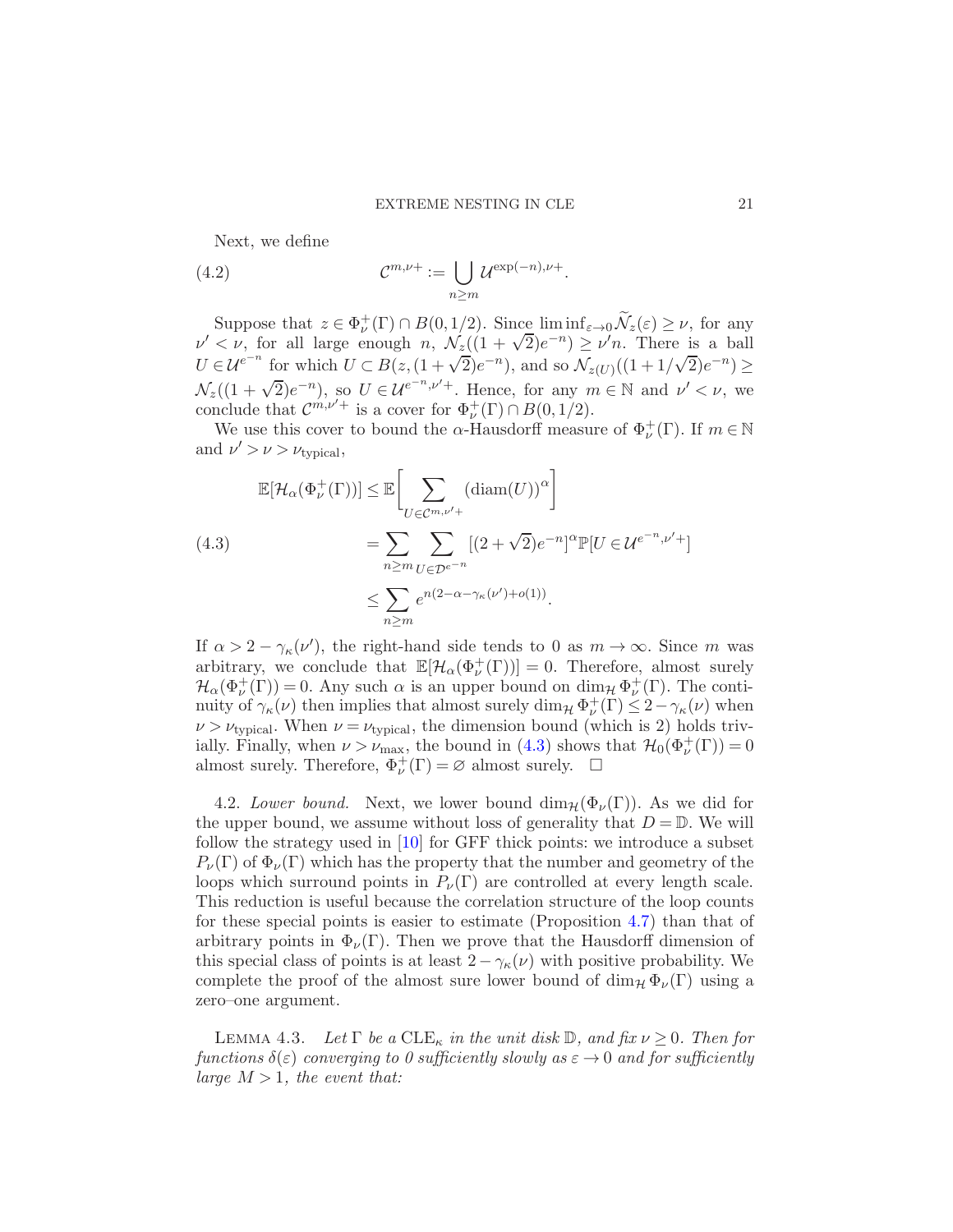(i) there is a loop which is contained in the annulus  $\overline{B(0,\varepsilon)} \setminus B(0,\varepsilon/M)$ and which surrounds  $B(0, \varepsilon/M)$ , and

(ii) the index J of the outermost such loop in the annulus  $\overline{B(0,\varepsilon)}\setminus B(0,\varepsilon/M)$ satisfies  $\nu \log \varepsilon^{-1} \le J \le (\nu + \delta(\varepsilon)) \log \varepsilon^{-1},$ 

has probability at least  $\varepsilon^{\gamma_{\kappa}(\nu)+o(1)}$  as  $\varepsilon \to 0$ .



PROOF. We define  $\delta(\varepsilon)$  to be 2 times the function denoted  $\delta$  in Lemma [3.2.](#page-14-2) Let  $E_1$  denote the event that between  $\nu \log \varepsilon^{-1}$  and  $(\nu + \frac{1}{2})$  $\frac{1}{2}\delta(\varepsilon)$ ) log  $\varepsilon^{-1}$  loops surround  $B(z, \varepsilon)$ , let  $E_2$  denote the event that at most  $\frac{1}{2}\delta(\varepsilon) \log \varepsilon^{-1}$  loops intersect the circle  $\partial B(z,\varepsilon)$ , and let  $E_3$  denote the event that there is a loop winding around the closed annulus  $\overline{B(0,\varepsilon)} \setminus B(0,\varepsilon/M)$ .

<span id="page-21-0"></span>Lemma [3.2](#page-14-2) implies

(4.4) 
$$
\mathbb{P}[E_1] = \varepsilon^{\gamma_{\kappa}(\nu) + o(1)} \quad \text{as } \varepsilon \to 0.
$$

Corollary [3.5](#page-17-1) implies that for sufficiently small  $\varepsilon$ , we have

<span id="page-21-1"></span><sup>P</sup>[E2|E1] <sup>≥</sup> <sup>3</sup> 4 (4.5) .

Lemma [3.7](#page-17-2) applied to the log conformal radius increment sequence implies that for some large enough  $M$ ,

(4.6) 
$$
\mathbb{P}[\text{CR}(0;U_0^{J_{0,\varepsilon}^{\cap}}) \geq M^{-1/2}\varepsilon|E_1] \geq \frac{7}{8}.
$$

Lemma [2.9](#page-13-1) and Corollary [3.5](#page-17-1) together imply that for large enough M

(4.7) 
$$
\mathbb{P}[\text{CR}(0;U_0^{J_{0,\varepsilon}^{\mathbb{C}}})/\text{CR}(0;U_0^{J_{0,\varepsilon}^{\mathbb{C}}}) \geq M^{-1/2}|E_1] \geq \frac{7}{8}.
$$

Combining  $(4.4)$ ,  $(4.5)$ ,  $(4.6)$  and  $(4.7)$ , we arrive at

<span id="page-21-3"></span><span id="page-21-2"></span>
$$
\mathbb{P}[E_1 \cap E_2 \cap E_3] = \varepsilon^{\gamma_\kappa(\nu) + o(1)} \quad \text{as } \varepsilon \to 0.
$$

The event  $E_1 \cap E_2 \cap E_3$  implies the event described in the lemma.  $\Box$ 

We define the set  $P_{\nu} = P_{\nu}(\Gamma)$  as follows. For  $z \in \mathbb{D}$  and  $k \geq 0$ , we inductively define (see Figure [7\)](#page-22-0):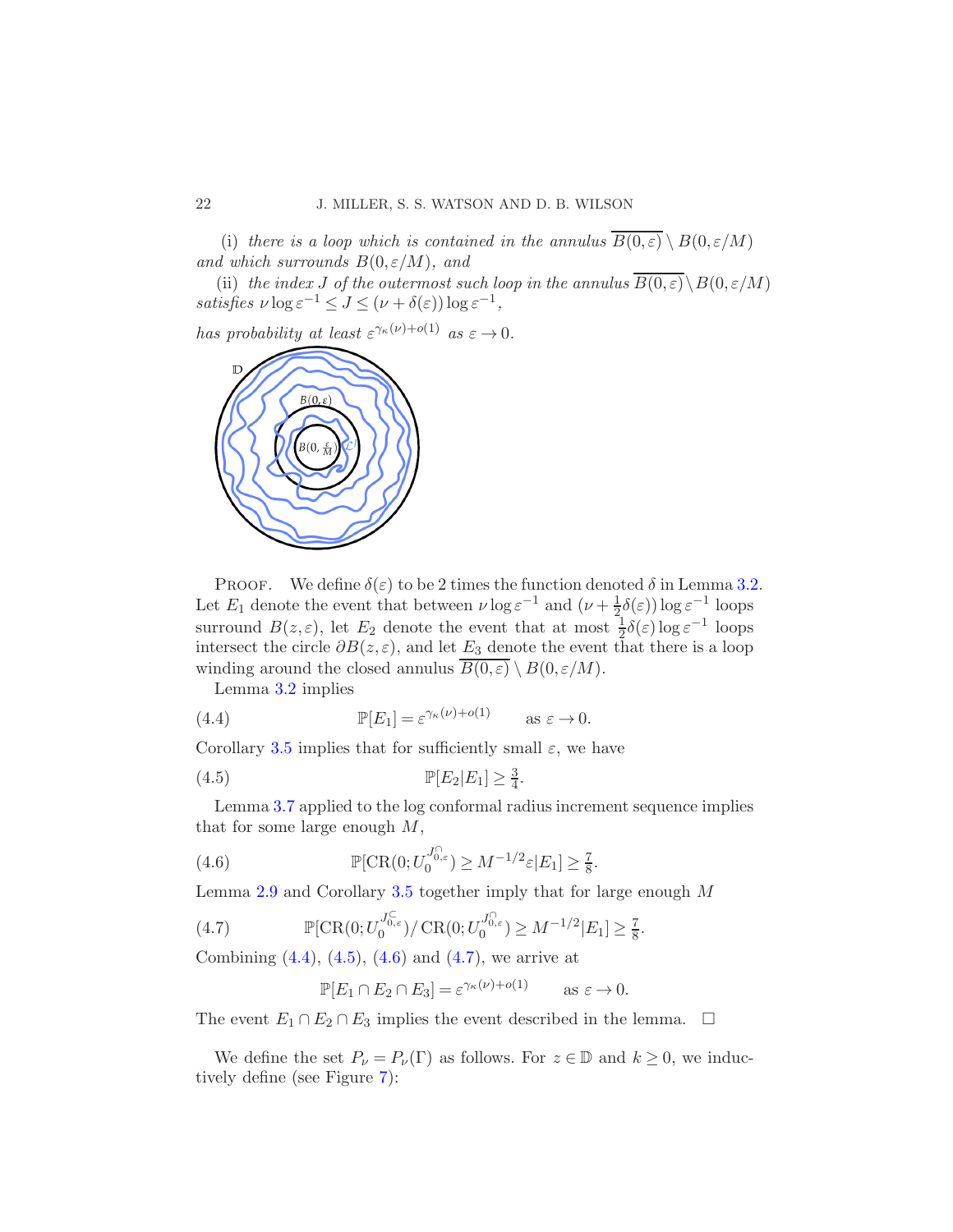

<span id="page-22-0"></span>FIG. 7. First step in the construction of the set of "perfect points"  $P_{\nu}(\Gamma)$  of the CLE  $\Gamma$ .

- Let  $\tau_0 = 0$ .
- Let  $V_z^k = U_{z_0}^{\tau_k}$  be the connected component of  $\mathbb{D} \setminus \mathcal{L}_z^{\tau_k}$  containing z. In particular,  $V_z^0 = D = \mathbb{D}$ .
- Let  $\varphi_z^k$  be the conformal map from  $V_z^k$  to  $\mathbb D$  with  $\varphi_z^k(z) = 0$  and  $(\varphi_z^k)'(z) >$ 0.
- Let  $t_k = 2^{-(k+1)}$ .
- Let  $\tau_{k+1}$  be the smallest  $j \in \mathbb{N}$  such that  $\varphi_z^k(\mathcal{L}_z^j) \subset \overline{B(0,t_k)}$ .

Let  $\tilde{\Gamma}_z^k$  be the image under  $\varphi_z^k$  of the loops of  $\Gamma$  which are surrounded by  $\mathcal{L}_{z}^{\tau_k}$  and in the same component of  $\mathbb{D}\setminus\mathcal{L}_{z}^{\tau_k}$  as z. Then  $\tilde{\Gamma}_{z}^k$  is a  $\text{CLE}_{\kappa}$  in  $\mathbb{D}$ .

Let  $M > 1$  be a large enough constant for Lemma [4.3,](#page-20-2) and let  $E_z^k$  to be the event described in Lemma [4.3](#page-20-2) for the CLE  $\tilde{\Gamma}_z^k$  and  $\varepsilon = t_k$ . We define

<span id="page-22-4"></span>
$$
E_z^{k_1,k_2} := \bigcap_{k_1 \le k < k_2} E_z^k.
$$

Throughout the rest of this section, we let

(4.8) 
$$
s_k = \prod_{0 \le i < k} t_i \quad \text{for } k \ge 0.
$$

<span id="page-22-3"></span><span id="page-22-2"></span>LEMMA 4.4. There exist sequences  $\{r_k\}_{k\in\mathbb{N}}$  and  $\{R_k\}_{k\in\mathbb{N}}$  satisfying

(4.9) 
$$
\lim_{k \to \infty} \frac{\log r_k}{\log s_k} = \lim_{k \to \infty} \frac{\log R_k}{\log s_k} = 1
$$

such that for all  $z \in \overline{B(0,1/2)}$  and  $k \geq 0$ , we have

<span id="page-22-1"></span>(4.10) 
$$
B(z,r_k) \subset V_z^k \subset B(z,R_k)
$$

on the event  $E_z^{0,k}$ .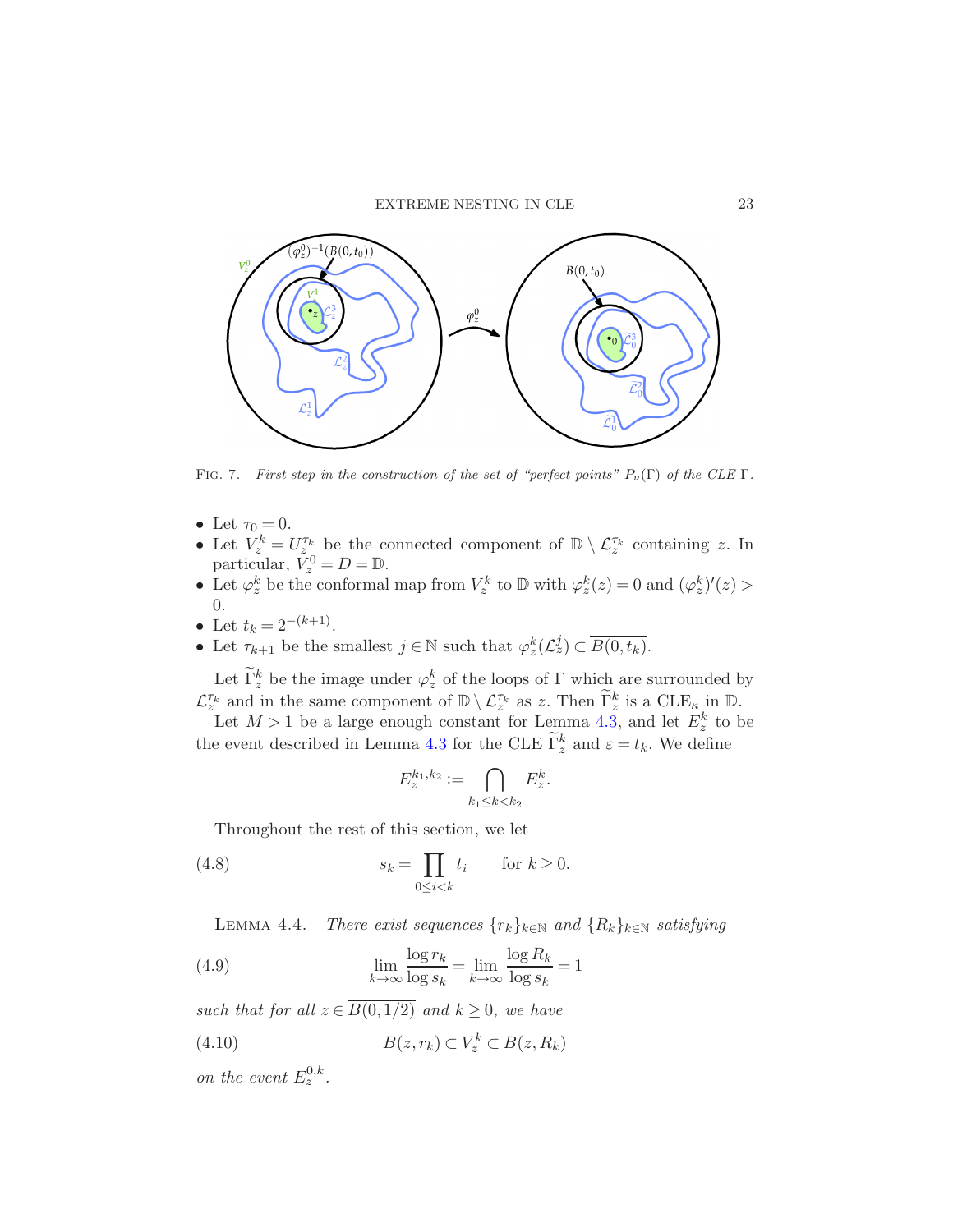PROOF. For  $0 < j \leq k$ , the chain rule implies that on the event  $E_z^{0,k}$  we have

<span id="page-23-0"></span>
$$
(4.11)\ \operatorname{CR}(z; V_z^j) = \operatorname{CR}(0; \varphi_z^{j-1}(V_z^j)) \operatorname{CR}(z; V_z^{j-1}) \le t_{j-1} \operatorname{CR}(z; V_z^{j-1}),
$$

where the inequality follows from the Schwarz lemma. Iterating the inequality in  $(4.11)$ , we see that

<span id="page-23-1"></span>
$$
\text{CR}(z; V_z^k) \le t_{k-1} \text{CR}(z; V_z^{k-1}) \le \dots \le (t_{k-1} \cdots t_0) \text{CR}(z; V_z^0)
$$

$$
= s_k \text{CR}(z; \mathbb{D}).
$$

Since  $|((\varphi_z^{k-1})^{-1})'(0)| = \text{CR}(z; V_z^{k-1}),$  it follows from the Koebe distortion theorem that  $V_z^k \subseteq B(z, t_{k-1}/(1-t_{k-1})^2 \text{CR}(z; V_z^{k-1}))$ . Since  $\text{CR}(z; V_z^{k-1}) \le$  $s_{k-1} \text{CR}(z;\mathbb{D})$ ,  $\text{CR}(z;\mathbb{D}) = 1 - |z|^2 \leq 1$ , and  $t_{k-1} \leq 1/2$ , we see from [\(4.12\)](#page-23-1) that  $V_z^k \subseteq B(z, 4s_k)$ , so we set  $R_k = 4s_k$  to get the second inclusion in [\(4.10\)](#page-22-1).

To find  $\{r_k\}_{k\in\mathbb{N}}$  satisfying the first inclusion in [\(4.10\)](#page-22-1), we observe that on  $E_z^{0,k}$  we have

$$
CR(z; V_z^k) \ge M^{-1} t_{k-1} CR(z; V_z^{k-1}) \ge \dots \ge M^{-k} (t_{k-1} \cdots t_0) CR(z; V_z^0)
$$
  
=  $M^{-k} s_k CR(z; \mathbb{D}).$ 

By the Koebe one-quarter theorem, we thus see that  $\text{inrad}(z;V_z^k) \geq \frac{1}{4} \times$  $M^{-k}s_k \text{CR}(z;\mathbb{D})$ . Since  $\text{CR}(z;\mathbb{D}) \geq 3/4$  for  $z \in \overline{B(0,1/2)}$ , setting  $r_k = \frac{3}{16}M^{-k}s_k$ gives [\(4.10\)](#page-22-1).

A straightforward calculation confirms that these sequences  ${r_k}_{k\in\mathbb{N}}$  and  ${R_k}_{k\in\mathbb{N}}$  satisfy  $(4.9)$ .  $\Box$ 

<span id="page-23-2"></span>We define  $P_{\nu}(\Gamma) \subseteq \mathbb{D}$  by

(4.13) 
$$
P_{\nu}(\Gamma) := \bigcap_{n \ge 1} \{ z \in \overline{B(0, 1/2)} : E_z^{0,n} \text{ occurs} \}.
$$

<span id="page-23-3"></span>Next, we show that elements of  $P_{\nu}(\Gamma)$  are special points of  $\Phi_{\nu}(\Gamma)$ :

LEMMA 4.5. For  $\nu \geq 0$ , always  $P_{\nu}(\Gamma) \subseteq \Phi_{\nu}(\Gamma)$ .

**PROOF.** It follows from the definition of  $E_z^k$  that for  $z \in P_\nu$ , the number of loops surrounding  $V_z^k$  is  $(\nu + o(1)) \log s_k^{-1}$  $k_k^{-1}$  as  $k \to \infty$ . Lemma [4.4](#page-22-3) then implies that the number of loops surrounding  $B(0, s_k)$  is also  $(\nu + o(1)) \log s_k^{-1}$ k as  $k \to \infty$ .

If  $0 < \varepsilon < 1$ , we may choose  $k = k(\varepsilon) \ge 0$  so that  $s_{k+1} \le \varepsilon \le s_k$ . Then

$$
\frac{\mathcal{N}_z(s_k)}{\log s_k^{-1}} \cdot \frac{\log s_k^{-1}}{\log \varepsilon^{-1}} \le \frac{\mathcal{N}_z(\varepsilon)}{\log \varepsilon^{-1}} \le \frac{\mathcal{N}_z(s_{k+1})}{\log s_{k+1}^{-1}} \cdot \frac{\log s_{k+1}^{-1}}{\log \varepsilon^{-1}}.
$$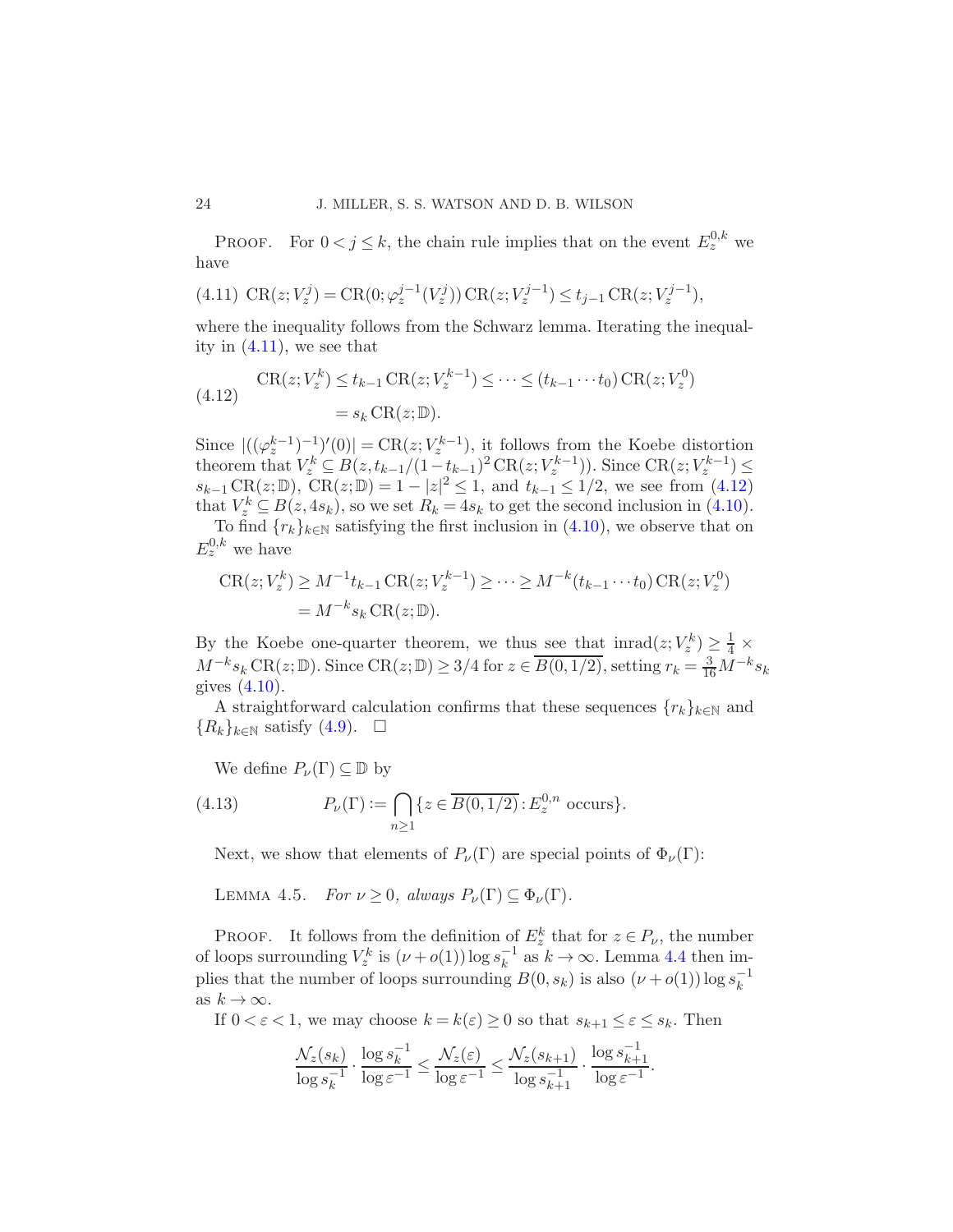Observe that  $\log s_{k+1}/\log s_k \to 1$  as  $k \to \infty$ . From this, we see that both the left- hand side and right-hand side converge to  $\nu$  as  $\varepsilon \to 0$ , so the middle expression also converges to  $\nu$  as  $\varepsilon \to 0$ , which implies  $z \in \Phi_{\nu}(\Gamma)$ .  $\Box$ 

<span id="page-24-2"></span>We use the following lemma, which establishes that the right-hand side of [\(4.13\)](#page-23-2) is an intersection of closed sets.

LEMMA 4.6. For each  $n \in \mathbb{N}$ , the set  $P_{\nu,n} := \{ z \in \overline{B(0,1/2)} : E_z^{0,n}$  occurs} is always closed.

**PROOF.** Suppose that z is in the complement of  $P_{\nu,n}$ , and let k be the least value of j such that  $E_z^j$  fails to occur. Each of the two conditions in the definition of  $E_z^k$  (see Lemma [4.3\)](#page-20-2) has the property that its failure implies that  $E_w^k$  also does not occur for all w in some neighborhood of z. (We need the continuity of  $\varphi_z^k$  in z, which may be proved by realizing  $\varphi_w^k$  as a composition of  $\varphi_z^k$  with a Möbius map that takes the disk to itself and the image of w to 0.) This shows that the complement of  $P_{\nu,n}$  is open, which in turn implies that  $P_{\nu,n}$  is closed.  $\square$ 

<span id="page-24-0"></span>PROPOSITION 4.7. Consider a CLE<sub> $\kappa$ </sub> in  $\mathbb{D}$ . There exists a function f (depending on  $\kappa$  and  $\nu$ ) such that (1)  $f(s) = s^{\gamma_{\kappa}(\nu) + o(1)}$  as  $s \to 0$ , and (2) for all  $z, w \in \overline{B(0, 1/2)}$ 

<span id="page-24-1"></span>(4.14) 
$$
\mathbb{P}[E_{z}^{0,n} \cap E_{w}^{0,n}]f(\max(s_n,|z-w|)) \leq \mathbb{P}[E_{z}^{0,n}] \mathbb{P}[E_{w}^{0,n}].
$$

PROOF. Suppose  $z, w \in \overline{B(0, 1/2)}$ . Let  $r_k$  and  $R_k$  be defined as in Lem-ma [4.4.](#page-22-3) If  $|z-w| \le R_n$ , then we bound  $\mathbb{P}[E^{0,n}_z \cap E^{0,n}_w] \le \mathbb{P}[E^{0,n}_z]$  and, using Lemma [4.3](#page-20-2) and the fact that  $R_n = 4s_n$ ,

$$
\mathbb{P}[E_z^{0,n}] \geq \prod_{k \leq n} t_k^{\gamma_{\kappa}(\nu) + o(1)} = s_n^{\gamma_{\kappa}(\nu) + o(1)} = \max(s_n, |z-w|)^{\gamma_{\kappa}(\nu) + o(1)},
$$

which implies [\(4.14\)](#page-24-1). Next suppose  $|z-w| > R_n$ . Letting

$$
u = \min\{k \in \mathbb{N} : R_k < |z - w|\},\
$$

we have

$$
\mathbb{P}[E_z^{0,n} \cap E_z^{0,n}] = \mathbb{P}[E_z^{0,u} \cap E_w^{0,u}] \mathbb{P}[E_z^{u,n} \cap E_w^{u,n}] E_z^{0,u} \cap E_w^{0,u}].
$$

By Lemma [4.4,](#page-22-3)  $w \notin V_z^u$  and  $z \notin V_w^u$ , so we see that  $V_z^u$  and  $V_w^u$  are disjoint. By the renewal property of CLE, this implies that conditional on  $E_z^{0,u} \cap E_w^{0,u}$ , the events  $E_z^k$  and  $E_w^k$  for  $k \ge u$  are independent. Thus,

$$
\mathbb{P}[E_z^{0,n} \cap E_z^{0,n}] = \mathbb{P}[E_z^{0,u} \cap E_w^{0,u}] \mathbb{P}[E_z^{u,n}] \mathbb{P}[E_w^{u,n}]
$$
  
\n
$$
\leq \mathbb{P}[E_z^{0,u}] \mathbb{P}[E_z^{u,n}] \mathbb{P}[E_w^{u,n}]
$$
 so  
\n
$$
\mathbb{P}[E_z^{0,n} \cap E_z^{0,n}] \mathbb{P}[E_w^{0,u}] \leq \mathbb{P}[E_z^{0,n}] \mathbb{P}[E_w^{0,n}].
$$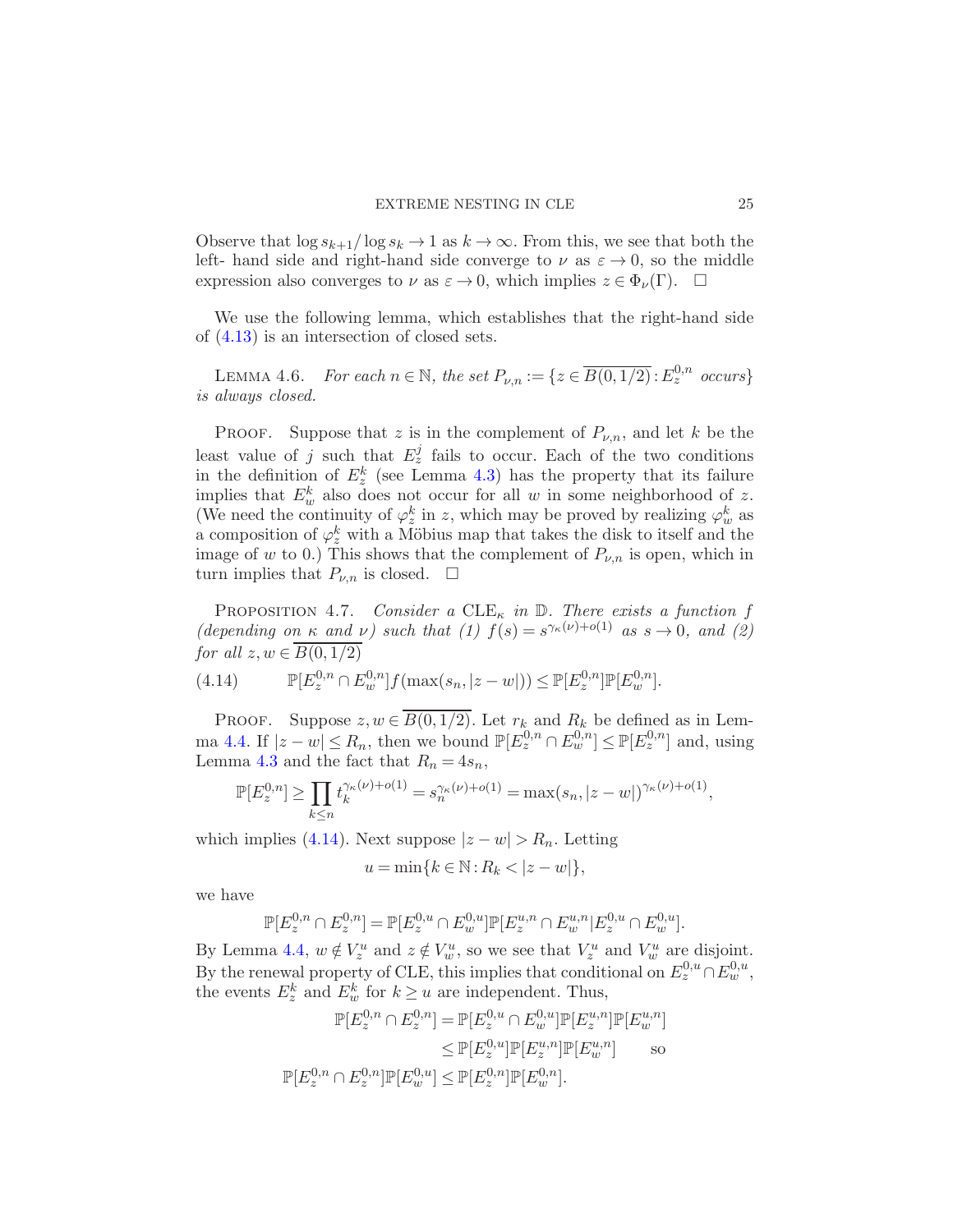Since

$$
\mathbb{P}[E_w^{0,u}] \ge s_u^{\gamma_{\kappa}(\nu) + o(1)} = \max(s_n, |z - w|)^{\gamma_{\kappa}(\nu) + o(1)},
$$

 $(4.14)$  follows in this case as well.  $\Box$ 

We take  $t_k$  as in Section [4.2](#page-20-0) and  $s_k$  as in [\(4.8\)](#page-22-4). We will prove Theorem [1.1](#page-3-0) using Proposition [4.7](#page-24-0) and the following general fact about Hausdorff dimension. The key ideas in Proposition [4.8](#page-25-0) have appeared in [\[5](#page-40-11), [9,](#page-40-16) [10\]](#page-40-3), but Proposition [4.8](#page-25-0) gives a cleaner statement that can be used with our construction of nested closed sets.

<span id="page-25-0"></span>PROPOSITION 4.8. Suppose  $P_1 \supset P_2 \supset P_3 \supset \cdots$  is a random nested sequence of closed sets, and  $\{s_n\}_{n\in\mathbb{N}}$  is a sequence of positive real numbers converging to 0. Suppose further that  $0 < a < 2$ , and  $f(s) = s^{a+o(1)}$  as  $s \to 0$ . If for each  $z, w \in \mathbb{D}$  and  $n \geq 1$  we have  $\mathbb{P}[z \in P_n] > 0$  and

$$
(4.15) \qquad \mathbb{P}[z, w \in P_n] f(\max(s_n, |z - w|)) \le \mathbb{P}[z \in P_n] \mathbb{P}[w \in P_n],
$$

then for any  $\alpha < 2 - a$ ,

<span id="page-25-1"></span>
$$
\mathbb{P}[\dim_{\mathcal{H}}(P) \ge \alpha] > 0 \quad \text{where } P := \bigcap_{n \ge 1} P_n.
$$

PROOF. Let  $\mu_n$  denote the random measure with density with respect to Lebesgue measure on C given by

$$
\frac{d\mu_n(z)}{dz} = \frac{\mathbf{1}_{z \in P_n \cap \mathbb{D}}}{\mathbb{P}[z \in P_n]}.
$$

Then  $\mathbb{E}[\mu_n(\mathbb{D})] = \text{area}(\mathbb{D})$ , and by  $(4.15)$ ,

$$
\mathbb{E}[\mu_n(\mathbb{D})^2] = \iint_{\mathbb{D} \times \mathbb{D}} \frac{\mathbb{P}[z, w \in P_n]}{\mathbb{P}[z \in P_n] \mathbb{P}[w \in P_n]} dz dw \le C_1 < \infty
$$

for some constant  $C_1$  depending on the function f but not n.

For  $\alpha \geq 0$ , the  $\alpha$ -energy of a measure  $\mu$  on  $\mathbb C$  is defined by

$$
I_{\alpha}(\mu) := \iint_{\mathbb{C} \times \mathbb{C}} \frac{1}{|z - w|^{\alpha}} d\mu(z) d\mu(w).
$$

If there exists a nonzero measure with finite  $\alpha$ -energy supported on a set  $P \subset \mathbb{C}$ , usually called a Frostman measure, then the Hausdorff dimension of P is at least  $\alpha$  ([\[7](#page-40-17)], Theorem 4.13). The expected  $\alpha$ -energy of  $\mu_n$  is

$$
\mathbb{E}[I_{\alpha}(\mu_n)] = \iint_{\mathbb{D}\times\mathbb{D}} \frac{\mathbb{P}[z, w \in P_n]}{\mathbb{P}[z \in P_n] \mathbb{P}[w \in P_n]} \frac{1}{|z - w|^{\alpha}} dz dw,
$$

and when  $\alpha < 2 - a$ , the expected  $\alpha$ -energy is bounded by a finite constant  $C_2$  depending on f and  $\alpha$  but not n.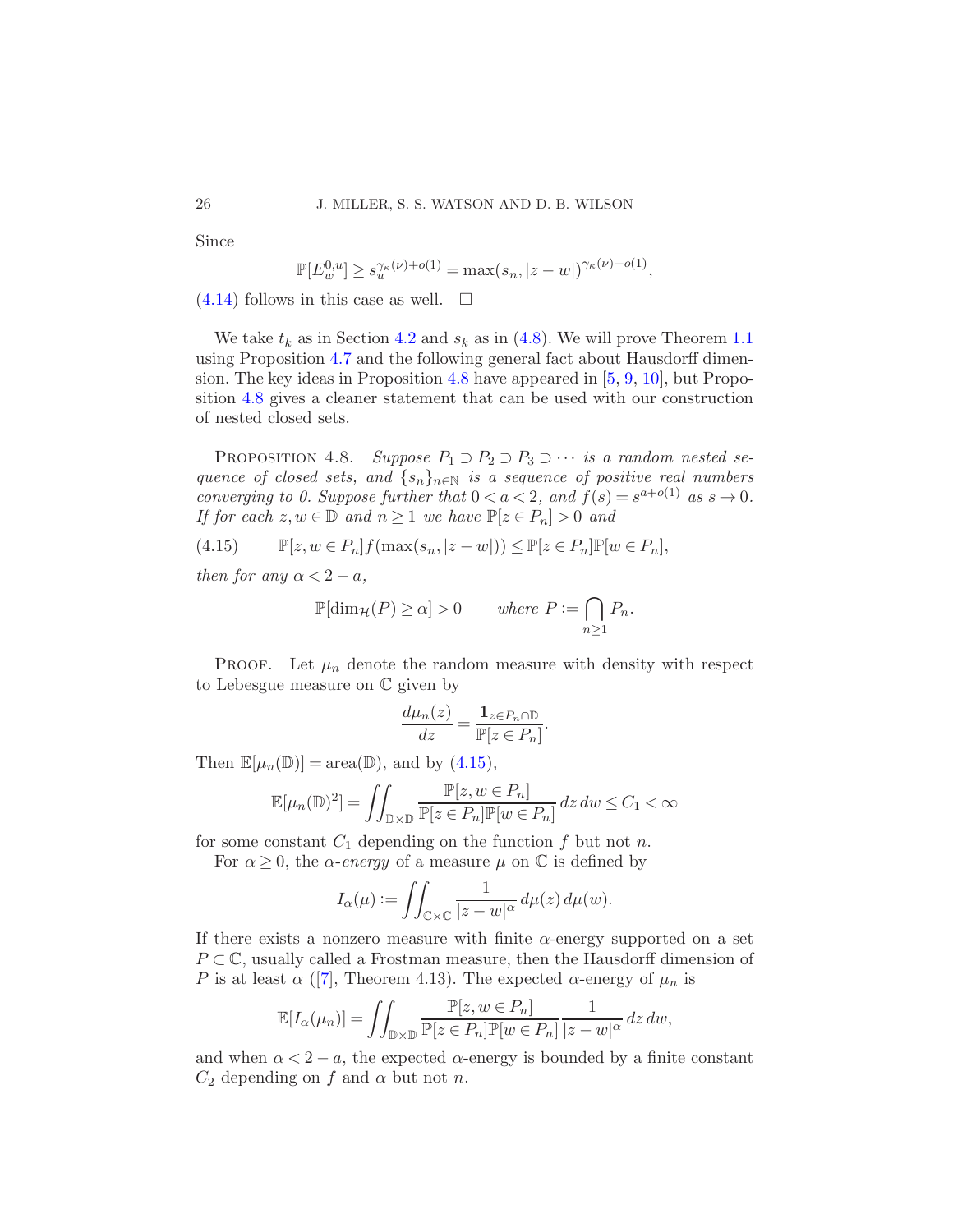Since the random variable  $\mu_n(\mathbb{D})$  has constant mean and uniformly bounded variance, it is uniformly bounded away from 0 with uniformly positive probability as  $n \to \infty$ . Also,  $\mathbb{P}[I_{\alpha}(\mu_n) \leq d] \to 1$  as  $d \to \infty$  uniformly in n. Therefore, we can choose  $b$  and  $d$  large enough that the probability of the event

$$
G_n := \{ b^{-1} \le \mu_n(\mathbb{D}) \le b \text{ and } I_\alpha(\mu_n) \le d \}
$$

is bounded away from 0 uniformly in  $n$ . It follows that with positive probability infinitely many  $G_n$ 's occur. The set of measures  $\mu$  satisfying  $b^{-1} \leq$  $\mu(\mathbb{D}) \leq b$  and is weakly compact by Prohorov's compactness theorem. Therefore, on the event that  $G_n$  occurs for infinitely many n, there is a sequence of integers  $k_1, k_2, \ldots$  for which  $\mu_{k_\ell}$  converges to a finite nonzero measure  $\mu_\star$ on D.

We claim that  $\mu_{\star}$  is supported on P. To show this, we use the portmanteau theorem, which implies that if  $\pi_{\ell} \to \pi$  weakly and U is open, then  $\pi(U) \leq$  $\liminf_{\ell} \pi_{\ell}(U)$ . Since  $P_n$  is closed for each  $n \in \mathbb{N}$ , we have

$$
\mu_{\star}(\mathbb{C}\setminus P_n)\leq \liminf_{\ell\to\infty}\mu_{k_{\ell}}(\mathbb{C}\setminus P_n)=0,
$$

where the last step follows because  $\mu_{k_\ell}$  is supported on  $P_{k_\ell} \subset P_n$  for  $k_\ell \geq n$ . Therefore,

$$
\mu_{\star}(\mathbb{C}\setminus P)=\lim_{n\to\infty}\mu_{\star}(\mathbb{C}\setminus P_n)=0,
$$

so  $\mu_{\star}$  is supported on P.

To see that  $\mu_{\star}$  has finite  $\alpha$ -energy, we again use the portmanteau theorem, which implies that

$$
\int f\,d\mu\leq \liminf_{\ell\to\infty}\int f\,d\mu_\ell
$$

whenever  $f$  is a lower semicontinuous function bounded from below and  $\mu_{\ell} \to \mu$  weakly. Taking  $f(z, w) = |z - w|^{-\alpha}, \ \mu_{\ell} = \mu_{k_{\ell}}(dz)\mu_{k_{\ell}}(dw)$ , and  $\mu =$  $\mu(dz)\mu(dw)$  completes the proof.  $\Box$ 

PROOF OF THEOREM [1.1.](#page-3-0) Recall that conformal invariance was proved in Proposition [4.1.](#page-18-0) We now show that  $\dim_{\mathcal{H}} \Phi_{\nu}(\Gamma) = 2 - \gamma_{\kappa}(\nu)$  almost surely, when  $0 \leq \nu \leq \nu_{\text{max}}$ . (The case  $\nu = \nu_{\text{max}}$  uses a separate argument.) We established the upper bound in Section [4.1,](#page-19-0) so we just need to prove the lower bound.

Suppose  $\nu < \nu_{\text{max}}$ . For each connected component U in the complement of the gasket of Γ, let  $z(U)$  be the lexicographically smallest rational point in U, and let  $\varphi_U$  be the Riemann map from  $(U, z(U))$  to  $(\mathbb{D}, 0)$  with positive derivative at  $z(U)$ . By Proposition [4.8,](#page-25-0) for any  $\varepsilon > 0$ , there exists  $p(\varepsilon) > 0$ such that

$$
\mathbb{P}[\dim_{\mathcal{H}}(P_{\nu}(\varphi_U(\Gamma|_U))) \geq 2 - \gamma_{\kappa}(\nu) - \varepsilon] \geq p(\varepsilon).
$$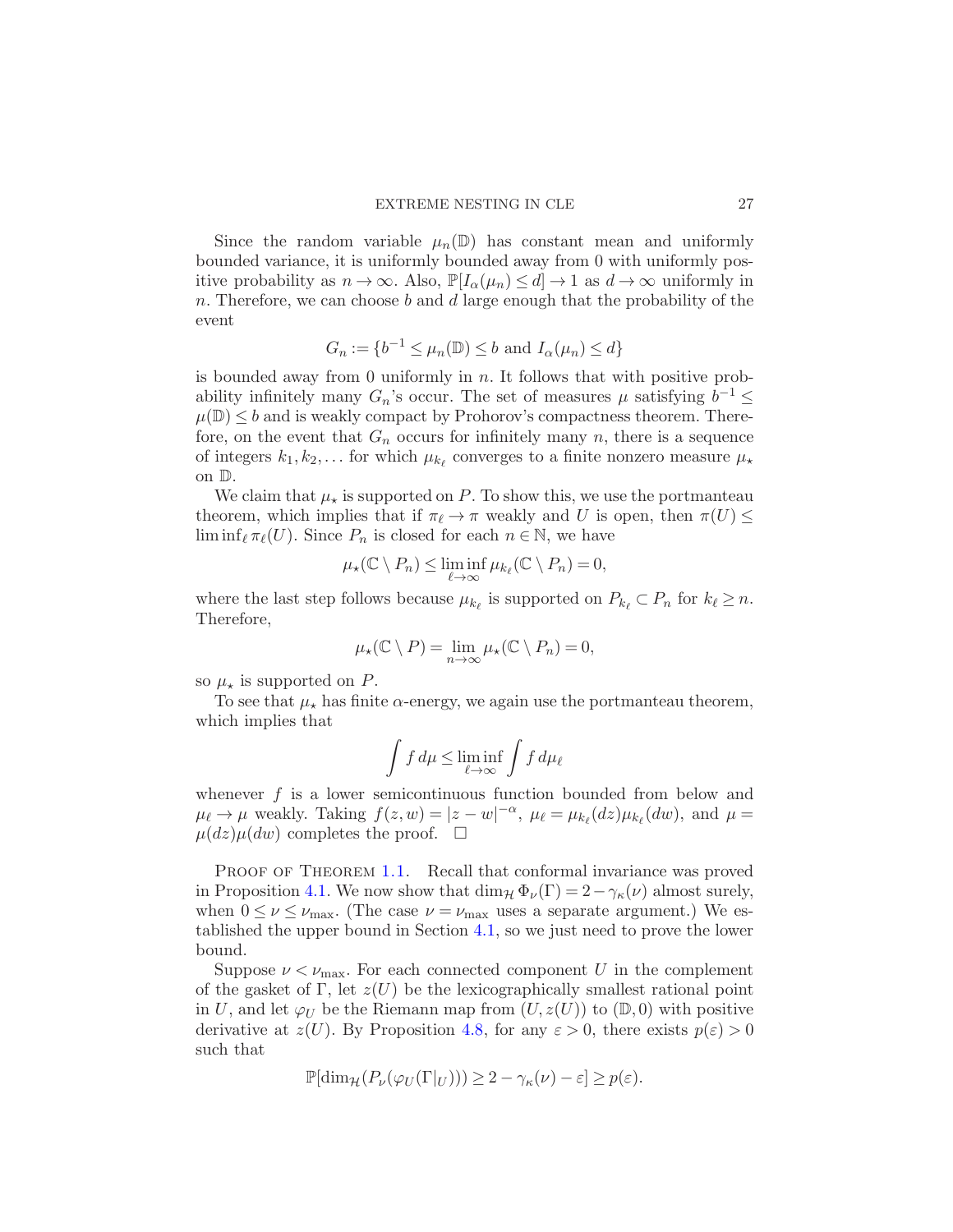By Lemma [4.5](#page-23-3)  $P_{\nu}(\varphi_{U}(\Gamma|_{U})) \subset \Phi_{\nu}(\varphi_{U}(\Gamma|_{U}))$ , and by conformal invariance we have  $\dim_{\mathcal{H}} \Phi_{\nu}(\varphi_U(\Gamma|_U)) = \dim_{\mathcal{H}} \Phi_{\nu}(\Gamma|_U)$ , which lower bounds  $\dim_{\mathcal{H}} \Phi_{\nu}(\Gamma)$ . Since there are infinitely many components  $U$  in the complement of the gasket, and the  $\Gamma|_U$ 's are independent, almost surely dim<sub>H</sub>  $\Phi_{\nu}(\Gamma) \geq 2 - \gamma_{\kappa}(\nu) - \varepsilon$ . Since  $\varepsilon > 0$  was arbitrary, we conclude that almost surely dim<sub>H</sub>  $\Phi_{\nu}(\Gamma)$  $2-\gamma_{\kappa}(\nu).$ 

It remains to show that  $\Phi_{\nu}(\Gamma)$  is dense in D almost surely, for  $0 \leq \nu <$  $\nu_{\text{max}}$ . Let z be a rational point in D, and recall that  $U_z^k$  is the complementary connected component of  $D \setminus \mathcal{L}_z^k$  which contains z. Almost surely  $\Phi_{\nu}(\Gamma|_{U_z^k})$ has positive Hausdorff dimension, and in particular is nonempty. Since there are countably many such pairs  $(z, k)$ , almost surely  $\Phi_{\nu}(\Gamma|_{U_z^k}) \neq \emptyset$  for each such z and k, and almost surely for each rational point z, diameter $(U_z^k) \to 0$ .  $\Box$ 

<span id="page-27-0"></span>THEOREM 4.9. For a  $CLE<sub>k</sub>$   $\Gamma$  in a proper simply connected domain D, almost surely  $\Phi_{\nu_{\text{max}}}(\Gamma)$  is equinumerous with R. Furthermore, almost surely  $\Phi_{\nu_{\max}}(\Gamma)$  is dense in D.

PROOF. As usual, we assume without loss of generality that  $D = \mathbb{D}$ . We will describe a random injective map from the set  $\{0,1\}^{\mathbb{N}}$  of binary sequences to D such that the image of the map is almost surely a subset of  $\Phi_{\nu_{\text{max}}}(\Gamma)$ . The idea of the proof is to find two disjoint annuli in  $\mathbb D$  such that  $\Gamma$  contains a loop winding around each annulus,  $\Gamma$  has many loops surrounding these annuli, and for which the nesting of these loops is sufficiently well behaved for the limiting loop density to make sense. We then find two further such annuli inside each of those, and so on. Every binary sequence specifies a path in the resulting tree of domains, and the intersections of the domains along distinct paths correspond to distinct points in  $\Phi_{\nu_{\text{max}}}(\Gamma)$ .

Let  $M > 0$  be a large constant as described in Lemma [4.3.](#page-20-2) For a CLE  $\Gamma$  in  $\mathbb{D}$ , let  $E_{0,\varepsilon}^{\mathbb{D}}(\nu)$  denote the event that there is a loop contained in  $\overline{B(0,\varepsilon)} \setminus B(0,\varepsilon/M)$  surrounding  $B(0,\varepsilon/M)$  and such that the index J of the outermost such loop is at least  $\nu \log \varepsilon^{-1}$ . If  $(D, z) \neq (\mathbb{D}, 0)$ ,  $\Gamma$  is a CLE in D, and  $\varepsilon > 0$ , let  $E_{z,\varepsilon}^D(\nu)$  be the event  $E_{0,\varepsilon}^{\mathbb{D}}(\nu)$  occurs for the conformal image of Γ under a Riemann map from  $(D, z)$  to  $(\mathbb{D}, 0)$ . If  $\{\varepsilon_j\}_{j\in\mathbb{N}}$  is a sequence of positive real numbers, let  $E_z^{D,n}(\nu) = E_{z,\{\varepsilon_j\}_{j=1}^\infty}^{D,n}(\nu)$  denote the event that  $E_{z,\varepsilon}^D(\nu)$  "occurs n times" for the first n values of  $\varepsilon$  in the sequence. More precisely, we define  $E_z^{D,n}(\nu)$  inductively by  $E_z^{D,1}(\nu) = E_{z,\varepsilon_1}^D(\nu)$  and

<span id="page-27-1"></span>(4.16) 
$$
E_z^{D,n}(\nu) = E_{z,\varepsilon_1}^D(\nu) \cap E_{z,\{\varepsilon_j\}_{j=2}^\infty}^{U_z^J,n-1}(\nu),
$$

for  $n > 1$ . For the remainder of the proof, we fix the sequence  $\varepsilon_j := t_j = 2^{-j-1}$ and define the events  $E_z^{D,n}(\nu)$  with respect to this sequence.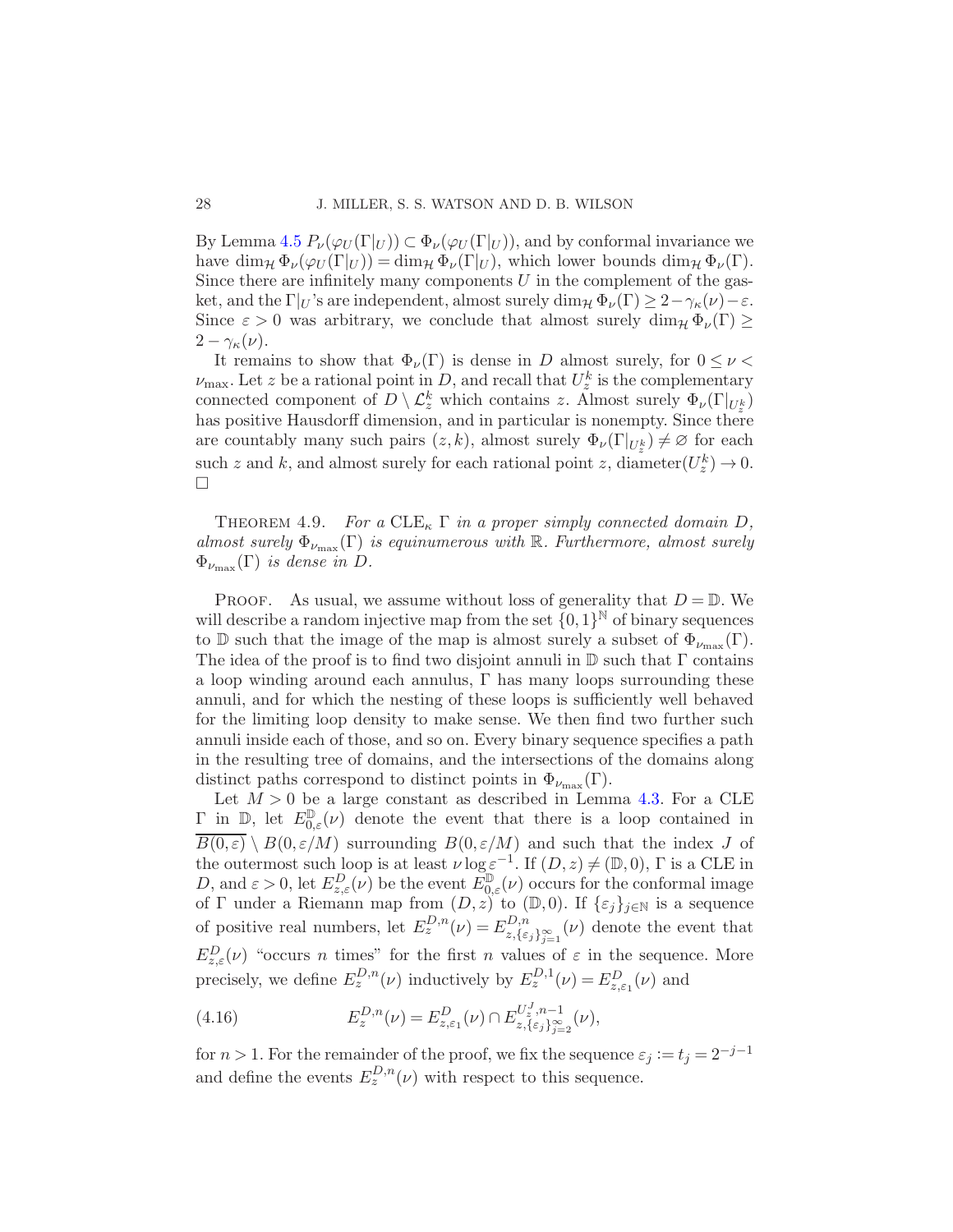For a domain D with  $z_0 \in D$ , let  $\varphi$  be a conformal map from  $(\mathbb{D}, 0)$  to  $(D, z_0)$ , and let  $F^{D, z_0, n}(\nu)$  denote the event that there is some point  $z \in$  $B(0,1/2)$  for which  $E_{\rho(z)}^{D,n}$  $\varphi(z)(\nu)$  occurs. By Lemma [4.6](#page-24-2) and Propositions [4.7](#page-24-0) and [4.8,](#page-25-0) we see that there is some  $p > 0$  [depending on  $\kappa \in (8/3, 8)$  and  $\nu < \nu_{\text{max}}$ , such that  $\mathbb{P}[F^{D,z_0,n}(\nu)] \geq p$  for all n.

For each  $k \in \mathbb{N}$ , we choose  $\nu_k \in (\nu_{\text{typical}}, \nu_{\text{max}})$  so that  $\gamma_{\kappa}(\nu_k) = 2 - 2^{-k-1}$ . For each  $k \in \mathbb{N}$  and  $\ell \in \mathbb{N}$ , we define  $q_{k,\ell} = 2^{-2k-\ell}$ .

Suppose  $z \in B(0, 1/2)$  and  $0 < r < 1/2$  and  $0 < u < r/M$ . For  $n \in \mathbb{N}$  and  $\nu < \nu_{\text{max}}$ , we say that the annulus  $B(z,r) \setminus B(z,u)$  is  $(n,\nu)$ -good if (i) there exists a loop contained in the annulus and surrounding z (say  $\mathcal{L}_z^j$  is the outermost such loop) and (ii) the event  $F^{U_z^j, z, n}(\nu)$  occurs.

For  $q, r > 0$ , define  $u(q, r) = (q/C)^{1/\alpha} r^{1+2/\alpha}$ , where C and  $\alpha$  are chosen so that every annulus  $B(z, r) \setminus B(z, u)$  contained in D contains a loop surrounding z with probability at least  $1 - C(u/r)^{\alpha}$  (see Lemma [3.6\)](#page-17-3). For  $0 < r < 1/2$ , let  $S_r$  be a set of  $\frac{1}{100r^2}$  disjoint disks of radius r in  $B(0, 1/2)$ . By our choice of  $u(q,r)$ , the event G that all the disks  $B(z,r)$  in  $S_r$  contain a CLE loop surrounding  $B(z, u)$  has probability at least  $1 - q$ . We choose  $r_{k,\ell} > 0$  small enough so that for all  $n \in \mathbb{N}$ , with probability at least  $1 - 2^{1-2k-\ell}$  there are two disks  $B(z, r_{k,\ell})$  in  $S_{r_{k,\ell}}$  such that  $B(z, r_{k,\ell}) \setminus B(z, u(q_{k,\ell}, r_{k,\ell}))$  is an  $(n_k, \nu_k)$ -good annulus. This is possible because on the event G, the disks in  $S_{r_{k,\ell}}$  give us  $\frac{1}{100r_{k,\ell}^2}$  independent trials to obtain a good annulus, and each has success probability at least p. Abbreviate  $u_{k,\ell} = u(q_{k,\ell}, r_{k,\ell})$ . Finally, we define a sequence  $(n_k)_{k \in \mathbb{N}}$  growing sufficiently fast that

(4.17) 
$$
\lim_{k \to 0} \frac{\sum_{j=1}^{k} \log u_{j+1,1}^{-1}}{\sum_{j=1}^{k} \log s_{n_j}^{-1}} = 0.
$$

Now suppose that  $\Gamma$  is a CLE in the unit disk. Define

<span id="page-28-0"></span>
$$
A = A(\mathbb{D}, 0, r, u, q, n, \nu)
$$

to be the event that there are at least two disks  $B(z, r)$  and  $B(w, r)$  in  $S_r$ such that  $B(z, r) \ B(z, u)$  and  $B(w, r) \ B(w, u)$  are both  $(n, \nu)$ -good. If  $(D, z) \neq (\mathbb{D}, 0)$  and  $\Gamma$  is a CLE in D, define  $A = A(D, z, r, u, q, n, \nu)$  to be the event that  $A(\mathbb{D},0,r,u,q,n,\nu)$  occurs for the conformal image of  $\Gamma$  under a Riemann map from  $(D, z)$  to  $(\mathbb{D}, 0)$ . Abbreviate  $A(D, z, r_{k,\ell}, u_{k,\ell}, q_{k,\ell}, n_k, \nu_k)$ as  $A_{k,\ell}(D,z)$ .

We define a random map  $b \mapsto D_b$  from the set of terminating binary sequences to the set of subdomains of  $\mathbb D$  as follows. If the event  $A_{1,1}(\mathbb D, 0)$ occurs, we set  $\ell(\mathbb{D}) = 1$  and define  $D_0 = \varphi_z^{-1}(U_z^{I(z)})$  $\mathcal{L}^{I(\acute{z})}_{\acute{z}}$  and  $D_1 = \varphi_w^{-1}(U_{\acute{w}}^{I(\acute{w})})$  $\begin{pmatrix} u^{(w)} \\ \tilde{w} \end{pmatrix}$ where z and w are the centers of two  $(n_1, \nu_1)$ -good annuli,  $\varphi_z$  (resp.,  $\varphi_w$ ) is a Riemann map from  $(\mathbb{D}, z)$  [resp.,  $(D, w)$ ] to  $(\mathbb{D}, 0)$ ,  $\acute{z} \in U_z^{J_{z,r_{1,1}}^{\mathbb{C}}}$  and  $\acute{w} \in$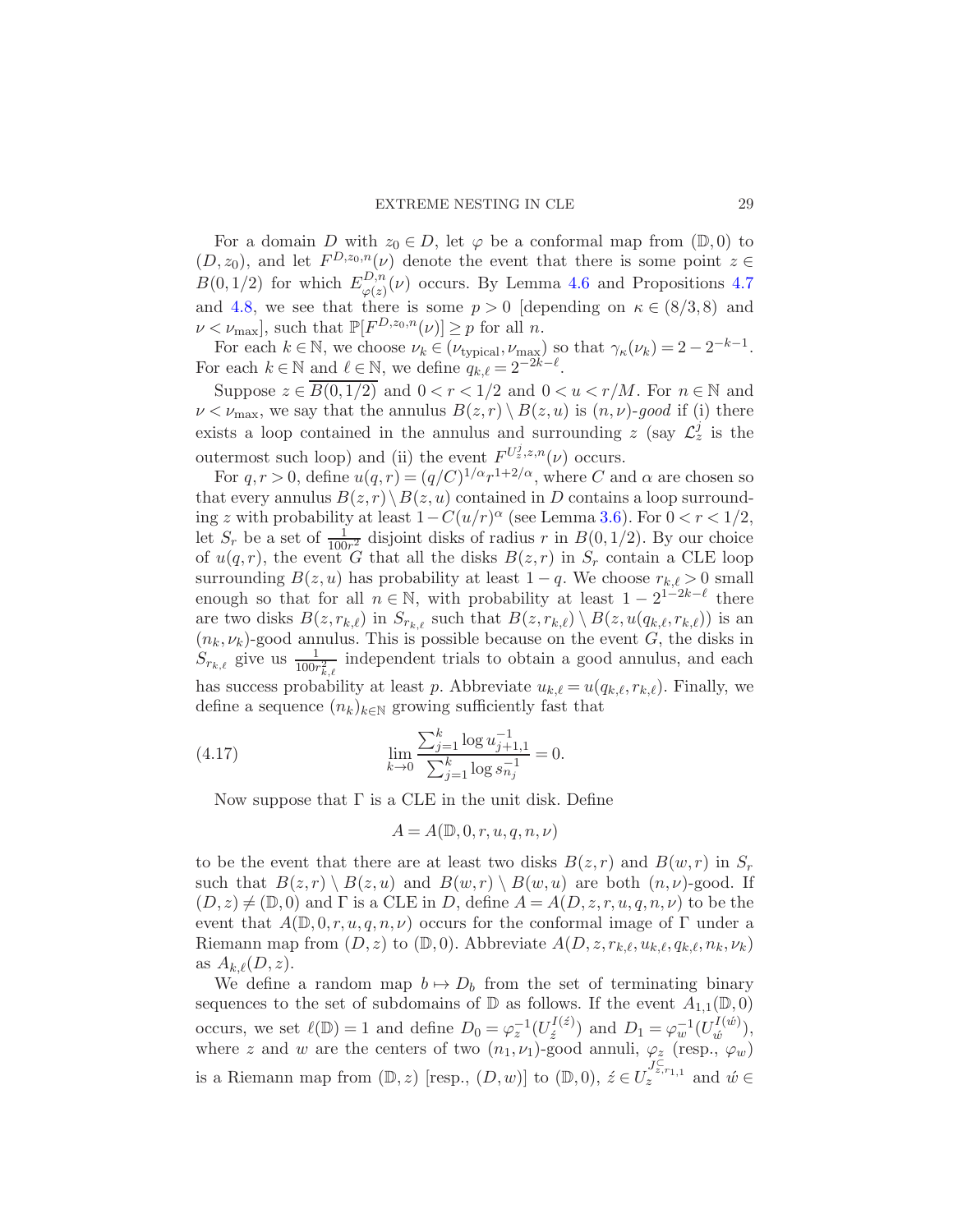$U_{w}^{J_{w,r_{1,1}}^{\subset}}$  are points for which  $E_{\hat{z}}^{U}$  $J_z^{\subset}$ <br> $z$ , $r$ <sub>1,1</sub>, $n_1$  $\sum_{\substack{i=1 \ i \neq j}}^{U_z^{(1)},(l_1)}$  and  $E_{\acute{w}}^{U_z^{(2)}}$  $\int_w^{J_w^{\subset}$ , $r_{1,1}, r_{1}$  $\begin{bmatrix} w & n_1 \\ w & w \end{bmatrix}$  ( $\nu_1$ ) occur, and  $I(\acute{z})$  [resp.,  $I(\acute{w})$ ] is the index of the nth loop encountered in the definition of  $E_z^{D,n}$  $E^{D,n}_{\acute{\nu}}(\nu_1)$  [resp.,  $E^{D,n}_{\acute{\nu}}$  $\omega_{\omega}^{D,n}(\nu_1)$  [in other words, the first such loop is denoted  $J$  in  $(4.16)$ , the second such loop is the first one contained in the preimage of  $B(0, \varepsilon_2)$  under a Riemann map from  $(U_z^J, z)$  to  $(D, 0)$ , and so on]. If A does not occur, then we choose a disk  $B(z, r_{1,1})$  in  $S_{r_{1,1}}$  and consider whether the event  $A_{1,2}(U_z^{\int_{z}^C, r_{1,1}})$  occurs. If it does, then we set  $\ell(\mathbb{D})=2$  and define  $D_0$  and  $D_1$  to be the conformal preimages of  $U_z^{J_{z,r_1,2}^C}$  and  $U_w^{J_{w,r_1,2}^C}$ , respectively, where again z and w are centers of two  $(n_1, \nu_1)$ -good annuli. Continuing inductively in this way, we define  $\ell(\mathbb{D}) \in \mathbb{N}$  and  $D_0$  and  $D_1$  [note that  $\ell(\mathbb{D}) < \infty$  almost surely by the Borel–Cantelli lemma since  $\sum_{\ell} 2^{1-2k-\ell} < \infty$ . Repeating this procedure in  $D_0$  and  $D_1$  beginning with  $k = 2$  and  $\ell = 1$ , we obtain  $D_{i,j} \subset$  $D_i$  for  $i, j \in \{0, 1\} \times \{0, 1\}$ . Again continuing inductively, we obtain a map  $b \mapsto D_b$  with the property that  $D_b \subset D_{b'}$  whenever b' is a prefix of b.

If  $b \in \{0,1\}^{\mathbb{N}}$ , we define  $z_b = \bigcap_{b' \text{is a prefix of } b} D_{b'}$ . Since  $\sum_{k} 2^k 2^{-2k-\ell} < \infty$ , with probability 1 at most finitely many of the domains  $D_b$  have  $\ell(D_b) > 0$ . It follows from this observation and [\(4.17\)](#page-28-0) that

$$
\liminf_{t \to 0} \mathcal{N}_{z_b}(t) \geq \nu_{\text{max}}.
$$

But by Proposition [4.2,](#page-19-1) almost surely every point  $z$  in  $\mathbb D$  satisfies

$$
\limsup_{t \to 0} \mathcal{N}_z(t) \leq \nu_{\text{max}}.
$$

Therefore,  $z_b \in \Phi_{\nu_{\text{max}}}(\Gamma)$ .

Since the set of binary sequences is equinumerous with  $\mathbb{R}$ , this concludes the proof that  $\Phi_{\nu_{\text{max}}}(\Gamma)$  is equinumerous with R. The proof that  $\Phi_{\nu_{\text{max}}}(\Gamma)$ is dense now follows using the argument for density in Theorem [1.1.](#page-3-0)  $\Box$ 

<span id="page-29-0"></span>5. Weighted loops and Gaussian free field extremes. The main result of this section is Theorem [5.3,](#page-34-0) which generalizes Theorem [1.1](#page-3-0) and highlights the connection between extreme loop counts and the extremes of the Gaussian free field [\[10](#page-40-3)]. Let  $\Gamma$  be a CLE<sub> $\kappa$ </sub>, and fix a probability measure  $\mu$  on R. Conditional on Γ, let  $(\xi_{\mathcal{L}})_{\mathcal{L}\in\Gamma}$  be an i.i.d. collection of  $\mu$ -distributed random variables indexed by Γ. For  $z \in D$  and  $\varepsilon > 0$ , we let  $\Gamma_z(\varepsilon)$  be the set of loops in  $\Gamma$  which surround  $B(z, \varepsilon)$  and define

$$
\mathcal{S}_z(\varepsilon) = \sum_{\mathcal{L}\in\Gamma_z(\varepsilon)} \xi_{\mathcal{L}} \quad \text{and} \quad \widetilde{\mathcal{S}}_z(\varepsilon) = \frac{\mathcal{S}_z(\varepsilon)}{\log(1/\varepsilon)}.
$$

For a  $\text{CLE}_{\kappa} \Gamma$  on a domain D and  $\alpha \in \mathbb{R}$ , we define  $\Phi^{\mu}_{\alpha}(\Gamma) \subset D$  by

$$
\Phi^{\mu}_{\alpha}(\Gamma) := \left\{ z \in D : \lim_{\varepsilon \to 0} \widetilde{\mathcal{S}}_{z}(\varepsilon) = \alpha \right\}.
$$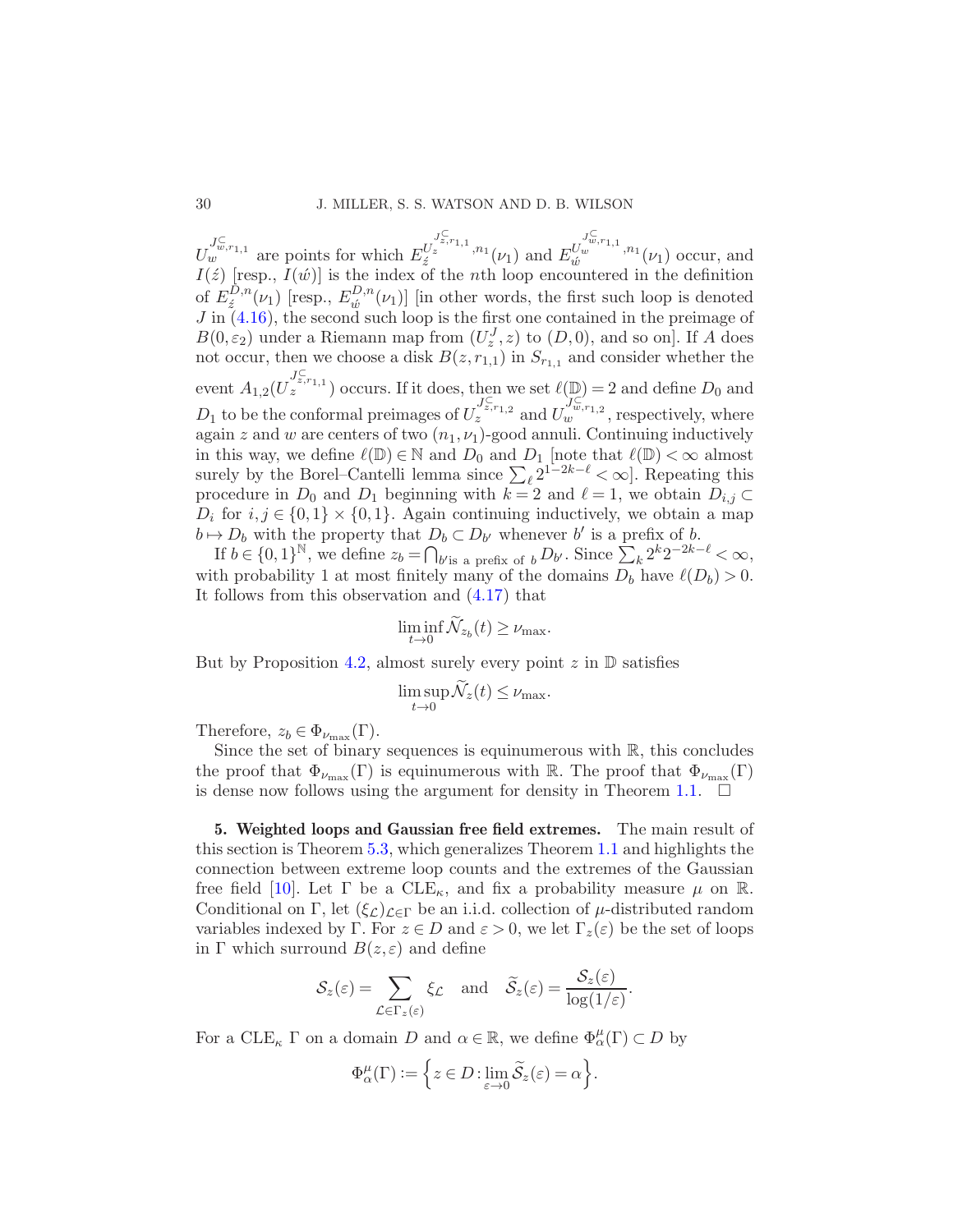To study the Hausdorff dimension of  $\Phi_{\alpha}^{\mu}(\Gamma)$ , where  $\Gamma$  is a  ${\rm CLE}_{\kappa}$  on D, we introduce for each  $(\alpha, \nu) \in \mathbb{R} \times [0, \infty)$  the set

<span id="page-30-0"></span>(5.1) 
$$
\Phi_{\alpha,\nu}^{\mu}(\Gamma) := \left\{ z \in D : \lim_{\varepsilon \to 0} \widetilde{S}_z(\varepsilon) = \alpha \text{ and } \lim_{\varepsilon \to 0} \widetilde{\mathcal{N}}_z(\varepsilon) = \nu \right\}.
$$

Let  $\Lambda^{\star}_{\mu}$  be the Fenchel–Legendre transform of  $\mu$  and let  $\Lambda^{\star}_{\kappa}$  be the Fenchel– Legendre transform of the log conformal radius distribution [\(1.3\)](#page-3-2). We define

<span id="page-30-1"></span>(5.2) 
$$
\gamma_{\kappa}(\alpha,\nu) = \begin{cases} \nu \Lambda_{\mu}^{\star} \left( \frac{\alpha}{\nu} \right) + \nu \Lambda_{\kappa}^{\star} \left( \frac{1}{\nu} \right), & \nu > 0, \\ \lim_{\nu \searrow 0} \gamma_{\kappa}(\alpha,\nu'), & \nu = 0 \text{ and } \alpha \neq 0, \\ \lim_{\nu \searrow 0} \gamma_{\kappa}(\nu') = 1 - \frac{2}{\kappa} - \frac{3\kappa}{32}, & \nu = 0 \text{ and } \alpha = 0, \end{cases}
$$

where the limits exist by the convexity of  $\Lambda_{\kappa}^*$  and  $\Lambda_{\mu}^*$  [Proposition [2.2\(](#page-8-0)i)]. Note that  $\gamma_{\kappa}(\alpha,\nu)$  may be infinite for some  $(\alpha,\nu)$  pairs. Note also that the second and third limit expressions for  $\alpha = 0, \nu = 0$  agree except when  $\Lambda^{\star}_{\mu}(0) = \infty$ , because  $\lim_{\nu' \to 0} \nu' \Lambda^{\star}_{\mu}(0/\nu') = 0$  whenever  $\Lambda^{\star}_{\mu}(0) < \infty$ .

<span id="page-30-4"></span>THEOREM 5.1. Suppose  $\nu \geq 0$ ,  $\alpha \in \mathbb{R}$ ,  $\Phi^{\mu}_{\alpha,\nu}(\text{CLE}_{\kappa})$  is given by [\(5.1\)](#page-30-0), and  $\gamma_{\kappa}(\alpha,\nu)$  is given by [\(5.2\)](#page-30-1). If  $\gamma_{\kappa}(\alpha,\nu) \leq 2$ , then almost surely,

<span id="page-30-2"></span>(5.3) 
$$
\dim_{\mathcal{H}} \Phi^{\mu}_{\alpha,\nu}(\text{CLE}_{\kappa}) = 2 - \gamma_{\kappa}(\alpha,\nu).
$$

If  $\gamma_{\kappa}(\alpha,\nu) > 2$ , then almost surely  $\Phi_{\alpha,\nu}^{\mu}(\text{CLE}_{\kappa}) = \varnothing$ .

PROOF. Suppose that  $\Gamma \sim \text{CLE}_{\kappa}$  in a proper simply connected domain  $D \subset \mathbb{C}$ . If  $\alpha = \nu = 0$ , then  $\Phi^{\mu}_{\alpha,\nu}(\Gamma)$  contains the gasket of Γ, which implies  $\dim_{\mathcal{H}} \Phi^{\mu}_{\alpha,\nu}(\Gamma) \geq 2 - \gamma_{\kappa}(0,0)$  [\[14](#page-40-7), [15\]](#page-40-8). Furthermore,  $\Phi^{\mu}_{\alpha,\nu}(\Gamma) \subset \Phi_0(\Gamma)$ , which implies by Theorem [1.1](#page-3-0) that  $\dim_{\mathcal{H}} \Phi^{\mu}_{\alpha,\nu}(\Gamma) \leq 2 - \gamma_{\kappa}(0,0)$ . Therefore, [\(5.3\)](#page-30-2) holds in the case  $\alpha = \nu = 0$ .

Suppose that  $(\alpha, \nu) \neq (0, 0)$ , and assume  $\gamma_{\kappa}(\alpha, \nu) \leq 2$ . For the upper bound in [\(5.3\)](#page-30-2), we follow the proof of Proposition [4.2.](#page-19-1) As before, we restrict our attention without loss of generality to the case that  $D = \mathbb{D}$  and the set  $\Phi^{\mu}_{\alpha,\nu}(\Gamma) \cap B(0,1/2).$ 

For the remainder of the proof, we interpret the expression  $0\Lambda^*(\alpha/0)$  to mean  $\lim_{\nu \to 0} \nu \Lambda^* (\alpha/\nu)$  for  $\Lambda^* \in {\Lambda^*_{\mu}, \Lambda^*_{\kappa}}$  and  $\alpha \in \mathbb{R}$ . Fix  $\varepsilon > 0$ . We claim that for  $\delta > 0$  sufficiently small,

<span id="page-30-3"></span>(5.4) 
$$
\inf_{\nu' \in (\nu - \delta, \nu + \delta) \cap [0, \infty)} \nu' \Lambda_{\kappa}^{\star} \left(\frac{1}{\nu'}\right) \ge \nu \Lambda_{\kappa}^{\star} \left(\frac{1}{\nu}\right) - \frac{\varepsilon}{8} \text{ and}
$$

(5.5) 
$$
\inf_{\substack{\nu' \in (\nu - \delta, \nu + \delta) \cap [0, \infty), \\ \alpha' \in (\alpha - \delta, \alpha + \delta)}} \nu' \Lambda^*_{\mu} \left( \frac{\alpha'}{\nu'} \right) \geq 3 \wedge \left( \nu \Lambda^*_{\mu} \left( \frac{\alpha}{\nu} \right) - \frac{\varepsilon}{8} \right).
$$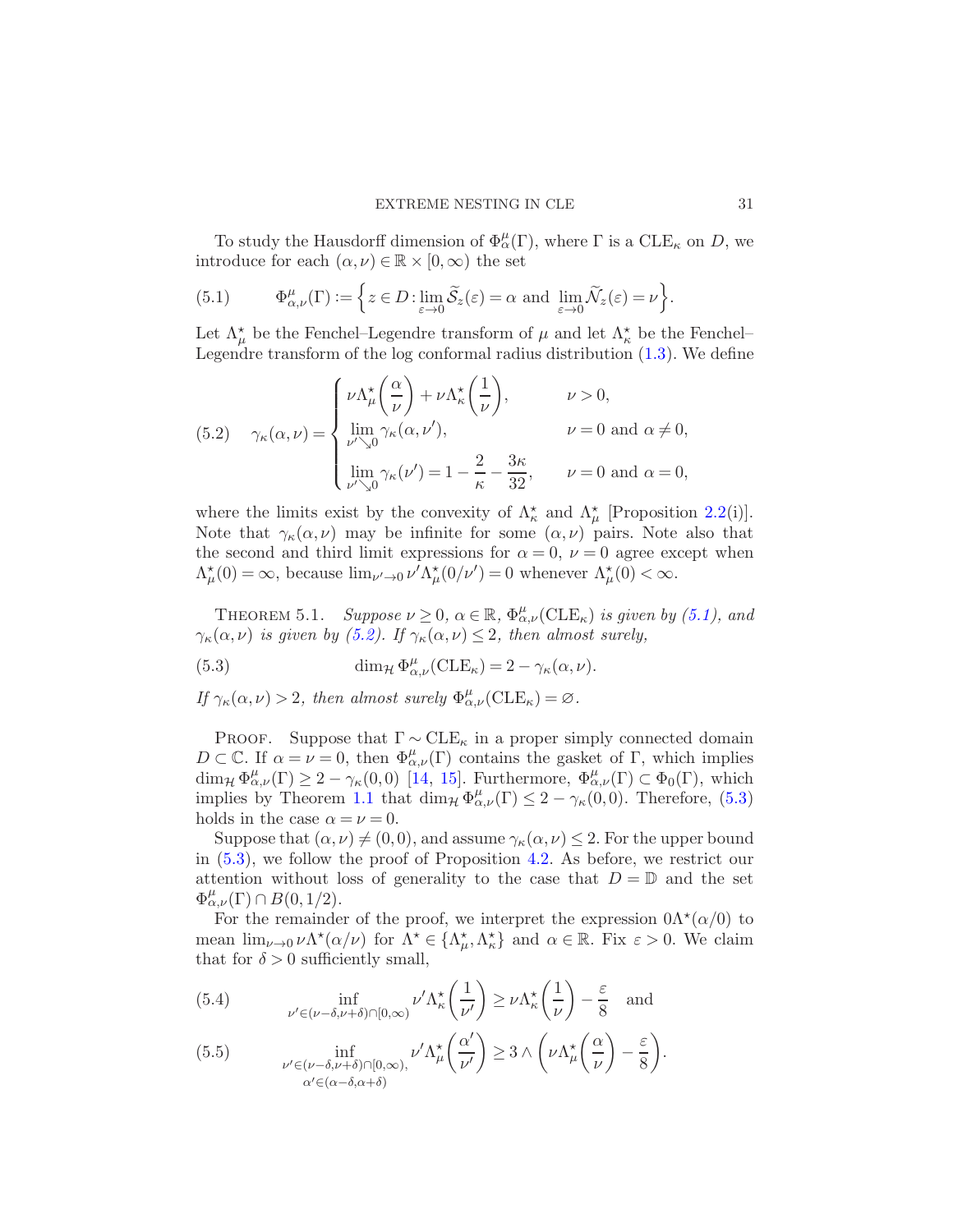[We include the minimum with 3 on the right-hand side of [\(5.5\)](#page-30-3) to handle the case that  $\nu \Lambda^*_{\mu}(\alpha/\nu) = \infty$ . The particular choice of 3 was arbitrary; any value strictly larger than 2 would suffice.]

The continuity of  $\nu \Lambda_{\kappa}^*(1/\nu)$  on  $[0,\infty)$  (Proposition [3.1\)](#page-14-0) implies [\(5.4\)](#page-30-3). For [\(5.5\)](#page-30-3), we consider three cases:

(i) If  $\nu > 0$ , then [\(5.5\)](#page-30-3) follows from the lower semi-continuity of  $\Lambda^{\star}_{\mu}$  (see the definitions in the beginning of  $[6]$ , Section 1.2, and  $[6]$ , Lemma 2.2.5).

(ii) If  $\nu = 0$  (so that  $\alpha \neq 0$ ) and  $\lim_{x \to 0} x \Lambda^*_{\mu}(1/x) < \infty$ , we write

(5.6) 
$$
\nu' \Lambda^*_{\mu} \left( \frac{\alpha'}{\nu'} \right) = \alpha' \cdot \left( \frac{\nu'}{\alpha'} \Lambda^*_{\mu} \left( \frac{\alpha'}{\nu'} \right) \right).
$$

Assume that  $\alpha' > 0$ ; the case that  $\alpha' < 0$  is symmetric. If  $\delta \in (0, \alpha)$ , then  $\alpha' \in (\alpha - \delta, \alpha + \delta)$  implies that  $\alpha'$  is bounded away from 0. Therefore, [\(5.6\)](#page-31-0) and the lower semi-continuity of  $\Lambda^*_{\mu}$  imply that for all  $\eta > 0$ , there exists  $\delta > 0$  such that

<span id="page-31-0"></span>
$$
\frac{\nu'}{\alpha'}\Lambda^*_{\mu}\left(\frac{\alpha'}{\nu'}\right) \ge \lim_{x\to 0} x\Lambda^*_{\mu}(1/x) - \eta,
$$

whenever  $0 < \nu' < \delta$  and  $\alpha' \in (\alpha - \delta, \alpha + \delta)$ . Since  $\alpha' > \alpha - \delta$ , we can choose  $\eta > 0$  and then  $\delta > 0$  sufficiently small that [\(5.5\)](#page-30-3) holds.

(iii) If  $\nu = 0$  (so that  $\alpha \neq 0$ ) and  $\lim_{x\to 0} x \Lambda^*_{\mu}(1/x) = \infty$ , then the lower semicontinuity of  $\Lambda^{\star}_{\mu}$  implies that there exists  $\delta > 0$  such that [\(5.5\)](#page-30-3) holds with 3 on the right-hand side.

We choose  $\delta > 0$  so that  $(5.4)$  and  $(5.5)$  hold, and we replace the definition  $(4.1)$  of  $\mathcal{U}^{r,\nu+}$  with

$$
\mathcal{U}^{r,\nu,\alpha} := \{ U \in \mathcal{D}^r : |\widetilde{\mathcal{N}}_{z(U)}(r) - \nu| \le \delta \text{ and } |\widetilde{\mathcal{S}}_{z(U)}(r) - \alpha| \le \delta \},\
$$

where  $\mathcal{D}^r$  is defined as in Section [4.1](#page-19-0) in the proof of Proposition [4.2.](#page-19-1) As in [\(4.2\)](#page-20-3),  $\mathcal{C}^{m,\nu,\alpha} = \bigcup_{n \geq m} \mathcal{U}^{\exp(-n),\nu,\alpha}$  is a cover of  $\Phi^{\mu}_{\alpha,\nu}(\Gamma) \cap B(0,1/2)$  for all  $m \in \mathbb{N}$ . Suppose that  $\gamma_{\kappa}(\alpha, \nu) \leq 2$ . Using Lemma [3.2](#page-14-2) and Cramér's theorem, we see that for sufficiently large  $n$ ,

<span id="page-31-1"></span>
$$
\mathbb{P}[U \in \mathcal{U}^{\exp(-n), \nu, \alpha}] \le \mathbb{P}[|\widetilde{\mathcal{S}}_{z(U)}(e^{-n}) - \alpha| \le \delta ||\widetilde{\mathcal{N}}_{z(U)}(e^{-n}) - \nu| \le \delta]
$$
  
(5.7)  

$$
\times \mathbb{P}[|\widetilde{\mathcal{N}}_{z(U)}(e^{-n}) - \nu| \le \delta]
$$
  

$$
\le e^{-(\gamma_\kappa(\alpha, \nu) - \varepsilon/2)n}.
$$

If  $\gamma_{\kappa}(\alpha,\nu) > 2$ , then the same analysis shows that  $\mathbb{P}[U \in \mathcal{U}^{\exp(-n),\nu,\alpha}] \leq e^{-cn}$ for some  $c > 2$ . The rest of the argument now follows the proof of Proposition [4.2.](#page-19-1)

For the lower bound, we may assume  $\gamma_{\kappa}(\alpha,\nu) \leq 2$ , which implies that  $\nu \Lambda^{\star}_{\mu}(\alpha|\nu)$  is finite. We consider the events denoted by  $E^{k}_{z}$  in the discussion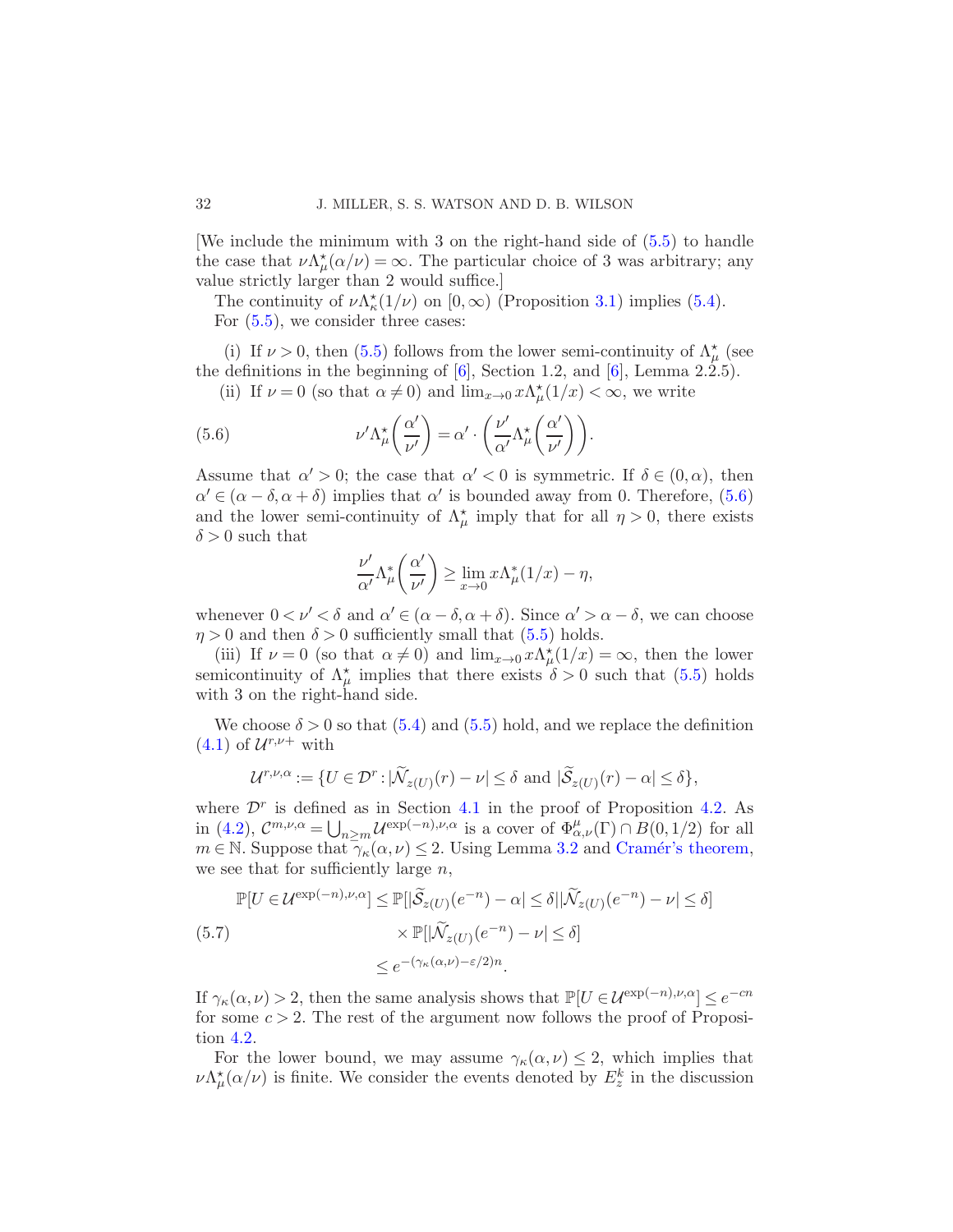following Lemma [4.3,](#page-20-2) which we now denote by  $E_z^k(1)$ . We also define events on which we can control the sums associated with the loops in each annulus. More precisely, suppose that  $(\delta_k)_{k\in\mathbb{N}}$  is a sequence of positive real numbers with  $\delta_k \to 0$  as  $k \to \infty$ . We define

$$
E_z^k(2) = \{ \mathcal{S}_0(t_k; \widetilde{\Gamma}_z^k) \in ((\alpha - \delta_k) \log t_k^{-1}, (\alpha + \delta_k) \log t_k^{-1}) \}.
$$

[Recall the definition of  $\Gamma_z^k$  from Section [4.2](#page-20-0) and that  $\mathcal{S}_0(t_k; \tilde{\Gamma}_z^k)$  represents the weighted loop count with respect to  $\tilde{\Gamma}_z^k$ , where we define  $\xi_L$  for  $\mathcal{L} \in \tilde{\Gamma}_z^k$ to be equal to the weight of the conformal preimage of  $\mathcal L$  in Γ.] We define the events  $\acute{E}^k_z = E^k_z(1) \cap E^k_z(2)$  and  $\acute{E}^{k_1,k_2}_z = \bigcap_{k=k_1}^{k_2} \acute{E}^k_z$  as before. Similar to  $(5.7)$ , we have by Cramér's theorem

$$
\mathbb{P}[E_z^k(2)|E_z^k(1)] = t_k^{\nu \Lambda_\mu^{\star}(\alpha/\nu) + o(1)},
$$

provided  $\delta_k \to 0$  slowly enough. We multiply both sides by  $\mathbb{P}[E^k_z(1)] =$  $t_k^{\nu \Lambda_\kappa^\star(1/\nu)+o(1)}$  and get

$$
\mathbb{P}[\acute{E}^k_z] = t_k^{\gamma_\kappa(\alpha,\nu)+o(1)} \quad \text{as } k \to \infty.
$$

Thus, Proposition [4.7](#page-24-0) and its proof carry over with  $\gamma_{\kappa}(\nu)$  replaced by  $\gamma_{\kappa}(\alpha,\nu)$ .

It remains to verify that  $\hat{P}(\alpha,\nu;\Gamma) \subset \Phi^{\mu}_{\alpha,\nu}(\Gamma)$ , where  $\hat{P}(\alpha,\nu;\Gamma)$  is defined to be the set of points z for which  $\dot{E}_z^{1,n}$  occurs for all n. We see that  $\lim_{\varepsilon\to 0} \widetilde{\mathcal{N}}_z(\varepsilon) = \nu$  for the reasons explained in the proof of Lemma [4.5.](#page-23-3) Moreover,  $\lim_{\varepsilon\to 0} \widetilde{\mathcal{S}}_z(\varepsilon) = \alpha$  for analogous reasons. By Proposition [4.8,](#page-25-0) this completes the proof.  $\quad \Box$ 

In Theorem [5.3,](#page-34-0) we show that  $\dim_{\mathcal{H}} \Phi_\alpha^{\mu}(\text{CLE}_\kappa)$  is almost surely equal to the maximum of the expression given in Theorem [5.1](#page-30-4) as  $\nu$  is allowed to vary. In Theorem [5.2](#page-32-0) we show that, with the exception of some degenerate cases, there is a unique value of  $\nu$  at which this maximum is achieved.

<span id="page-32-0"></span>THEOREM 5.2. Let  $\alpha \in \mathbb{R}$  and let  $\mu$  be a probability measure on  $\mathbb{R}$ .

(i) If  $\alpha = 0$ , then  $\nu \mapsto \gamma_{\kappa}(\alpha, \nu)$  has a unique nonnegative minimizer  $\nu_0$ . (ii) If  $\alpha > 0$  and  $\mu((0,\infty)) > 0$  or if  $\alpha < 0$  and  $\mu((-\infty,0)) > 0$ , then  $\nu \mapsto \gamma_{\kappa}(\alpha, \nu)$  has a unique minimizer  $\nu_0$ . Furthermore,  $\nu_0 > 0$ .

(iii) If  $\alpha > 0$  and  $\mu((0, \infty)) = 0$  or  $\alpha < 0$  and  $\mu((-\infty, 0)) = 0$ , then for all  $\nu \in [0,\infty)$  we have  $\gamma_{\kappa}(\alpha,\nu) = \infty$ . In this case we set  $\nu_0 = 0$ .

PROOF. For part (i), note that when  $\alpha = 0$ , the expression we seek to minimize is  $\nu \Lambda^{\star}_{\mu}(0) + \nu \Lambda^{\star}_{\kappa}(1/\nu)$ . If  $\Lambda^{\star}_{\mu}(0) < +\infty$ , then this expression has a unique positive minimizer because its derivative with respect to  $\nu$  differs from that of  $\nu \Lambda^*_{\kappa}(1/\nu)$  by the constant  $\Lambda^*_{\mu}(0)$  and, therefore, varies strictly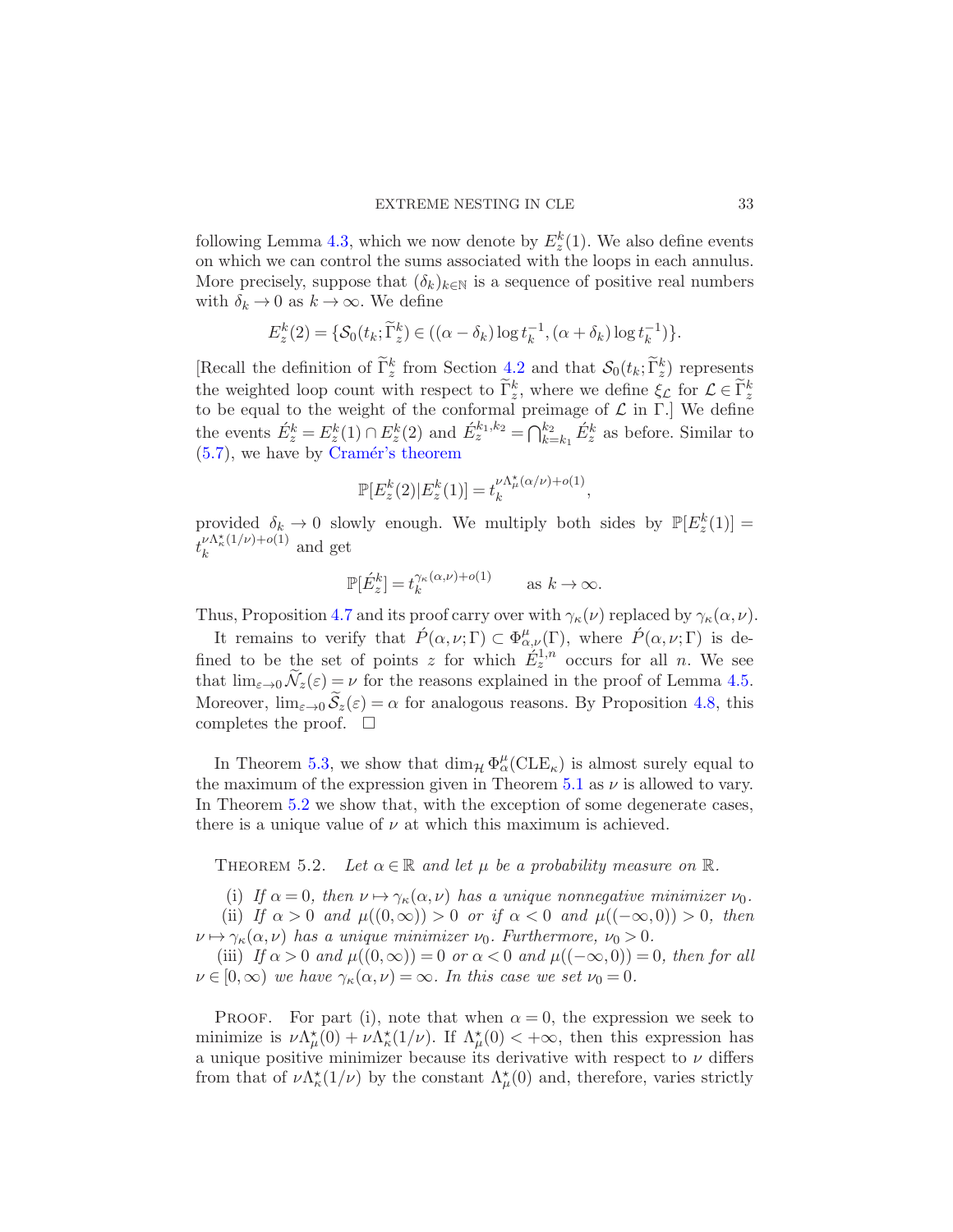monotonically from  $-\infty$  to  $+\infty$ . If  $\Lambda^*_{\mu}(0) = +\infty$ , then  $\nu = 0$  is the unique minimizer.

For part (iii), observe by Cramér's theorem that  $\Lambda^*_{\mu}(x) = \infty$  when x and  $\alpha$  have the same sign, so  $\gamma_{\kappa}(\alpha,\nu) = \infty$ .

For part (ii), we may assume without loss of generality that  $\alpha > 0$  and  $\mu((0,\infty)) > 0$ . Define  $a = \operatorname{ess\,inf} X$  and  $b = \operatorname{ess\,sup} X$  for a  $\mu$ -distributed random variable X, so that  $-\infty \le a \le b \le +\infty$ . Since  $\mu((0,\infty)) > 0$ , we have  $b > 0$  by Proposition [2.2\(](#page-8-0)v).

We make some observations about the functions  $f_{\mu}:(0,\infty) \to [0,\infty]$  and  $f_{\kappa}:(0,\infty)\to[0,\infty]$  defined by

$$
f_{\mu}(\nu) := \nu \Lambda_{\mu}^{\star} \left( \frac{\alpha}{\nu} \right)
$$
 and  $f_{\kappa}(\nu) := \nu \Lambda_{\kappa}^{\star} \left( \frac{1}{\nu} \right)$ .

First, they inherit convexity from  $\Lambda_{\mu}^{\star}$  and  $\Lambda_{\kappa}^{\star}$  by Lemma [2.4.](#page-10-1) Note that the sum  $f(\nu) := f_{\mu}(\nu) + f_{\kappa}(\nu)$  is also convex.

By Proposition [2.2\(](#page-8-0)viii),  $\Lambda^*_{\mu}$  is continuously differentiable on  $(a, b)$ . The chain rule gives

$$
f'_{\mu}(\nu)=-\frac{\alpha}{\nu}(\Lambda_{\mu}^{\star})'\bigg(\frac{\alpha}{\nu}\bigg)+\Lambda_{\mu}^{\star}\bigg(\frac{\alpha}{\nu}\bigg).
$$

If  $a > -\infty$ , then Proposition [2.2\(](#page-8-0)ix) implies  $(\Lambda^*_{\mu})'(x) \to -\infty$  as  $x \searrow a$ . Similarly, if  $b < \infty$ , Proposition [2.2\(](#page-8-0)x) implies  $(\Lambda^*_{\mu})'(x) \to +\infty$  as  $x \nearrow b$ . In other words,

(5.8) 
$$
\lim_{\nu \nearrow \alpha/a} f'_{\mu}(\nu) = +\infty \quad \text{if } a > 0 \text{ and}
$$

(5.9) 
$$
\lim_{\nu \searrow \alpha/b} f'_{\mu}(\nu) = -\infty \quad \text{if } b < \infty.
$$

Recall from Proposition [2.6](#page-11-2) that (note  $f_{\kappa} = \gamma_{\kappa}$ )

$$
\{(\nu, f_{\kappa}(\nu) : 0 < \nu < \infty\} = \left\{ \left( \frac{1}{\Lambda_{\kappa}'(\lambda)}, \lambda - \frac{\Lambda_{\kappa}(\lambda)}{\Lambda_{\kappa}'(\lambda)} \right) : -\infty < \lambda < 1 - \frac{2}{\kappa} - \frac{3\kappa}{32} \right\}.
$$

Suppose  $-\infty < \lambda_0 < 1 - 2/\kappa - 3\kappa/32$ . If  $\nu = 1/\Lambda_{\kappa}'(\lambda_0)$ , then

$$
f'_{\kappa}(\nu) = \left(\frac{d}{d\lambda}\bigg|_{\lambda=\lambda_0} [\lambda - \Lambda_{\kappa}(\lambda)/\Lambda'_{\kappa}(\lambda)]\right) / \left(\frac{d}{d\lambda}\bigg|_{\lambda=\lambda_0} [1/\Lambda'_{\kappa}(\lambda)]\right) = -\Lambda_{\kappa}(\lambda_0).
$$

When we take  $\lambda_0 \to -\infty$  (which corresponds to taking  $\nu \to +\infty$ ) and  $\lambda_0 \to$  $1 - 2/\kappa - 3\kappa/32$  (which corresponds to taking  $\nu \to 0$ ), respectively, in the explicit formula [\(1.3\)](#page-3-2) for  $\Lambda_{\kappa}$ , we obtain

(5.10) 
$$
\lim_{\nu \searrow 0} f_{\kappa}'(\nu) = -\infty \quad \text{and}
$$

(5.11) 
$$
\lim_{\nu \nearrow +\infty} f_{\kappa}'(\nu) = +\infty.
$$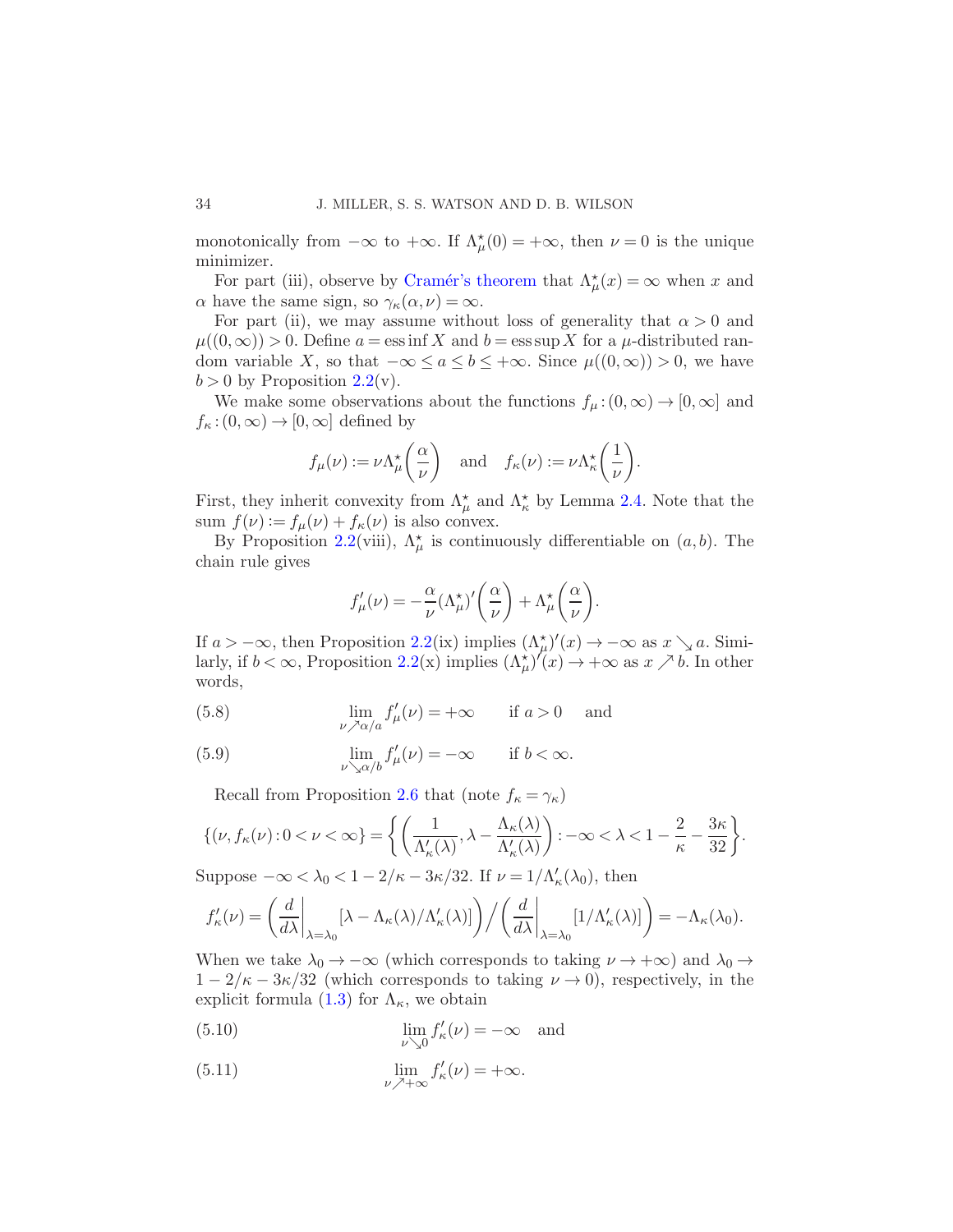We complete the proof of (ii) by treating five cases separately. For each of the cases (i)–(ii) and (iv)–(v), we argue that  $f'(\nu)$  ranges from  $-\infty$  to  $+\infty$ for  $\nu \in (\alpha/b, \alpha/\max(0, a))$  if  $a < 0$  so that  $\max(0, a) = 0$  then we interpret  $\alpha/0 = +\infty$ . Upon showing this, continuous differentiability of f [Proposition [2.2\(](#page-8-0)viii)] guarantees by the intermediate value theorem that the equation  $f'(\nu) = 0$  has a solution. The convexity of  $f_{\mu}$  and strict convexity of  $f_{\kappa}$ (Proposition [2.7\)](#page-12-2) imply that the solution is unique. Case (iii) uses a separate (easy) argument.

(i)  $a \leq 0 < b < \infty$ . Note that  $f'_{\mu}(x) \to -\infty$  as  $x \searrow \alpha/b$  and  $f'_{\kappa}(x) \to +\infty$ as  $x \to +\infty$ . Since  $f'_{\kappa}(x) \to \infty$  as  $x \searrow \alpha/b$  and  $f'_{\mu}(x) \to -\infty$  as  $x \to +\infty$ , we conclude that  $f'((\alpha/b, +\infty)) = (-\infty, +\infty)$ .

(ii)  $a \leq 0 < b = \infty$ . We have  $f'((0, +\infty)) = (-\infty, +\infty)$  since  $f'_{\kappa}(x)$  goes to  $-\infty$  as  $x \searrow 0$  and to  $+\infty$  as  $x \to +\infty$ .

(iii)  $0 < a = b < \infty$ . Since  $a = b$ ,  $\Lambda^*_{\mu}(x) = +\infty$  for all  $x \neq b$ , so  $\nu = \alpha/b$  is the unique minimizer of  $\nu \mapsto \gamma_{\kappa}(\alpha, \nu)$ .

(iv)  $0 < a < b < \infty$ . We have  $f'((\alpha/b, \alpha/a)) = (-\infty, +\infty)$  since  $f'_{\mu}(x)$  goes to  $-\infty$  as  $x \searrow \alpha/b$  and to  $+\infty$  as  $x \nearrow \alpha/a$ .

(v)  $0 < a < b = \infty$ . We have  $f'((0, \alpha/a)) = (-\infty, +\infty)$  since  $f'_{\kappa}(x)$  goes to  $-\infty$  as  $x \searrow 0$  and  $f'_{\mu}(x)$  goes to  $+\infty$  as  $x \nearrow \alpha/a$ .  $\Box$ 

<span id="page-34-0"></span>THEOREM 5.3. Let  $\alpha \in \mathbb{R}$  and let  $\mu$  be a probability measure on  $\mathbb{R}$ . Let  $\nu_0 = \nu_0(\alpha)$  be the minimizer of  $\nu \mapsto \gamma_\kappa(\alpha, \nu)$  from Theorem [5.2.](#page-32-0) If  $\gamma_\kappa(\alpha, \nu)$  $\nu_0(\alpha) \leq 2$ , then almost surely

(5.12) 
$$
\dim_{\mathcal{H}} \Phi_{\alpha}^{\mu}(\text{CLE}_{\kappa}) = 2 - \gamma_{\kappa}(\alpha, \nu_0(\alpha)).
$$

If  $\gamma_{\kappa}(\alpha,\nu_0(\alpha)) > 2$ , then  $\Phi_{\alpha}^{\mu}(\text{CLE}_{\kappa}) = \varnothing$  almost surely.

PROOF. The lower bound is immediate from Theorem [5.1,](#page-30-4) since

<span id="page-34-1"></span> $\Phi_\alpha^\mu(\Gamma) \supset \Phi_\alpha^\mu$  $^{\mu}_{\alpha,\nu_0(\alpha)}(\Gamma),$ 

where  $\Gamma$  is a  $CLE_{\kappa}$ . For the upper bound, we follow the approach in the proof of Proposition [4.2.](#page-19-1) It suffices to consider the case where the domain is the unit disk D, and without loss of generality we may consider the set  $\Phi_{\alpha}^{\mu}(\Gamma) \cap B(0,1/2)$ . Observe that if  $\alpha = 0$ , then

(5.13) 
$$
\gamma_{\kappa}(0,\nu) = \nu \Lambda_{\mu}^{\star}(0) + \nu \Lambda_{\kappa}^{\star}(1/\nu).
$$

If  $\Lambda^{\star}_{\mu}(0) = \infty$ , then the first term in [\(5.13\)](#page-34-1) is infinite unless  $\nu = 0$ . It follows that  $\nu_0(0) = 0$  in this case. If  $\Lambda^*_{\mu}(0) < \infty$ , then the derivative of the first term with respect to  $\nu$  is a nonnegative constant  $\Lambda^*_{\mu}(0)$ , while the derivative of the second term is a strictly increasing function going from  $-\infty$  to  $\infty$  as  $\nu$  goes from 0 to  $\infty$ . It follows that  $\Lambda^*_{\mu}(0) < \infty$  implies  $\nu_0(0) > 0$ . We first handle the case  $\Lambda^{\star}_{\mu}(0) < \infty$ .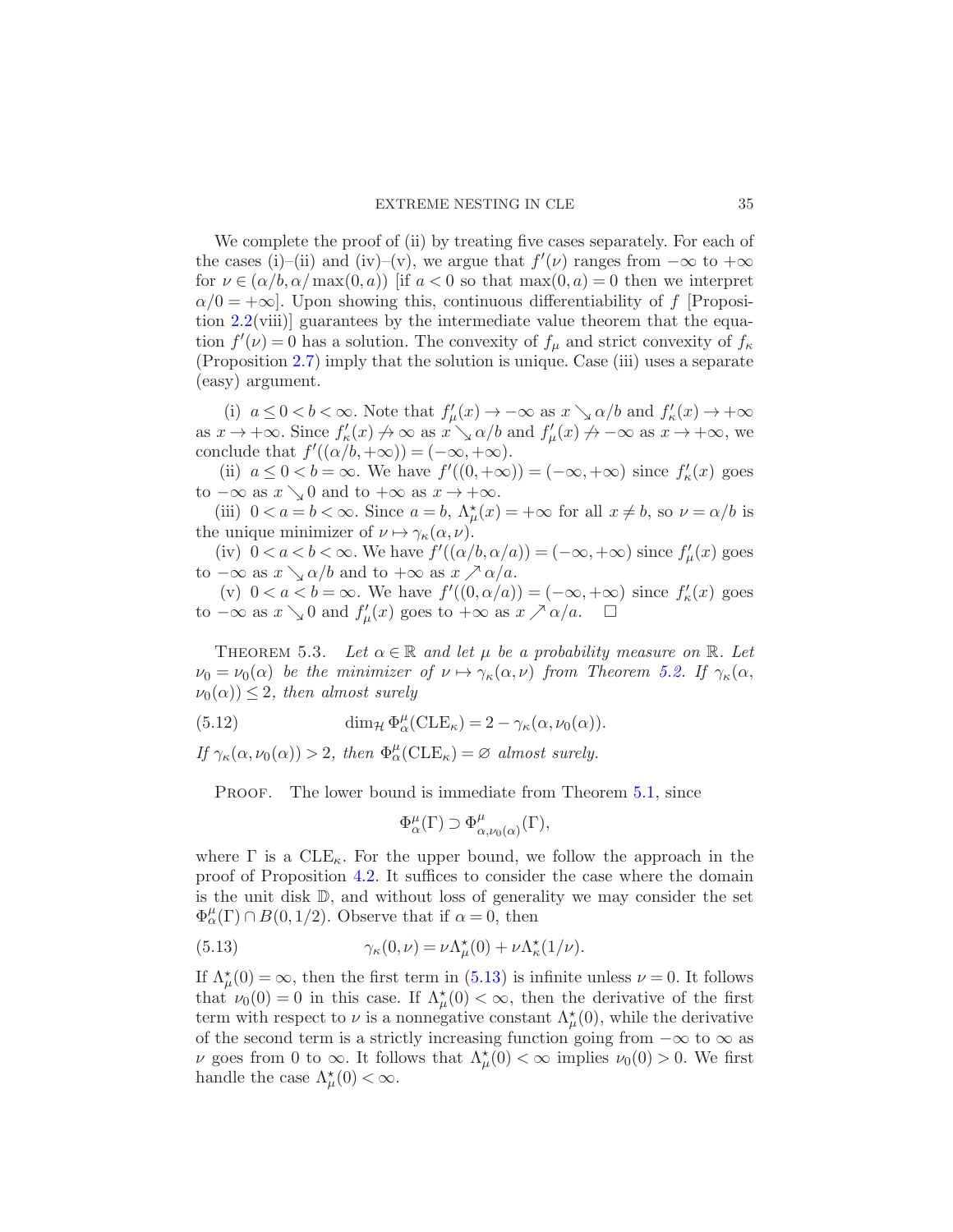Let  $c_{\mu}(\alpha) = \gamma_{\kappa}(\alpha, \nu_0(\alpha))$ . Since  $\nu \Lambda_{\kappa}^*(1/\nu)$  and  $\nu \Lambda_{\mu}^*(\alpha/\nu)$  are convex and lower semicontinuous, we may define  $\nu_1$  and  $\nu_2$  so that  $\nu \Lambda^*_{\kappa}(1/\nu) \leq c_{\mu}(\alpha)$ if and only if  $0 \le \nu_1 \le \nu \le \nu_2 < \infty$ . Observe that  $[\nu_1, \nu_2]$  is nonempty since it contains  $\nu_0(\alpha)$ . We also define  $\nu'_1 := \inf \{ \nu \ge \nu_1 : \nu \Lambda_\mu^*(\alpha/\nu) \le c_\mu(\alpha) \}$  and  $\nu_2' := \sup \{ \nu \leq \nu_2 : \nu \Lambda_\mu^{\star}(\alpha/\nu) \leq c_\mu(\alpha) \}.$ 

<span id="page-35-0"></span>We claim that

(5.14) 
$$
\forall \varepsilon > 0, \exists \delta > 0
$$
 so that  $\forall (\alpha', \nu) \in [\alpha - \delta, \alpha + \delta] \times [\nu'_1, \nu'_2]$  we have  $\nu \Lambda^*_{\mu}(\alpha'/\nu) > \nu \Lambda^*_{\mu}(\alpha/\nu) - \frac{\varepsilon}{4}$ .

Using [\(5.13\)](#page-34-1), observe that if  $\alpha = 0$ , then  $c_{\mu}(\alpha)$  is less than  $\gamma_{\kappa}(0,0)$ , which implies that  $\nu_1 > 0$ . Therefore, [\(5.14\)](#page-35-0) follows in the case  $\alpha = 0$  from the lower semicontinuity of  $\Lambda^{\star}_{\mu}$  at 0. For the case  $\alpha > 0$ , we observe that  $\nu \Lambda^{\star}_{\mu}(\alpha/\nu)$ finite on  $[\nu'_1, \nu'_2]$ . By lower semicontinuity and convexity of  $\Lambda^*_{\mu}$ , this implies that  $\nu \Lambda^*_{\mu}(\alpha|\nu)$  is continuous on  $[\nu'_1, \nu'_2]$ . Since  $[\nu'_1, \nu'_2]$  is compact, we conclude that  $\nu \Lambda^*_{\mu}(\alpha/\nu)$  is uniformly continuous on  $[\nu'_1, \nu'_2]$ . Since  $\nu \Lambda^*_{\mu}(\alpha'/\nu)$  can be written as  $\frac{\alpha'}{a}$ α να <sup>α</sup>′ Λ ⋆ µ (α/(να/α′ )) (a straightforward limiting argument shows that this equality holds even when  $\nu = 0$ , the uniform continuity of  $\Lambda^*_{\mu}$ implies [\(5.14\)](#page-35-0) except possibly at the endpoints  $\nu'_1$  and  $\nu'_2$ . However, since  $\Lambda_{\mu}^{\star}$ is lower semicontinuous, [\(5.14\)](#page-35-0) holds at  $\nu'_1$  and  $\nu'_2$  as well.

Recall the collection of balls  $\mathcal{D}^r$  for  $r > 0$  that we defined in the proof of Proposition [4.2.](#page-19-1) For  $n \in \mathbb{N}$ , let

<span id="page-35-1"></span>
$$
\mathcal{Q}^n := \{ Q \in \mathcal{D}^{\exp(-n)} : \widetilde{\mathcal{S}}_{z(\varepsilon)}(e^{-n}) \in (\alpha - \delta, \alpha + \delta) \}.
$$

Our goal is to show that for all  $Q \in \mathcal{D}^{\exp(-n)}$  and n sufficiently large,

(5.15) 
$$
\mathbb{P}[Q \in \mathcal{Q}^n] \leq e^{-n(c_\mu(\alpha) - \varepsilon/2)}.
$$

The rest of the proof is similar to that of Proposition [4.2.](#page-19-1) To prove  $(5.15)$ , we abbreviate  $\widetilde{\mathcal{N}}_{z(Q)}(e^{-n})$  as  $\widetilde{\mathcal{N}}$  and write

$$
\mathbb{P}[Q \in \mathcal{Q}^n] = \mathbb{E}[\mathbb{P}[\widetilde{\mathcal{S}}_{z(Q)}(e^{-n}) \in (\alpha - \delta, \alpha + \delta)|\widetilde{\mathcal{N}}]].
$$

We split the conditional probability according to the value of  $\widetilde{\mathcal{N}}$ :

$$
\mathbb{P}[Q \in \mathcal{Q}^n]
$$
  
\n
$$
\leq \mathbb{E}[\mathbf{1}_{\{\widetilde{\mathcal{N}} \notin [\nu_1, \nu_2]\}} \mathbb{P}[\widetilde{\mathcal{S}}_{z(Q)}(e^{-n}) \in (\alpha - \delta, \alpha + \delta)|\widetilde{\mathcal{N}}]]
$$
  
\n
$$
+ \mathbb{E}[\mathbf{1}_{\{\widetilde{\mathcal{N}} \in [\nu_1, \nu_2]\} \backslash [\nu_1', \nu_2']\}} \mathbb{P}[\widetilde{\mathcal{S}}_{z(Q)}(e^{-n}) \in (\alpha - \delta, \alpha + \delta)|\widetilde{\mathcal{N}}]]
$$
  
\n
$$
+ \mathbb{E}[\mathbf{1}_{\{\widetilde{\mathcal{N}} \in [\nu_1', \nu_2']\}} \mathbb{P}[\widetilde{\mathcal{S}}_{z(Q)}(e^{-n}) \in (\alpha - \delta, \alpha + \delta)|\widetilde{\mathcal{N}}]].
$$

The first term on the right-hand side is bounded above by  $e^{-n(c_\mu(\alpha)+o(1))}$ , because of our choice of  $\nu_1$  and  $\nu_2$ . Similarly, the second term is bounded above by  $e^{-n(c_\mu(\alpha)+o(1))}$  by Cramér's theorem and our choice of  $\nu'_1$  and  $\nu'_2$ . Thus it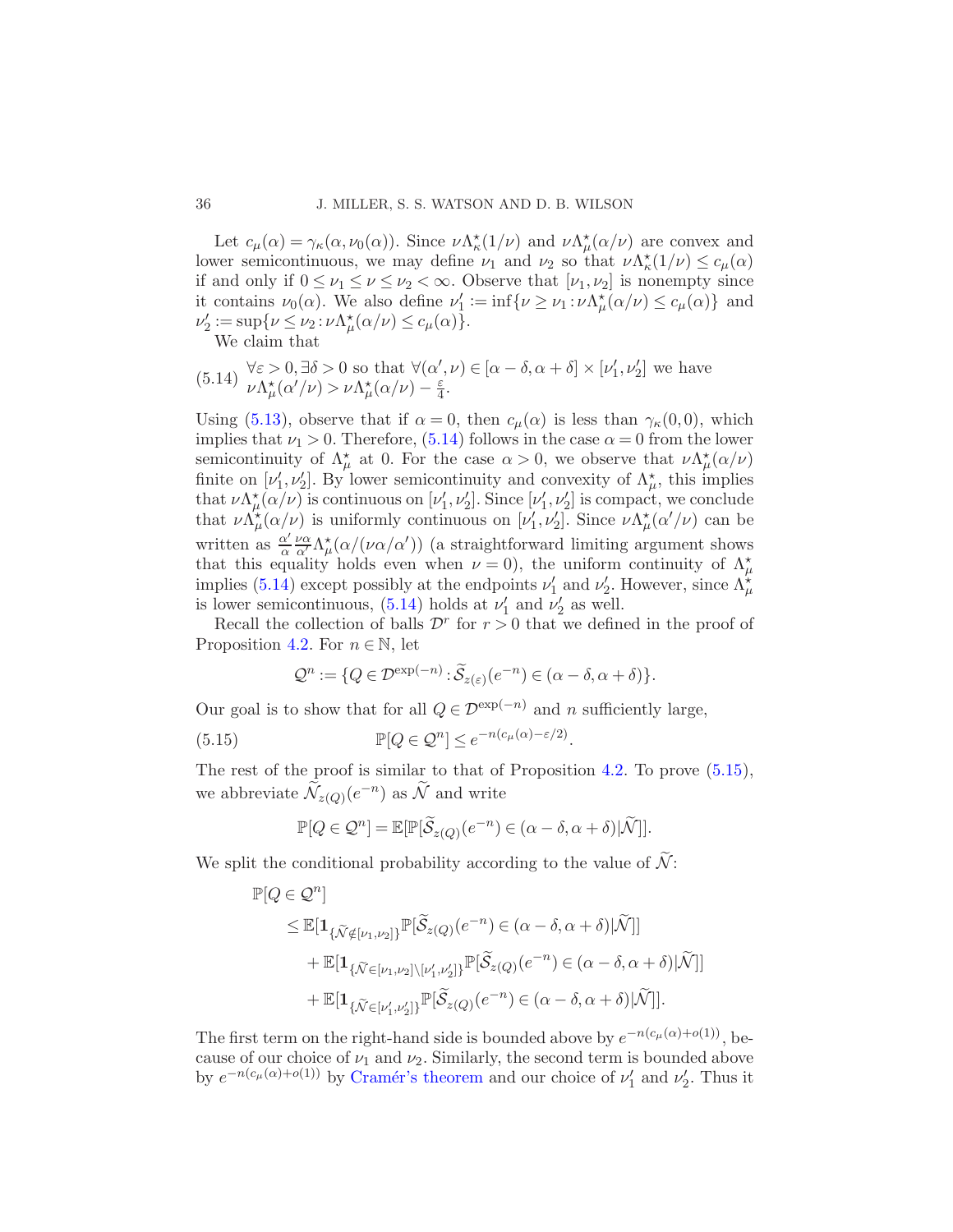remains to show that the third term is bounded above by  $e^{-n(c_\mu(\alpha)-\varepsilon/2)}$  for all *n* sufficiently large. Multiplying and dividing by  $e^{-n\widetilde{\mathcal{N}}\Lambda^*_{\kappa}(1/\widetilde{\mathcal{N}})}$ , applying Cramér's theorem, and using  $(5.14)$ , we find that for large enough n, the third term is bounded above by

$$
\mathbb{E}[\mathbf{1}_{\{\tilde{\mathcal{N}} \in [\nu_1', \nu_2]\}} e^{-n(\tilde{\mathcal{N}} \Lambda_\mu^{\star}(\alpha/\tilde{\mathcal{N}}) + \tilde{\mathcal{N}} \Lambda_\kappa^{\star}(1/\tilde{\mathcal{N}}) - \varepsilon/2)} e^{n\tilde{\mathcal{N}} \Lambda_\kappa^{\star}(1/\tilde{\mathcal{N}})}] \le e^{-n(c_\mu(\alpha) - \varepsilon/4)} \mathbb{E}[\mathbf{1}_{\tilde{\mathcal{N}} \in [\nu_1', \nu_2']} e^{n\tilde{\mathcal{N}} \Lambda_\kappa^{\star}(1/\tilde{\mathcal{N}})}].
$$

Thus, it remains to show that  $\mathbb{E}[\mathbf{1}_{\widetilde{\mathcal{N}} \in [\nu'_1, \nu'_2]} e^{n\widetilde{\mathcal{N}}\Lambda^{\star}_{\kappa}(1/\widetilde{\mathcal{N}})}] = e^{o(n)}$ . Applying [\(2.1\)](#page-8-1) from Cramér's theorem, we find that if  $\nu_{\text{typical}} \leq \nu_2'$ , we have

$$
\mathbb{E}[\mathbf{1}_{\tilde{\mathcal{N}} \in [\nu_{\text{typical}}, \nu_2']} e^{n\tilde{\mathcal{N}} \Lambda_\kappa^*(1/\tilde{\mathcal{N}})}]
$$
\n
$$
\leq \sum_{k=1}^{\lceil (\nu_2' - \nu_{\text{typical}}) n \rceil} \mathbb{E}[\mathbf{1}_{\{(k-1)/n \leq \tilde{\mathcal{N}} - \nu_{\text{typical}} < k/n\}} e^{n\tilde{\mathcal{N}} \Lambda_\kappa^*(1/\tilde{\mathcal{N}})}]
$$
\n
$$
\leq \sum_{k=1}^{\lceil (\nu_2' - \nu_{\text{typical}}) n \rceil} e^{n f_\kappa(k/n)} \mathbb{E}[\mathbf{1}_{\{(k-1)/n \leq \tilde{\mathcal{N}} - \nu_{\text{typical}}\}}]
$$
\n
$$
\leq \sum_{k=1}^{\lceil (\nu_2' - \nu_{\text{typical}}) n \rceil} e^{n [f_\kappa(k/n) - f_\kappa((k-1)/n)]},
$$

where  $f_{\kappa}(\nu) := \nu \Lambda_{\kappa}^* \left( \frac{1}{\nu} \right)$  $\frac{1}{\nu}$ ). The mean value theorem implies that the summand is bounded above by  $\exp(\sup_{\nu \in [\nu_{\text{typical}}, \nu_2']} f'_{\kappa}(\nu))$ . Therefore, the expectation on the event  $\{\widetilde{\mathcal{N}} \in [\nu_{\text{typical}}, \nu_2']\}$  is  $O(n)$ . An analogous argument gives the same bound for the expectation on  $\{\widetilde{\mathcal{N}} \in [\nu'_1, \nu_{\text{typical}}]\},$  so

<span id="page-36-0"></span>
$$
\mathbb{E}[\mathbf{1}_{\widetilde{\mathcal{N}}\in [\nu_1',\nu_2']}e^{n\widetilde{\mathcal{N}}\Lambda_\kappa^{\star}(1/\widetilde{\mathcal{N}})}]=O(n)=e^{o(n)}.
$$

Now consider the case  $\Lambda^*_{\mu}(0) = \infty$ , which implies that  $\nu_0(0) = 0$ . As in the case  $\Lambda^{\star}_{\mu}(0) < \infty$ , it suffices to show that for every  $\varepsilon > 0$ , there exists  $\delta > 0$ such that

(5.16) 
$$
\mathbb{P}[\vert \widetilde{\mathcal{S}}_z(e^{-n}) \vert \leq \delta] \leq e^{-n(\gamma_{\kappa}(0,0)-\varepsilon)}.
$$

Choose  $\eta > 0$  small enough that  $\nu \Lambda_{\kappa}^*(\nu) \geq 1 - 2/\kappa - 3\kappa/32 - \varepsilon/2$  whenever  $\nu \in (0, \eta)$ . Then choose  $\delta > 0$  small enough that  $\Lambda^{\star}_{\mu}(x) \geq 2/\eta$  for all  $x \in (-\delta/\eta, \delta/\eta)$  (this is possible by lower semicontinuity of  $\Lambda^*$ ). Again abbreviating  $\widetilde{\mathcal{N}}_z(e^{-n})$  as  $\widetilde{\mathcal{N}}$ , we write

$$
\mathbb{P}[|\widetilde{\mathcal{S}}_z(e^{-n})| \le \delta] = \mathbb{E}[\mathbb{P}[|\widetilde{\mathcal{S}}_z(e^{-n})| \le \delta|\widetilde{\mathcal{N}}]]
$$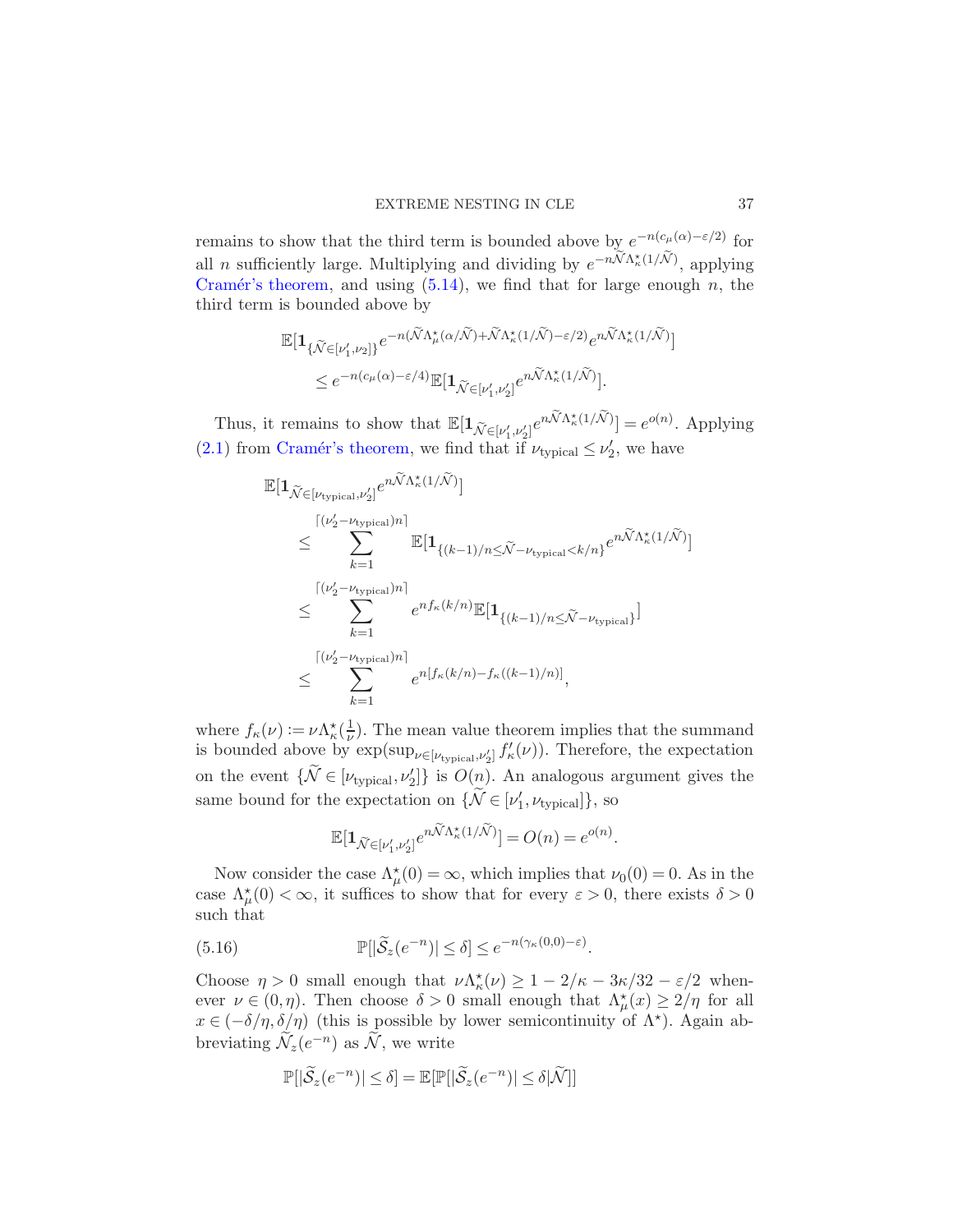$$
= \mathbb{E}[\mathbb{P}[|\widetilde{\mathcal{S}}_z(e^{-n})| \le \delta |\widetilde{\mathcal{N}}] \mathbf{1}_{\widetilde{\mathcal{N}} \in [0,\eta)}]
$$
  
+ 
$$
\mathbb{E}[\mathbb{P}[|\widetilde{\mathcal{S}}_z(e^{-n})| \le \delta |\widetilde{\mathcal{N}}] \mathbf{1}_{\widetilde{\mathcal{N}} \in [\eta,\infty)}].
$$

Bounding the conditional probability by 1 and using our choice of  $\eta$ , we see that the first term is bounded above by  $e^{-n(\gamma_{\kappa}(0,0)-\varepsilon)}$ . For the second term, we note by  $(2.1)$  in Cramér's theorem that the conditional probability is bounded above by

$$
2\exp\Bigl(-n\widetilde{\mathcal{N}}\inf_{|y|\leq\delta/\widetilde{\mathcal{N}}}\Lambda^\star(y)\Bigr).
$$

On the event where  $\tilde{N}$  is at least  $\eta$ , the factor  $\tilde{N}$  inf $\lim_{|y| \le \delta/\tilde{N}} \Lambda^*(y)$  is at least 2, which implies that the second term is bounded by  $e^{-2n}$ . This establishes  $(5.16)$  and completes the proof.  $\Box$ 

PROOF OF THEOREM [1.2.](#page-6-0) The logarithmic moment generating function of the signed Bernoulli distribution is  $\Lambda_B(\eta) = \log \cosh(\sigma \eta)$ . When  $\kappa = 4$ , formula [\(1.3\)](#page-3-2) for  $\Lambda_{\kappa}$  simplifies to

$$
\Lambda_4(\lambda) = \begin{cases}\n-\log \cosh(\pi \sqrt{-2\lambda}), & \lambda < 0, \\
-\log \cos(\pi \sqrt{2\lambda}), & \lambda \ge 0.\n\end{cases}
$$

Using the definition of the Fenchel–Legendre transform,

$$
\nu_0(\alpha)\Lambda_B^{\star}\left(\frac{\alpha}{\nu_0(\alpha)}\right) + \nu_0(\alpha)\Lambda_4^{\star}\left(\frac{1}{\nu_0(\alpha)}\right) = \inf_{\nu \geq 0} \sup_{\eta,\lambda} [\eta\alpha + \lambda - \nu(\Lambda_4(\lambda) + \Lambda_B(\eta))].
$$

By the minimax theorem (see, e.g., [\[16](#page-40-18)]), the right-hand side equals

$$
\sup_{\eta,\lambda} \inf_{\nu \geq 0} [\eta \alpha + \lambda - \nu(\Lambda_4(\lambda) + \Lambda_B(\eta))] = \sup_{\eta,\lambda \colon \Lambda_4(\lambda) + \Lambda_B(\eta) \leq 0} [\eta \alpha + \lambda].
$$

Since  $\Lambda_4(\lambda)$  is continuous in  $\lambda$  and  $\Lambda_4(\lambda) \to \infty$  as  $\lambda \to \infty$ , if  $\Lambda_4(\lambda) + \Lambda_B(\eta) <$ 0, then  $\lambda$  can be increased so that  $\Lambda_4(\lambda) + \Lambda_B(\eta) = 0$ . Thus, this last supremum can be replaced by the supremum over  $\lambda$  and  $\eta$  satisfying  $\Lambda_4(\lambda)$  +  $\Lambda_B(\eta) = 0.$ 

Observe that  $\Lambda_B(\eta) \geq 0$  for all  $\eta$ , and  $\Lambda_4(\lambda) < 0$  only when  $\lambda < 0$ . It follows that if  $\Lambda_4(\lambda) + \Lambda_B(\eta) = 0$ , then  $\lambda < 0$  and we can use the formulas for  $\Lambda_4$  and  $\Lambda_B$  to conclude that

(5.17) 
$$
\Lambda_4(\lambda) + \Lambda_B(\eta) = 0 \quad \text{implies } \sigma\eta = \pi\sqrt{-2\lambda}.
$$

So we have

<span id="page-37-0"></span>
$$
\nu_0(\alpha)\Lambda_B^{\star}\left(\frac{\alpha}{\nu_0(\alpha)}\right) + \nu_0(\alpha)\Lambda_4^{\star}\left(\frac{1}{\nu_0(\alpha)}\right) = \sup_{\eta,\lambda \colon \Lambda_4(\lambda) + \Lambda_B(\eta) = 0} (\eta \alpha + \lambda)
$$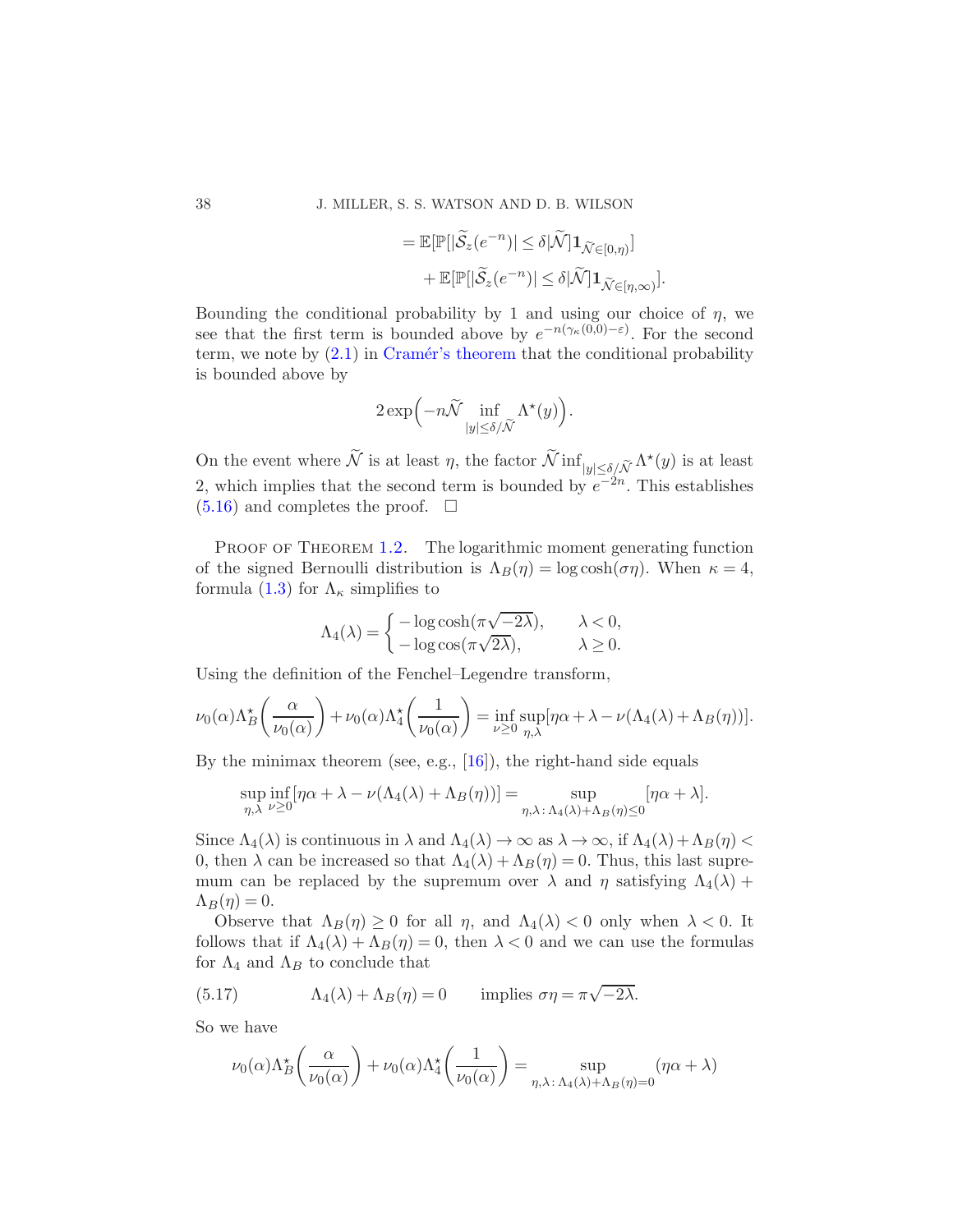$$
= \sup_{\lambda < 0} \left( \frac{\alpha \pi}{\sigma} \sqrt{-2\lambda} + \lambda \right)
$$
\n
$$
= \frac{\pi^2 \alpha^2}{2\sigma^2},
$$

since the supremum is achieved when  $\lambda = -\alpha^2 \pi^2/2\sigma^2$ .  $\Box$ 

PROOF OF THEOREM [1.3.](#page-6-1) In light of Theorems [5.1](#page-30-4) and [5.3,](#page-34-0) it suffices to show that the maximum of  $2 - \gamma_{\kappa}(\alpha, \nu)$  is obtained when  $\nu = \frac{\alpha}{\sigma}$  $\frac{\alpha}{\sigma}$  coth( $\frac{\pi^2 \alpha}{\sigma}$  $\frac{2\alpha}{\sigma}).$ As in the proof of Theorem [1.2,](#page-6-0) we begin by writing

$$
\gamma_{\kappa}(\alpha,\nu) = \nu \Lambda_{\kappa}^{\star} \left( \frac{\alpha}{\nu} \right) + \nu \Lambda_{\mu}^{\star} \left( \frac{1}{\nu} \right) = \sup_{\eta,\lambda} [\eta \alpha + \lambda - \nu (\Lambda_{\kappa}(\lambda) + \Lambda_{\mu}(\eta))].
$$

At the minimizing value of  $\nu$  and the corresponding maximizing values of  $\eta$  and  $\lambda$ , the derivatives of the expression in brackets with respect to  $\nu$ ,  $\lambda$ , and  $\eta$  are all zero. Differentiating, we obtain the system

$$
\Lambda_{\kappa}(\lambda) + \Lambda_{\mu}(\eta) = 0,
$$
  

$$
\Lambda_{\kappa}'(\lambda) = \frac{1}{\alpha} \Lambda_{\mu}'(\eta) = \frac{1}{\nu}.
$$

The first equation implies  $\sigma \eta = \pi \sqrt{-2\lambda}$  as in [\(5.17\)](#page-37-0). Substituting for  $\lambda$  in the equation  $\Lambda'_{\kappa}(\lambda) = \frac{1}{\alpha} \Lambda'_{\mu}(\eta)$ , we get  $\alpha = \sigma^2 \eta / \pi^2$ . Finally, substituting into 1  $\frac{1}{\alpha}\Lambda_{\mu}'(\eta) = 1/\nu$  gives  $\nu = \frac{\alpha}{\sigma}$  $\frac{\alpha}{\sigma}$  coth( $\frac{\pi^2\alpha}{\sigma}$  $(\frac{2\alpha}{\sigma})$ , as desired.  $\square$ 

6. Further questions. One of the consequences of Theorem [1.1](#page-3-0) is that for each  $\kappa \in (8/3, 8)$  there exists a constant c such that the following is true. Almost surely,

$$
\sup_{z \in D} S_z(\varepsilon) = c(1 + o(1)) \log(1/\varepsilon) \qquad \text{as } \varepsilon \to 0.
$$

Is it possible to remove the  $o(1)$  and give the order of the correction term? In particular, in analogy with the work of Bramson and Zeitouni [\[2](#page-39-2)] for the discrete GFF, is it true that there exist a constant b such that

$$
\sup_{z \in D} S_z(\varepsilon) = c \log(1/\varepsilon) + b \log \log(1/\varepsilon) + O(1) \qquad \text{as } \varepsilon \to 0?
$$

Do the discrete loop models that are known to converge to CLE have the same extreme nesting behavior as CLE?

## Notation.

• D is a simply connected proper domain in  $\mathbb{C}$ , that is,  $\emptyset \subsetneq D \subsetneq \mathbb{C}$  (page [1\)](#page-0-0).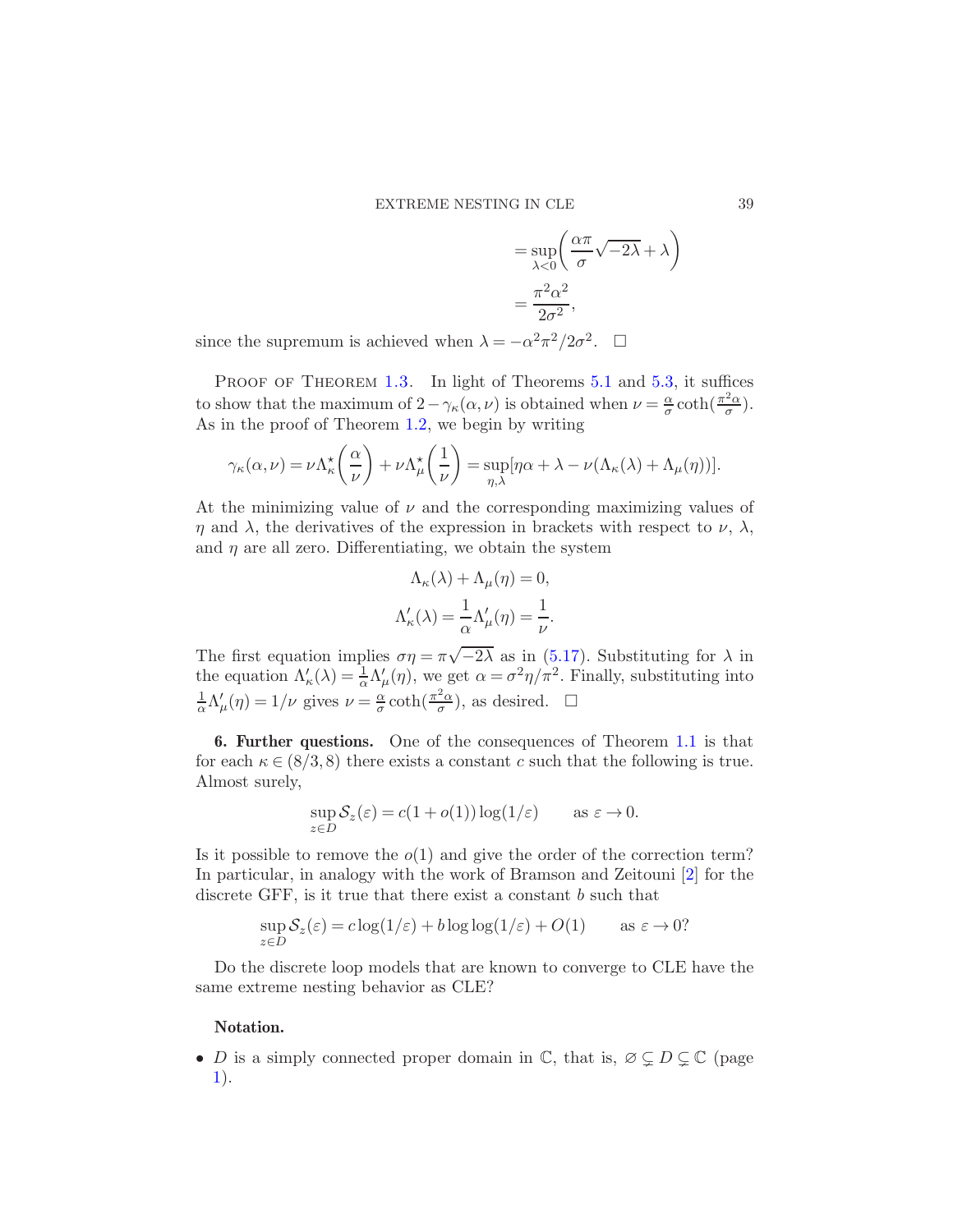- Γ denotes a  $CLE_{\kappa}$  process on D (page [1\)](#page-0-1).
- $\mathcal{N}_z(\varepsilon)$  is the number of loops of  $\Gamma$  which surround  $B(z,\varepsilon)$  (page [1\)](#page-0-1).
- $\Phi_{\nu}(\Gamma)$  is the set of all  $z \in D$  such that  $\mathcal{N}_z(\varepsilon) = (\nu + o(1)) \log(1/\varepsilon)$  as  $\varepsilon \to 0$  $[(1.2)$  $[(1.2)$  on page 4.
- $\mathcal{L}_z$  is the sequence of loops of  $\Gamma$  which surround  $z$  (page [4\)](#page-3-3).
- $\mathcal{L}_z^j$  is the jth loop of  $\Gamma$  which surrounds z (page [4\)](#page-3-3).
- $U_z^j$  is the connected component of  $D \setminus \mathcal{L}_z^j$  which contains z (page [4\)](#page-3-3).
- $\gamma_{\kappa}(\nu)$  is the exponent for how unlikely it is for a point to be surrounded bya  $\nu$  density of loops  $[(1.4)$  $[(1.4)$  on page 4:

$$
\log \mathbb{P}[J_{z,r}^{\mathbb{C}} = (\nu + o(1)) \log(1/r)] = (\gamma_{\kappa}(\nu) + o(1)) \log(1/r).
$$

- $\Lambda_{\kappa}$  is the log moment generating function for the log conformal radius distribution, and  $\Lambda_{\kappa}^*$  is its Fenchel–Legendre transform (pages [4,](#page-3-2) [8\)](#page-7-2).
- $S_z(\varepsilon)$  is the sum of the loop weights over the loops of  $\Gamma$  which surround  $B(z,\varepsilon)$ [[\(1.6\)](#page-6-3) on page [7\]](#page-6-3).
- $\mathcal{N}_z(\varepsilon)$  and  $\mathcal{S}_z(\varepsilon)$  are normalized versions of  $\mathcal{N}_z(\varepsilon)$  and  $\mathcal{S}_z(\varepsilon)$ , obtained by dividingby  $log(1/\varepsilon)$  [[\(1.1\)](#page-3-4) on page [4](#page-3-4) and [\(1.6\)](#page-6-3) on page [7\]](#page-6-3).
- $\mu$  is the weight distribution on the loops (page [2\)](#page-0-1).
- $(T_i)_{i=1}^{\infty}$  is the sequence of log conformal radii increments for CLE loops which surround a given point (page  $15$ ).
- $t_k = 2^{-(k+1)}$  and  $s_k = \prod_{1 \leq j < k} t_j$  (page [23\)](#page-21-3).
- • $J_{z,r}^{\cap}$  is the index of the first loop of  $\mathcal{L}_z$  which intersects  $B(z,r)$  [[\(3.6\)](#page-17-4) on page [18\]](#page-17-4).
- • $J_{z,r}^{\mathbb{C}}$  is the index of the first loop of  $\mathcal{L}_z$  which is contained in  $B(z,r)$  [[\(3.6\)](#page-17-4) on page [18\]](#page-17-4).
- $\Gamma_z(\varepsilon)$  is the set of loops of  $\Gamma$  which surround  $B(z,\varepsilon)$  (page [30\)](#page-29-0).

Acknowledgements. We thank Amir Dembo for providing us with the computation which extracts Theorems [1.2](#page-6-0) and [1.3](#page-6-1) from Theorem [5.3.](#page-34-0) We also thank Nike Sun for helpful comments. Both J. Miller and S. S. Watson thank the hospitality of the Theory Group at Microsoft Research, where part of the research for this work was completed.

## REFERENCES

- <span id="page-39-0"></span>[1] Beffara, V. and Duminil-Copin, H. (2012). The self-dual point of the twodimensional random-cluster model is critical for  $q \geq 1$ . Probab. Theory Related Fields 153 511–542. [MR2948685](http://www.ams.org/mathscinet-getitem?mr=2948685)
- <span id="page-39-2"></span>[2] Bramson, M. and Zeitouni, O. (2012). Tightness of the recentered maximum of the two-dimensional discrete Gaussian free field. Comm. Pure Appl. Math. 65 1–20. [MR2846636](http://www.ams.org/mathscinet-getitem?mr=2846636)
- <span id="page-39-1"></span>[3] Camia, F. and Newman, C. M. (2006). Two-dimensional critical percolation: The full scaling limit. Comm. Math. Phys. 268 1–38. [MR2249794](http://www.ams.org/mathscinet-getitem?mr=2249794)